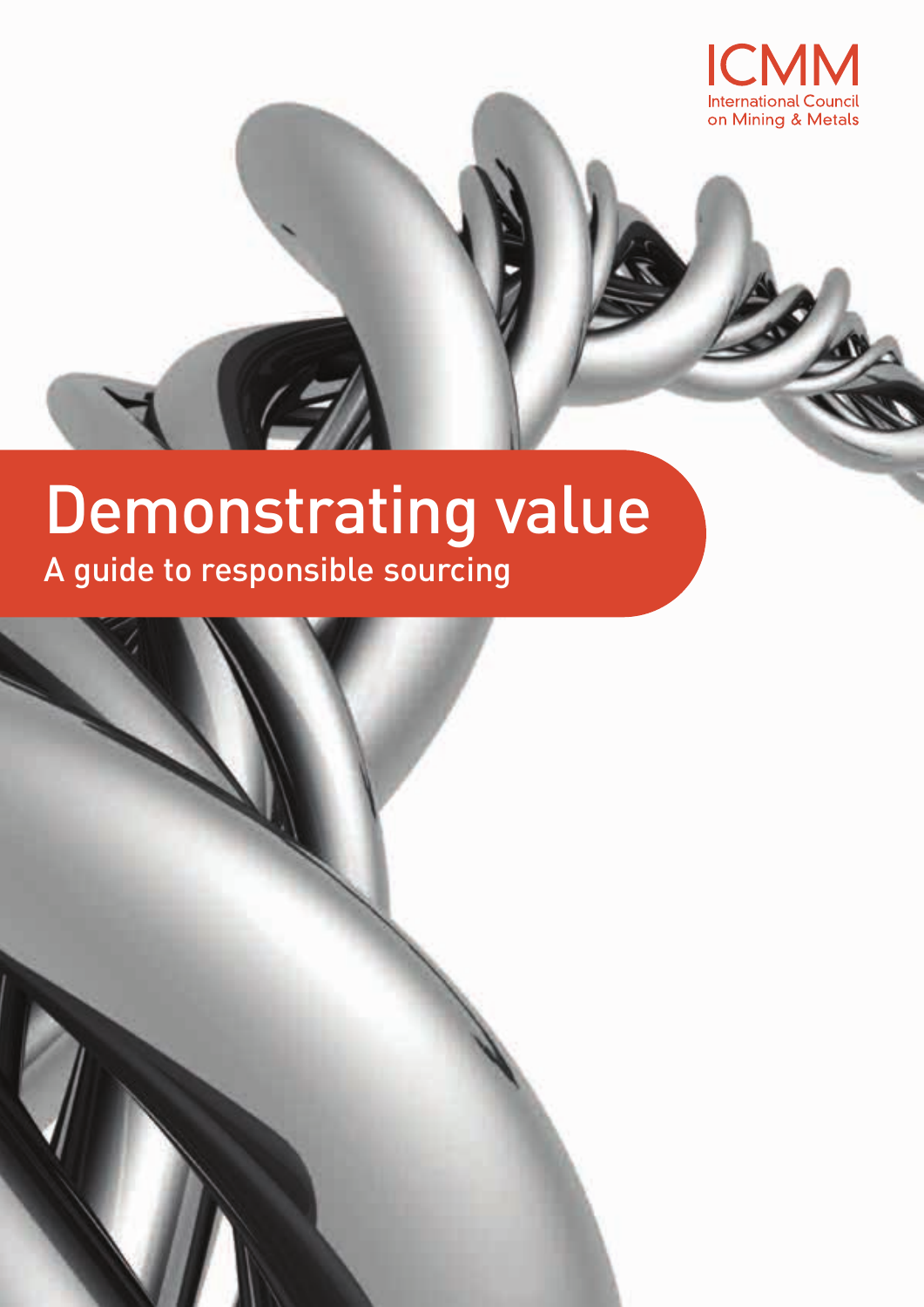# **Contents**

| Foreword                                                    | 3               |
|-------------------------------------------------------------|-----------------|
| Executive summary                                           | 4               |
| Definition of responsible sourcing                          | 6               |
| About this guidance document                                | 8               |
| Abbreviations                                               | 8               |
| <b>Context and drivers for responsible sourcing</b>         | 9               |
| Influential policy and market trends                        | 10 <sup>1</sup> |
| Market responses                                            | 12              |
| The business case                                           | $14^{1}$        |
| Characteristics of credible responsible sourcing programmes | 14              |
| Themes and guidance on activities                           | 15              |
| Theme 1 - Mapping the value chain                           | 16              |
| Theme 2 - Developing effective programmes and standards     | 20              |
| Theme 3 - Engagement with suppliers and value chain         | 24              |
| Theme 4 - Data and information                              | 26              |
| Integrating responsible sourcing into decision making       | 29              |
| Performance measures                                        | 34              |
| The future of leadership                                    | 35              |
| The world beyond 2030                                       | 36              |
| The implication for sustainable procurement and             |                 |
| responsible sourcing                                        | 38              |
| <b>Further information</b>                                  | 39              |
| Resources                                                   | 40              |
| Annex A:                                                    |                 |
| Stakeholder mapping for responsible sourcing programmes     | 41              |
| Acknowledgements                                            | 42              |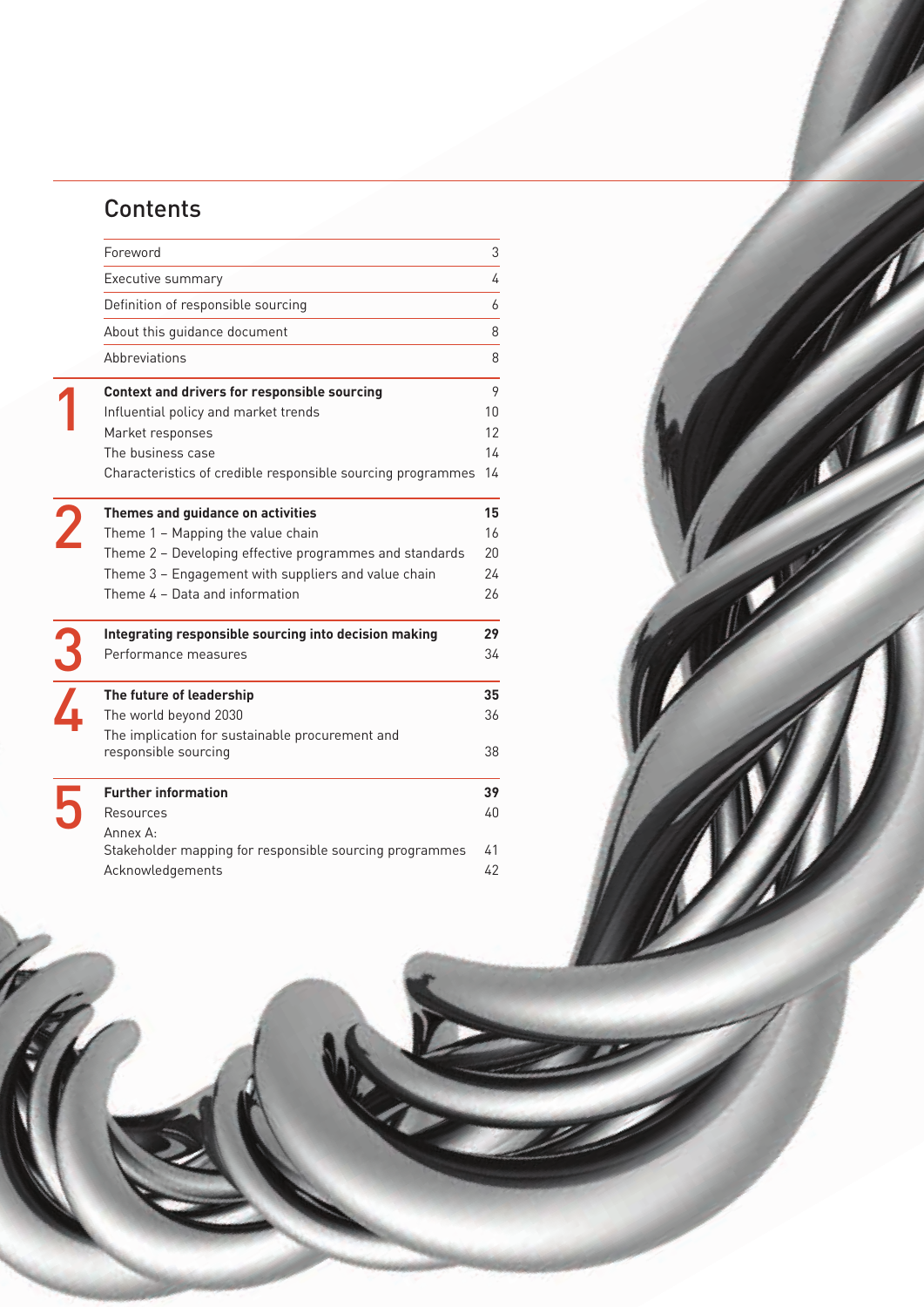# Foreword

Increasingly, customers, governments, civil society organisations and consumers are seeking to purchase goods that have been produced in socially and environmentally responsible ways. It is clear that drivers such as climate change, increasing social responsibility expectations of business, and environmental and health and safety regulations are leading to greater scrutiny of practices throughout supply chains.

While the definition of socially and environmentally responsible materials, products and production practices is evolving, model programmes and standards have been developed across a range of industries. Within ICMM, we have been working with our members to help them understand and respond to this challenge – both at the operational level and in the way they integrate with the broader value chains they are a part of.

While members' efforts to ensure responsible production and management of their minerals and metals have been considerable, we are seeing more end-use markets taking steps to demonstrate they are sourcing their raw materials responsibly. To keep pace with market activity, ICMM members need to be able to demonstrate clearly what they have done and determine how they can best partner with end-use markets in a constructive dialogue.

These complementary sides of the responsible sourcing debate – how our members supply minerals and metals and how they purchase the goods and services they require themselves – are the focus of this guidance document. This guide has been developed to help ICMM members understand, navigate and respond to external responsible sourcing initiatives and to improve their own sustainable procurement practices.

We encourage the users and readers of this guidance document to provide us with further examples of best practice which we can share as appropriate in future documents or through other knowledge sharing activities.

 $1/10$ ith.

**Tom Butler** Chief Executive Officer, ICMM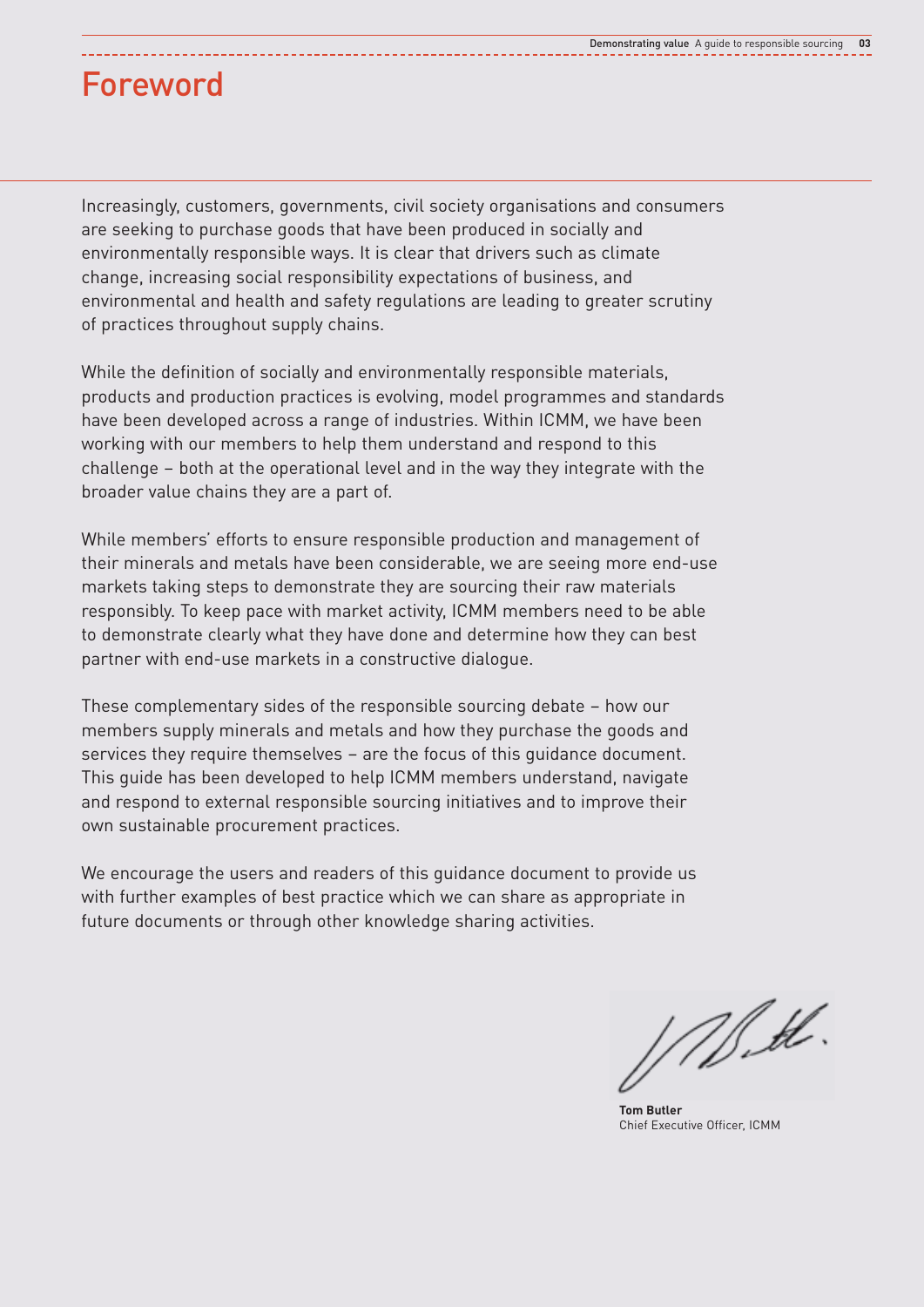# Executive summary

The importance of responsible resourcing is growing as organisations increasingly take the evaluation of environmental and social performance beyond their own operations and integrate it into supply chain and purchasing decisions.

> This trend is being driven by specific issues such as climate change, conflict minerals and ensuring fair labour practices. It is also being driven by leading organisations that want to improve the environmental, social and governance performance of the companies they do business with. Some governments are also interested in the opportunity responsible sourcing may offer for furthering economic development, environmental stewardship and socially responsible practices.

> The means of defining socially and environmentally responsible materials, products and production practices is evolving, but model programmes and standards have been developed. Outside of our industry, the Forest Stewardship Council's (FSC) forest certification and chain of custody (CoC) system and the standards developed by the Roundtable on Sustainable Palm Oil are examples of how industry has worked with stakeholders to take on the challenge to define leading practices. Within our industry, the Responsible Jewellery Council (RJC) and the Aluminium Stewardship Initiative (ASI) have undertaken similar efforts to define and drive leading practice.

Looking at these and other initiatives, common themes emerge, including: standards of practice related to performance areas such as transparency, traceability, environmental sustainability and fair labour. While there are some commonalities across these responsible sourcing programmes (RSPs), there are also differences. Some of the programmes are narrowly focused on a particular priority issue such, for example, the elimination of conflict minerals in supply chains or the measurement of the carbon footprint of a material or product system. Some activities, such as the European Union's (EU) Product and Organisation Environmental Footprint initiative, focus on the measurement of environmental impact across the life cycle of the product, while others look at a wider range of governance, environmental and social practices along entire supply chains.

ICMM's Sustainable Development Framework is central to our members' contribution to responsible sourcing and is a leading example of how an industry can define its responsibilities. Developed in conjunction with the sector's key stakeholders, our framework is focused on the most important issues for the industry, and sets out a comprehensive set of sustainability principles for our members to follow (see table 1). The reporting and assurance requirements in the framework enable our members to demonstrate how they are managing their environmental and social responsibilities. The framework also provides direction to members on working with others in the minerals and metals value chain to ensure that society gains maximum value from these materials in the long term. This guide is part of ICMM's Materials Stewardship concept, which looks at members' own stewardship practices as well as the shared obligation they have with others in the minerals and metals value chain to ensure their products are used responsibly. ICMM also works through its partner commodity associations to share life cycle data and information on members' products, provide end-use market insights on responsible use and sustainable application of materials, and contribute to the development of strategies and data to enhance the recovery and recycling of minerals and metals.

For ICMM and its members, there are two important aspects of responsible sourcing. Internally, it is about sustainable procurement (SP). Externally, it is about responsible supply.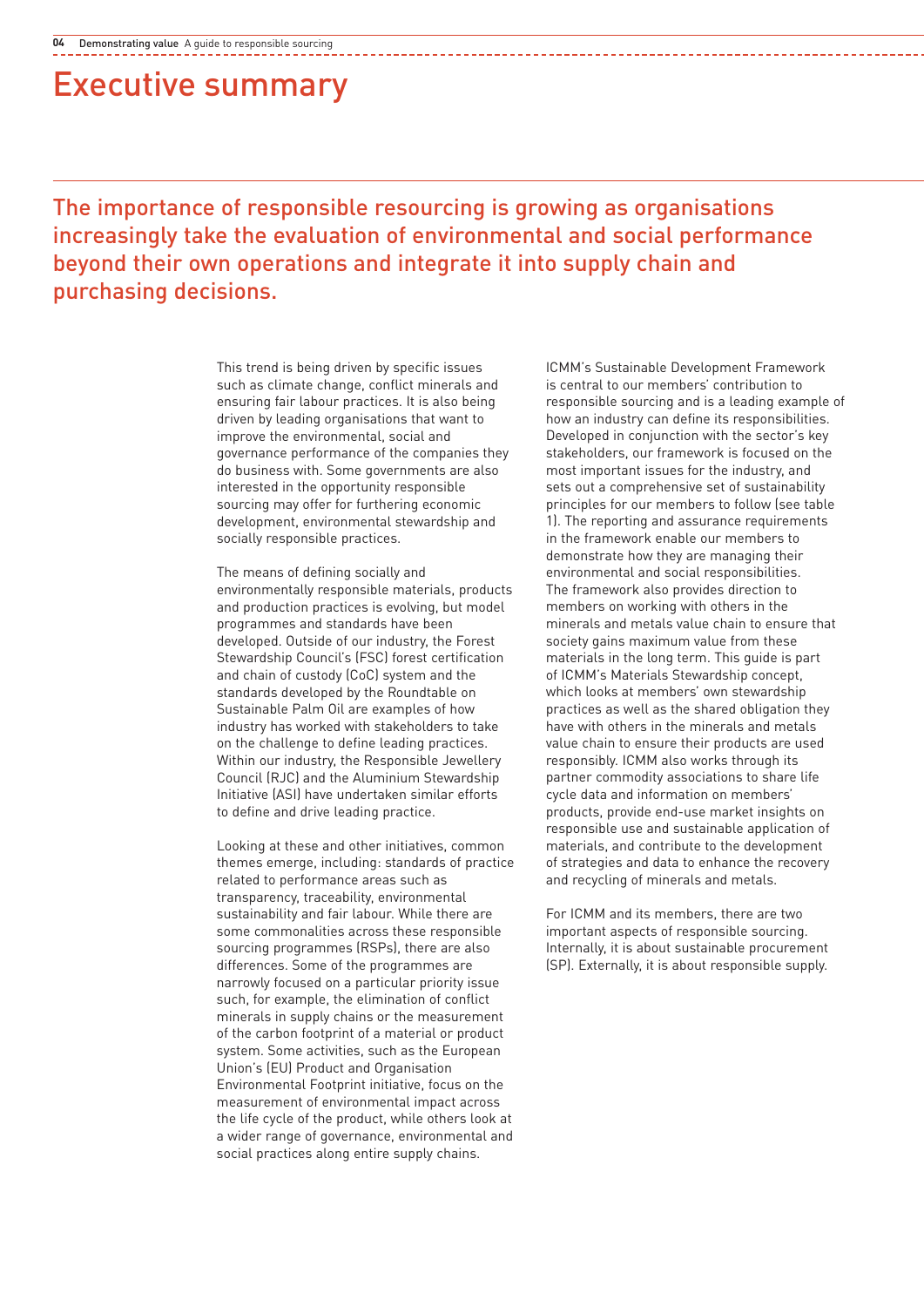We understand that there are many challenges in advancing responsible sourcing both within our industry and with our value chain partners. These challenges include:

- how to develop performance criteria and standards that can apply across a wide range of product systems and jurisdictions
- how to design responsible sourcing initiatives and procurement programmes that recognise the capabilities and resources that different sizes of business have available to meet standards and provide information
- how to get market recognition for leadership.

This guide provides ICMM and its members with practical advice on sustainable procurement and responsible supply practices with illustrative examples. The guidance is organised around four main themes.

## Theme 1

## Mapping the value chain

Theme 1 is focused on developing a better understanding of the value chain of the products ICMM members buy and the minerals and metals they produce. This understanding is critical for building the relationships needed to identify risks and capitalise on opportunities for improvement.

#### Theme 2

## Developing effective programs and standards

Theme 2 provides advice on establishing or enhancing an SP programme and on evaluating and participating as a supplier or a participant in an RSP. This includes guidance on the process for setting appropriate standards for purchasing and guidance for working with other stakeholders within an RSP to define appropriate standards.

## Theme 3

#### Engagement with suppliers and value chain

Theme 3 explores how ICMM members can develop and appropriately share the knowledge required to advance SP and effectively engage in RSPs. It also focuses on supplier and stakeholder engagement approaches that drive co-operation in improving sustainability performance.

#### Table 1: ICMM's ten sustainable development principles

## **PRINCIPLES**

- 1. Apply ethical business practices and sound systems of corporate governance and transparency in support of sustainable development
- 2. Integrate sustainable development considerations within corporate strategy and decision-making processes
- 3. Respect human rights and the interests, cultures, customs and values of employees and others affected by our activities
- 4. Implement effective risk management strategies and systems which are based on sound science and account for stakeholder perceptions of risks
- 5. Pursue zero harm and continual improvement in our health and safety performance
- 6. Pursue continual improvement in our environmental performance, on issues such as water stewardship and energy and climate change
- 7. Contribute to the conservation of biodiversity and integrated approaches to land use planning
- 8. Facilitate and support the knowledge-base and systems for responsible design, use, re-use, recycling and disposal of products containing metals and minerals
- 9. Pursue continual improvement in social performance and contribute to the social, economic and institutional development of host countries and communities
- 10. Proactively engage key stakeholders on sustainable development challenges and opportunities in an open and transparent manner and effectively report and independently verify progress and performance

## Theme 4

## Data and information

Theme 4 suggests actions that ICMM members can take to ensure they have the information and data to enable them to effectively support SP and responsible sourcing initiatives.

The primary audience for the guidance document is the mining and metals companies that are members of ICMM as well as metal commodity associations and national mining associations. The guidance provided in this document will also be of interest to other stakeholders in the value chain of minerals and metals who wish to understand the role of ICMM members in RSPs.

*ICMM recognises that responsible sourcing activities are growing and that organisations are continually improving how they evaluate their supply chain partners and materials, and the products and services these partners provide. As such, comments and suggestions on this guidance are welcomed.*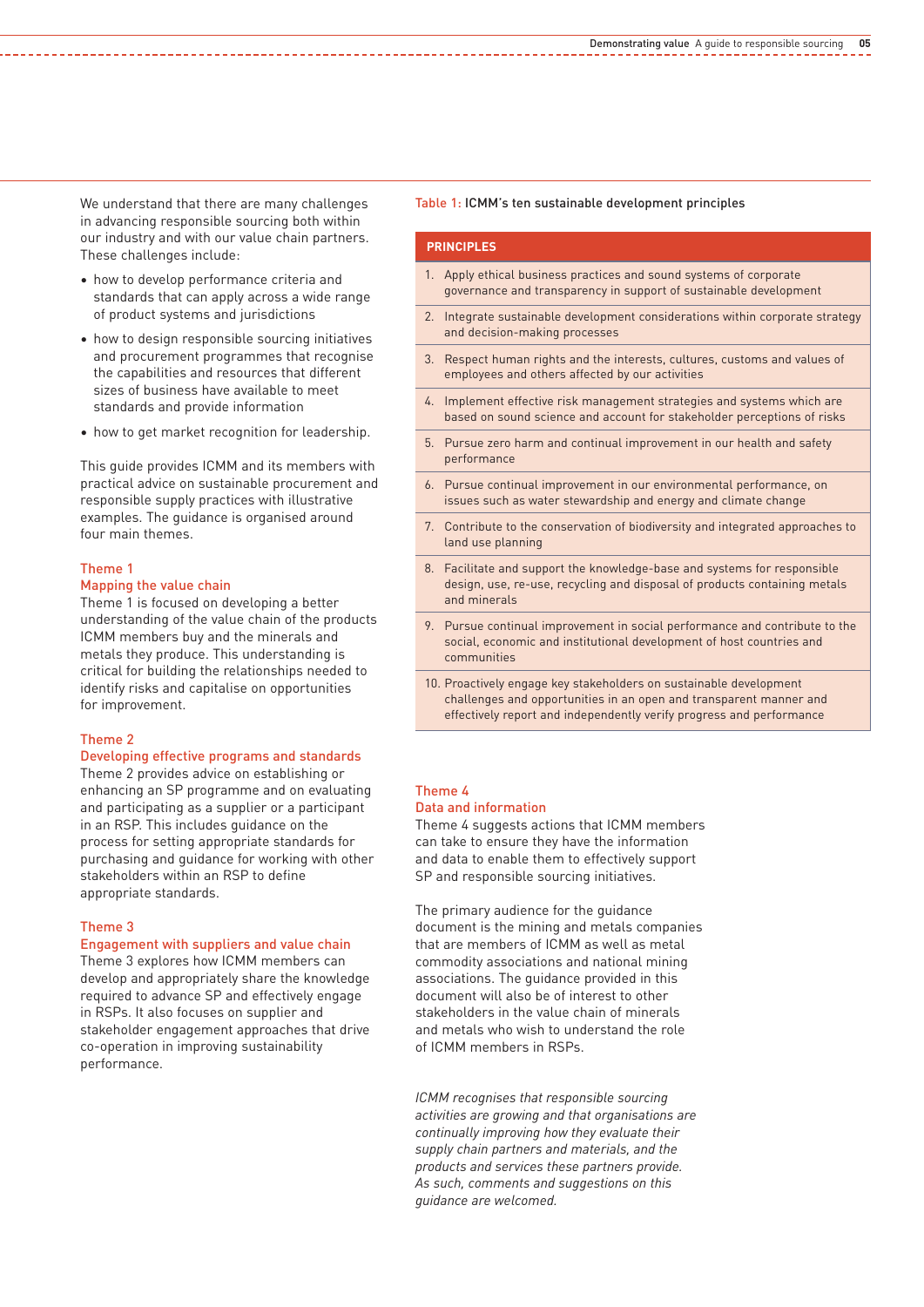#### **06** Demonstrating value A guide to responsible sourcing

# Definition of responsible sourcing

An internationally accepted definition of responsible sourcing does not currently exist. The British Standards Institution (BSI) has developed a responsible sourcing sector certification schemes standard for construction products (BS 8902:2009) that defines responsible sourcing as "the management of sustainable development in the provision or procurement of a product".

> This is the definition that ICMM has adopted in its work.

For ICMM and its members, responsible sourcing addresses two main activities:

#### **Internally**

It focuses on sustainable procurement (SP), which refers to actions undertaken by ICMM members to integrate environmental, social and broader-based cost considerations into their procurement processes. The combined purchasing power of ICMM members is substantial (it has been estimated that over 50 per cent of ICMM members' revenue is spent on suppliers) and provides ICMM member companies with significant leverage to reduce the impacts and optimise the benefits of the wide range of goods and services they purchase.

#### **Externally**

It is about the provision or responsible supply of minerals and metals that meet agreed-upon environmental and social performance standards or criteria. This second type of responsible sourcing activity is typically developed or triggered by end-use markets in conjunction with other stakeholders such as non-governmental organisations (NGOs).

Responsible supply requires understanding and, as appropriate, meeting the expectations of downstream customers and other key stakeholders by responding to, or initiating, programmes to document environmental, social and governance performance along a minerals or metals supply chain.

Figure 1 illustrates the scope of responsible sourcing as it applies to mining and metals companies. It can involve:

- the sourcing of sustainable products and services for ICMM member operations (orange arrows)
- the supply of information from ICMM members on how their products and services meet sustainability standards from responsible sourcing programmes (RSPs) (green arrows)
- the participation in end-use markets or otherwise initiated RSPs (grey dashed arrow).

Figure 1 illustrates that RSPs can extend beyond the mine to include suppliers to ICMM members. It is also important to remember that the scope of operations of ICMM members can also extend to fabrication of products as well as metals recovery and re-refining.

Intrinsically, SP and value-chain-based responsible supply activities are a shared responsibility. All actors in the value chain of minerals and metals have a responsibility to develop a better understanding of the environmental, social and fiscal/economic impacts and benefits of their activities. In the case of procurement, ICMM members share this responsibility with suppliers of goods and services to the mining and metals/mineralsprocessing industry. With respect to responsible supply activities, the industry shares responsibility with a number of different actors along the minerals and metals value chain. These may include fabricators, original equipment manufacturers, retailers, consumers and the recycling industry.<sup>1</sup>

1 Track Record Global (2014). *Challenges in establishing a responsible sourcing scheme for minerals and metals.*  Prepared for ICMM.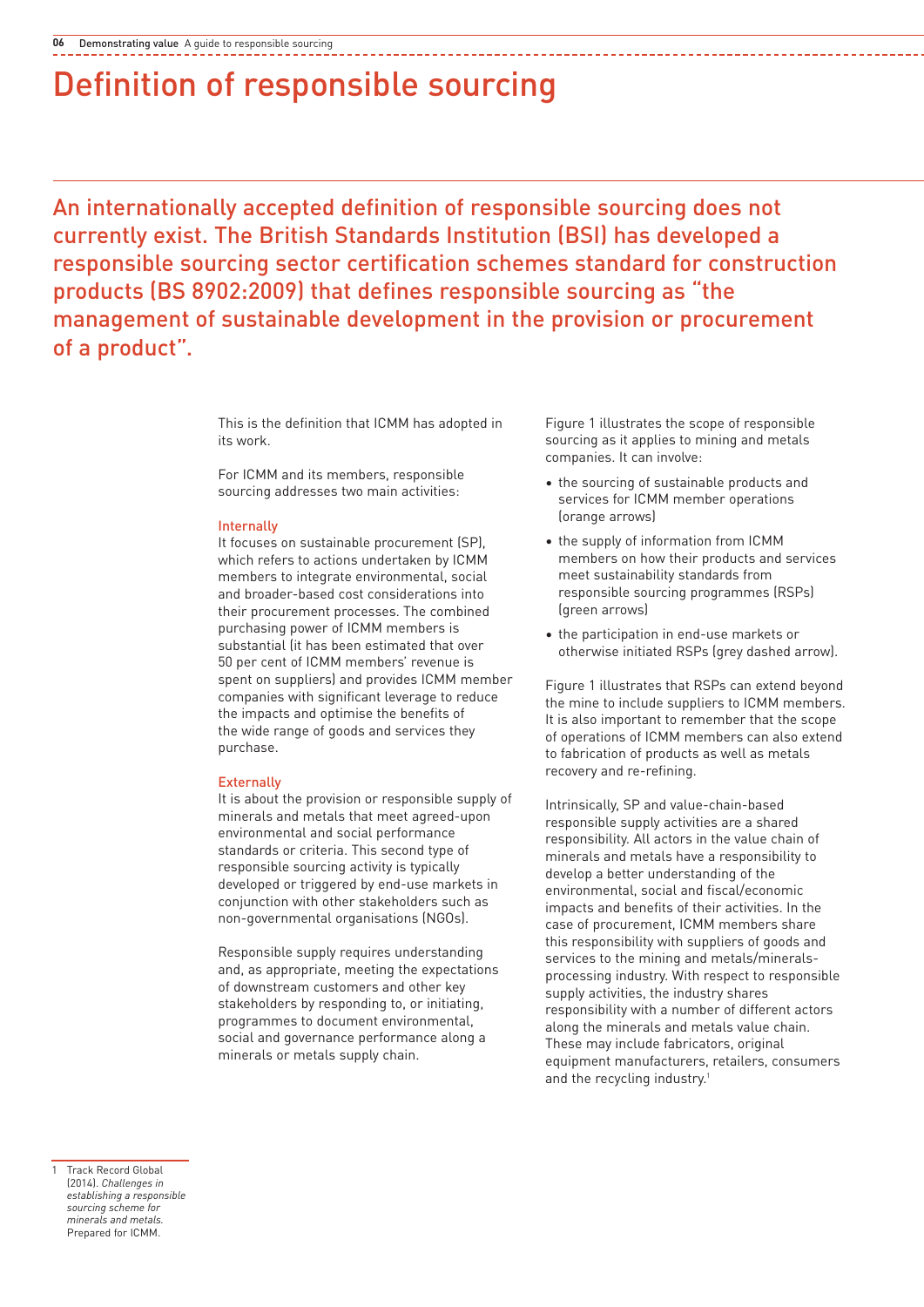Figure 1: The scope of responsible sourcing



Source: ICMM.

"RESPONSIBLE SOURCING IS ABOUT SUSTAINABLE PROCUREMENT AND THE RESPONSIBLE SUPPLY OF MINERALS AND METALS. BOTH SHOULD HAVE AGREED-UPON ENVIRONMENTAL AND SOCIAL PERFORMANCE STANDARDS OR CRITERIA."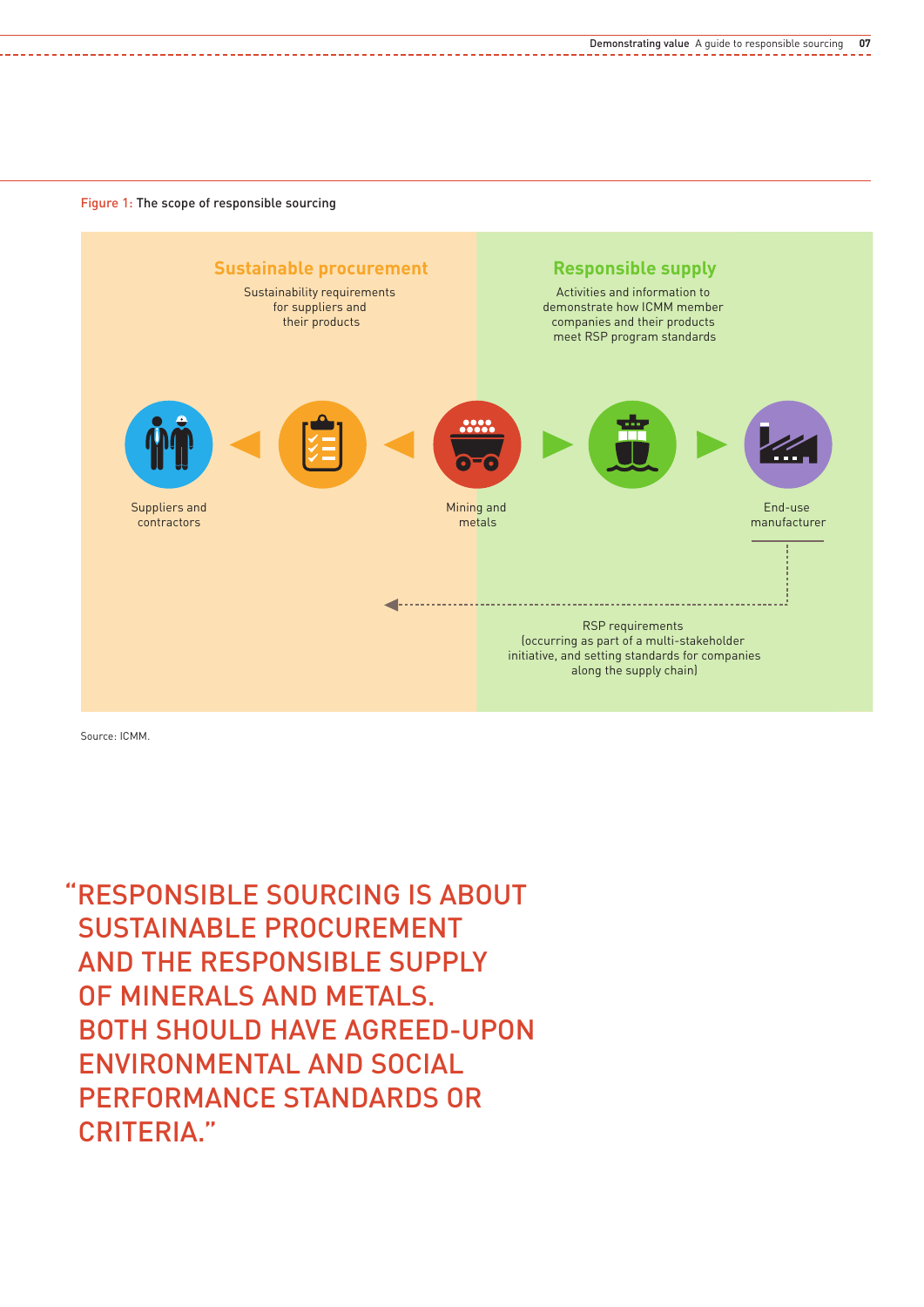# About this guidance document

With some exceptions, the development of SP programmes and the participation in responsible supply programmes are relatively recent activities for ICMM members. This guidance document has been prepared to assist ICMM members in developing or enhancing the governance structures, business practices and standards needed for the effective participation in responsible supply initiatives and for the execution of SP programmes.

This guide provides ICMM and its member companies with practical advice on, and examples of, SP and responsible supply practices. The primary audience for the guidance document is the minerals and metals companies that are members of ICMM, as well as metal commodity associations and national mining associations. The guidance provided in this document will also be of interest to other stakeholders in the value chain of minerals and metals who wish to understand the role of ICMM members in RSPs. Suppliers to ICMM member companies that want to better understand how sustainability might be addressed in their customers' purchasing processes will also find information in this document of interest.

The guidance in this document is intended to stimulate thinking and action to improve the effectiveness of ICMM members in designing and engaging in responsible sourcing activities – both internally and externally. The guidance is focused on illustrating leading practice without being prescriptive. The remainder of the guide is divided into the following sections:

#### Section 1

Context and drivers for responsible sourcing: provides information on the drivers and business case for responsible sourcing

#### Section 2

Themes and guidance on activities: provides the main themes and recommended activities for ICMM members to enhance their SP and responsible supply activities

#### Section 3

Integrating responsible sourcing into decision making: provides guidance on further integrating SP and responsible supply activities into ICMM members' business processes

## Section 4

The future of leadership: considers the future of responsible sourcing and how expectations will evolve for SP and responsible supply activities

#### Section 5

Resources: provides additional resources for ICMM members on both aspects of responsible sourcing.

#### Abbreviations

| ASI             | Aluminium Stewardship Initiative                                        |
|-----------------|-------------------------------------------------------------------------|
| <b>BRF</b>      | <b>Building Research Establishment</b>                                  |
| BSI             | <b>British Standards Institution</b>                                    |
| CCE             | Coca-Cola Enterprises                                                   |
| CoC             | chain of custody                                                        |
| <b>CSR</b>      | corporate social responsibility                                         |
| <b>EICC</b>     | Electronic Industry Citizenship                                         |
|                 | Coalition                                                               |
| EU              | European Union                                                          |
| FSC             | Forest Stewardship Council                                              |
| GeSI            | Global e-Sustainability Initiative                                      |
| GHG             | greenhouse gas                                                          |
| <b>ICMM</b>     | International Council on Mining<br>and Metals                           |
| ISO             | International Organization for<br>Standardization                       |
| LBMA            | London Bullion Market Association                                       |
| I FFD           | Leadership in Energy and<br><b>Environmental Design</b>                 |
| NGO             | non-governmental organisation                                           |
| <b>OECD</b>     | Organisation for Economic<br>Co-operation and Development               |
| <b>REACH</b>    | Registration, Evaluation, Authorisation<br>and Restriction of Chemicals |
| RJC             | Responsible Jewellery Council                                           |
| <b>RSP</b>      | responsible sourcing programme                                          |
| <b>SEC</b>      | Securities and Exchange Commission                                      |
| SP              | sustainable procurement                                                 |
| TC <sub>0</sub> | total cost of ownership                                                 |
| <b>TRG</b>      | <b>Track Record Global</b>                                              |
| USGBC           | U.S. Green Building Council                                             |
| <b>WBCSD</b>    | World Business Council for                                              |
|                 | Sustainable Development                                                 |
| WGC             | World Gold Council                                                      |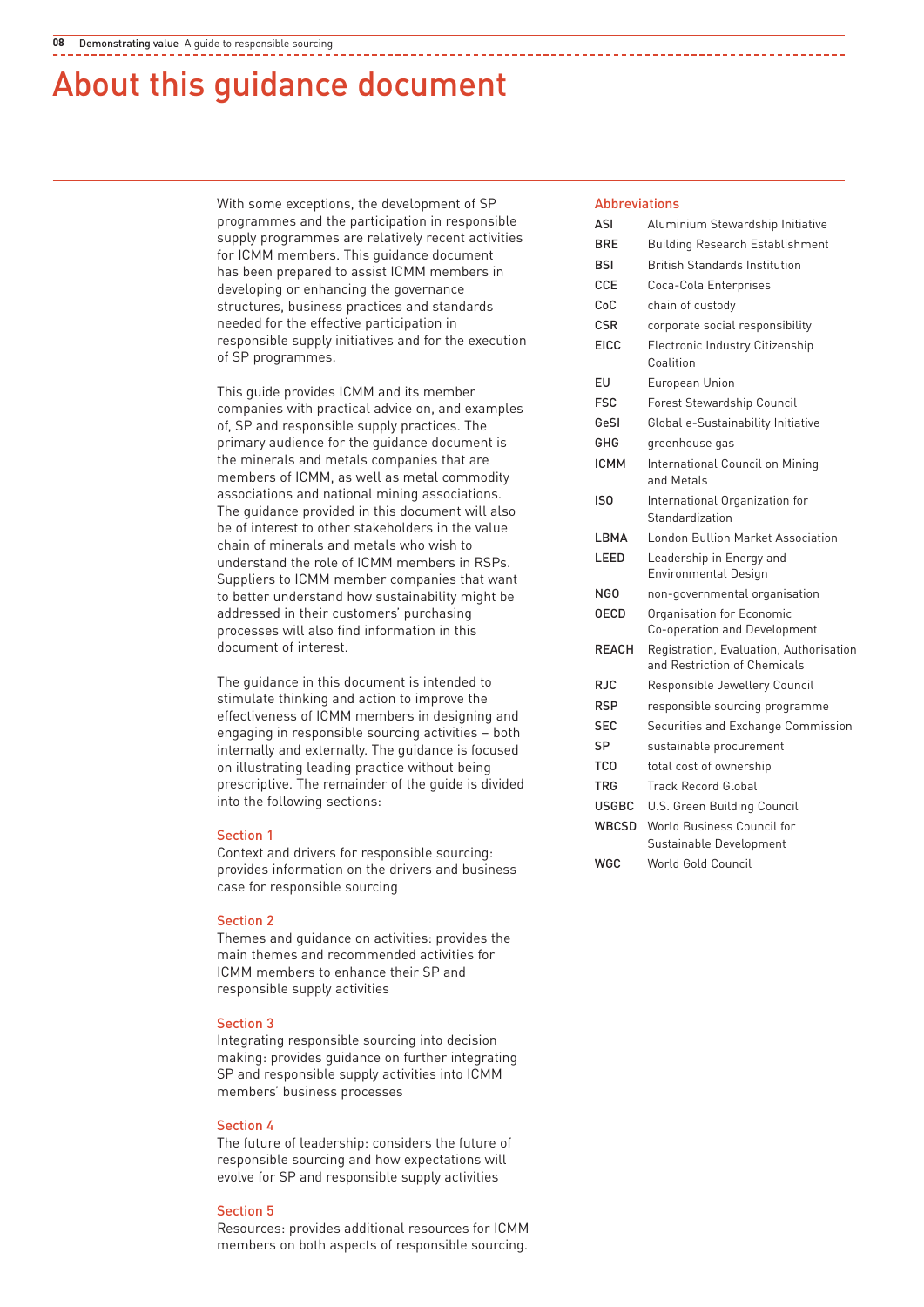

Context and drivers for responsible sourcing

"LEADING COMPANIES WANT TO DEMONSTRATE TO THEIR STAKEHOLDERS THAT THEY ARE MANAGING THE ENVIRONMENTAL AND SOCIAL RISKS AND OPPORTUNITIES OF THEIR OPERATIONS, PRODUCTS AND SUPPLY CHAINS".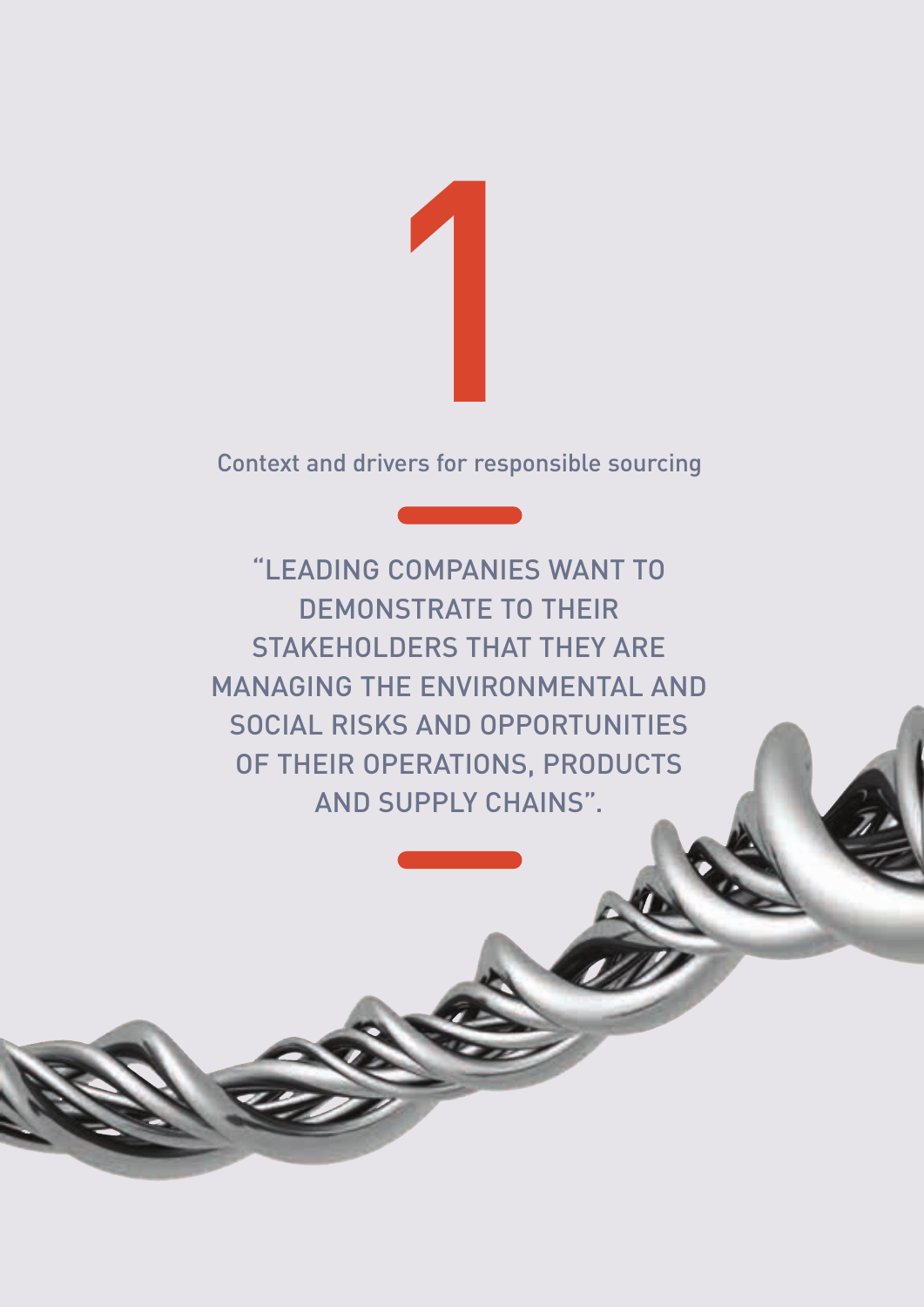# Context and drivers for responsible sourcing

Responsible sourcing is increasing in importance as more organisations take the evaluation of environmental and social performance beyond their own operations and integrate it into the evaluation of their supply chains and purchasing decisions.

## Influential policy and market trends

There are a number of policy and market trends that have elevated the importance of RSPs and SP practices and some that are of particular relevance to mining and metals companies are outlined below.

#### Conflict-free

There are a number of initiatives that are focused on ensuring the proceeds of resource extraction do not contribute to armed conflicts in various politically unstable regions of the world.

- Developed in 2002, the [Kimberley Process](http://www.kimberleyprocess.com/)  [Certification Scheme](http://www.kimberleyprocess.com/) sets out requirements for controlling rough diamond production and trade. The scheme, which provides assurance that diamonds being sold internationally have conflict-free origins, was developed with the participation of the United Nations, governments, diamond-producing companies and NGOs.
- In the United States, the Securities and Exchange Commission (SEC) is implementing the Conflict Minerals Statutory Provision (Section 1502) of the Dodd-Frank Wall Street Reform and Consumer Protection Act (the Dodd-Frank Act). The rules in the act set requirements governing the use of conflict minerals for issuers who file reports with the SEC under the Securities Exchange Act of 1934. Any company for which conflict minerals (ie gold, wolframite, cassiterite, columbitetantalite and their derivative metals, which include tin, tungsten and tantalum) are necessary to the functionality or production of a product manufactured, or contracted to be manufactured, must disclose in its annual report whether its conflict minerals originated in the Democratic Republic of the Congo or an adjoining country.
- The Organisation for Economic Co-operation and Development (OECD) has developed a set of guidelines for multinational enterprises that outlines a five-step process for companies to exercise due diligence in sourcing minerals from "conflict-affected and high-risk" areas.2

• Industry associations in the gold [\(World Gold](http://www.gold.org/)  [Council \(WGC\),](http://www.gold.org/) [London Bullion Market](http://www.lbma.org.uk/)  [Association \(LBMA\)](http://www.lbma.org.uk/) and Responsible Jewellery Council (RJC) and tin (ITRI/ iTSCi) supply chains and the electronics industry [\(Electronic](http://www.eiccoalition.org/)  [Industry Citizenship Coalition \(EICC\)](http://www.eiccoalition.org/) and [Global e-Sustainability Initiative \(GeSI\)\)](http://gesi.org/) have developed programmes aligned with the SEC and OECD requirements.

## **Cyanide**

Similar to conflict-free initiatives, the [International Cyanide Management Code](http://www.cyanidecode.org/) for the Manufacture, Transport and Use of Cyanide in the Production of Gold (Cyanide Code) was developed in response to a specific concern related to the use of cyanide in gold mining. The code is a voluntary industry programme for the gold mining industry to promote responsible management of cyanide used in gold mining, protection of human health and reduced potential for environmental impacts. The code has a set of principles, standards of practice and implementation guidance, as well as an independent, third party auditing scheme.

#### Sector initiatives

Sectors such as building and construction, automotive and electronics are embedding responsibility requirements into their supply chains. Leading companies in these sectors want to demonstrate to their stakeholders that they are managing the environmental and social risks and opportunities of their operations, products and supply chains. For example, the U.S. Green Building Council's (USGBC) [Leadership in Energy and Environmental](http://www.usgbc.org/LEED)  [Design \(LEED\)](http://www.usgbc.org/LEED) green building rating scheme is "certifying 1.5 million square feet of building space each day in 135 countries. LEED is a certification programme for buildings, homes and communities that guides the design, construction, operations and maintenance."3 The latest version of LEED (LEED v4) provides credits for the responsible sourcing of raw materials, and it marks a move towards full supply chain custody for the resources used in the production of building materials. The credits look at the primary extraction of raw materials and evaluate the business practices from both environmental and social aspects.

2 [OECD \(2013\).](http://www.oecd.org/corporate/mne/mining.htm)  *[OECD due diligence](http://www.oecd.org/corporate/mne/mining.htm)  [guidance for responsible](http://www.oecd.org/corporate/mne/mining.htm)  [supply chains of](http://www.oecd.org/corporate/mne/mining.htm)  [minerals from conflict](http://www.oecd.org/corporate/mne/mining.htm)[affected and high-risk](http://www.oecd.org/corporate/mne/mining.htm)  [areas: second edition](http://www.oecd.org/corporate/mne/mining.htm)*. OECD Publishing.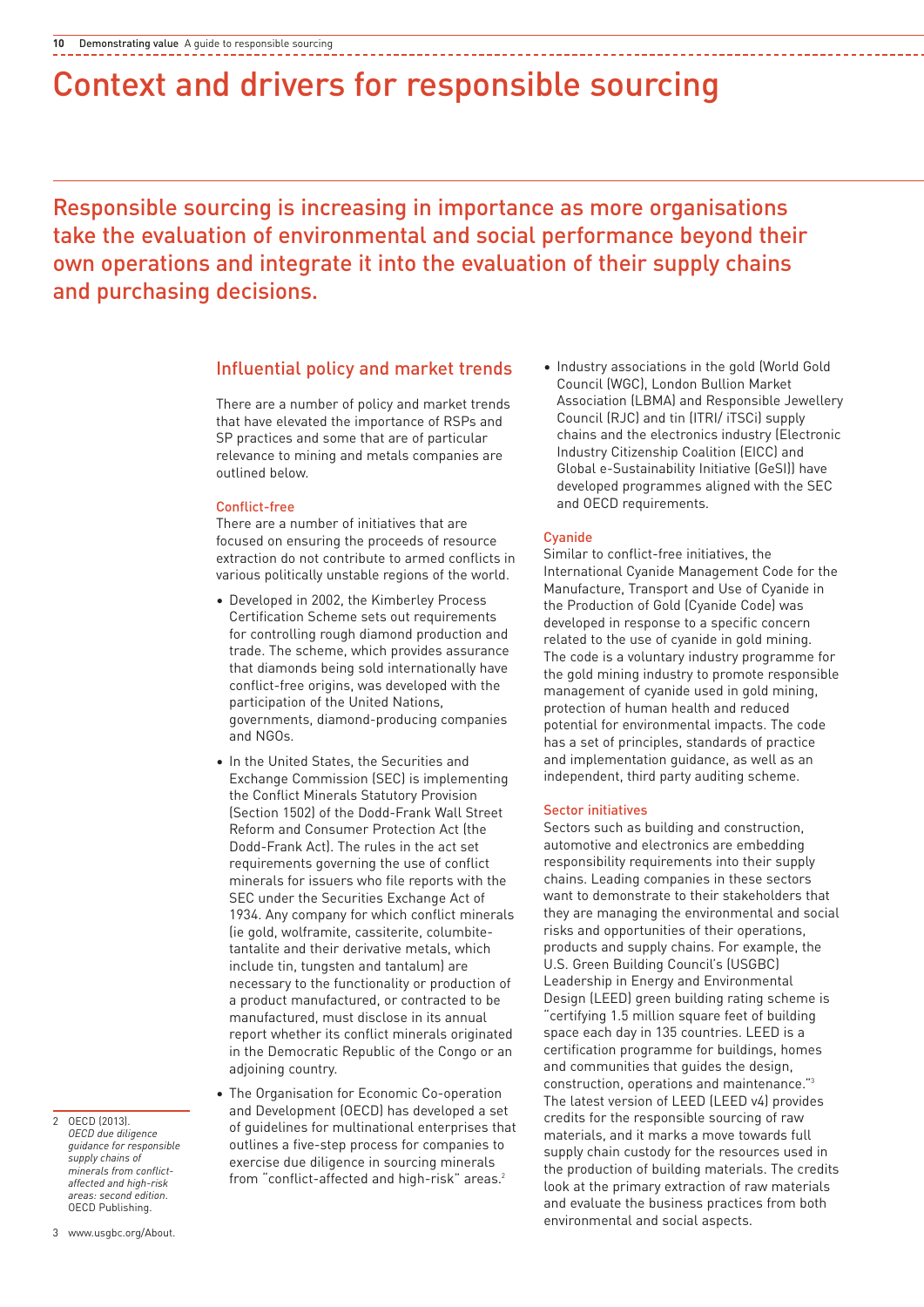There are also broader initiatives that are influencing the interest in, and adoption of, responsible sourcing practices in industry. These include the following:

## Circular economy

The circular economy concept, as defined by the [Ellen MacArthur Foundation,](http://www.ellenmacarthurfoundation.org/publications) calls for shifting industrial systems from a linear take-makewaste model to a circular model where products are designed to optimise product and material recovery and reuse, and where by-products of one system are used as inputs into other product systems. It consolidates many existing strategies and concepts (eg life cycle thinking, shifting to low carbon energy, by-product synergy, resource productivity, remanufacturing, recycling, design for disassembly to name a few) into an overarching model for the next generation economic system. The circular economy has been promoted in various forms for decades, and it is now being advocated by leading organisations such as the [Ellen](http://www.ellenmacarthurfoundation.org/publications) [MacArthur Foundation](http://www.ellenmacarthurfoundation.org/publications) and the World [Economic](http://www.weforum.org/projects/circular-economy) [Forum.](http://www.weforum.org/projects/circular-economy) In 2000, Japan enacted the Fundamental Law for Establishing a Sound Material-Cycle Society, which included a 3R policy and other mechanisms to promote a circular economy. In 2008, the 4th meeting of the Standing Committee of the 11th National People's Congress of the People's Republic of China passed the [Circular Economy Promotion Law,](http://www.fdi.gov.cn/1800000121_39_597_0_7.html) which was "formulated for the purpose of facilitating circular economy, raising resources utilisation rate, protecting and improving environment and realising sustained development". In the EU, the [Waste Electrical](http://ec.europa.eu/environment/waste/weee/legis_en.htm) [and Electronic Equipment \(WEEE\) Directive](http://ec.europa.eu/environment/waste/weee/legis_en.htm) and the [End-of-Life Vehicles \(ELV\) Directive](http://ec.europa.eu/environment/waste/elv/index.htm) are examples of circular-economy-type policies.

#### Resource productivity

The Recommendation of the Council on Resource Productivity was adopted by the OECD Council on 28 March 2008 during the meeting of its Environment Policy Committee at Ministerial Level focusing on Environment and Global Competitiveness. The objective of this initiative was "to promote resource productivity by strengthening the Member countries' capacity for upgrading the extent and quality of data on material flows within and among countries and the associated environmental impacts, and implementing measures to prevent natural resource degradation and reduce negative environmental impacts throughout the entire resource cycle".

#### Roadmap to a resource efficient Europe

Created in 2011, the roadmap sees resourceefficient development as a means for the European economy to "create more with less, delivering greater value with less input, using resources in a sustainable way and minimising their impacts on the environment. In practice, this requires that the stocks of all environmental assets from which the EU benefits or sources its global supplies are secure and managed within their maximum sustainable yields. It will also require that residual waste is close to zero and that ecosystems have been restored, and systemic risks to the economy from the environment have been understood and avoided."

#### Green economy/green growth

The South African government defines the green economy as a "system of economic activities related to the production, distribution and consumption of goods and services that result in improved human well-being over the long term, while not exposing future generations to significant environmental risks or ecological scarcities".<sup>4</sup> Green economic growth calls for decoupling resource use and environmental impacts from economic growth and is characterised by substantially increased investment in green sectors, supported by enabling policy reforms. The concept has also been promoted by other governments (eg Republic of Korea), the World Bank and the African Development Bank, and by the United Nations, which established the [Green Economy](http://www.unep.org/greeneconomy/) [Initiative](http://www.unep.org/greeneconomy/) in 2008 "to provide the analysis and policy support for investing in green sectors and in greening environmentally unfriendly sectors".

#### Product footprint measurement and communication

Several initiatives are under way to establish methodologies for measuring the sustainability of products across their life cycles. These include the US-based Sustainability Consortium, the United Kingdom's [Product Sustainability](http://www.wrap.org.uk/content/product-sustainability-forum) [Forum](http://www.wrap.org.uk/content/product-sustainability-forum) and the European Commission's [Product](http://ec.europa.eu/environment/eussd/smgp/dev_pef.htm) and [Organisation](http://ec.europa.eu/environment/eussd/smgp/dev_oef.htm) Environmental Footprint methodologies and related pilot project work. In addition to the measurement methodologies, these initiatives are also exploring how to communicate product-level environmental and social data as well as provide guidance on the characteristics of credible and robust data collection and assessment methods.

> 4 [www.environment.gov.za/](www.environment.gov.za/projectsprogrammes/greeneconomy/about) [projectsprogrammes/](www.environment.gov.za/projectsprogrammes/greeneconomy/about) [greeneconomy/about.](www.environment.gov.za/projectsprogrammes/greeneconomy/about)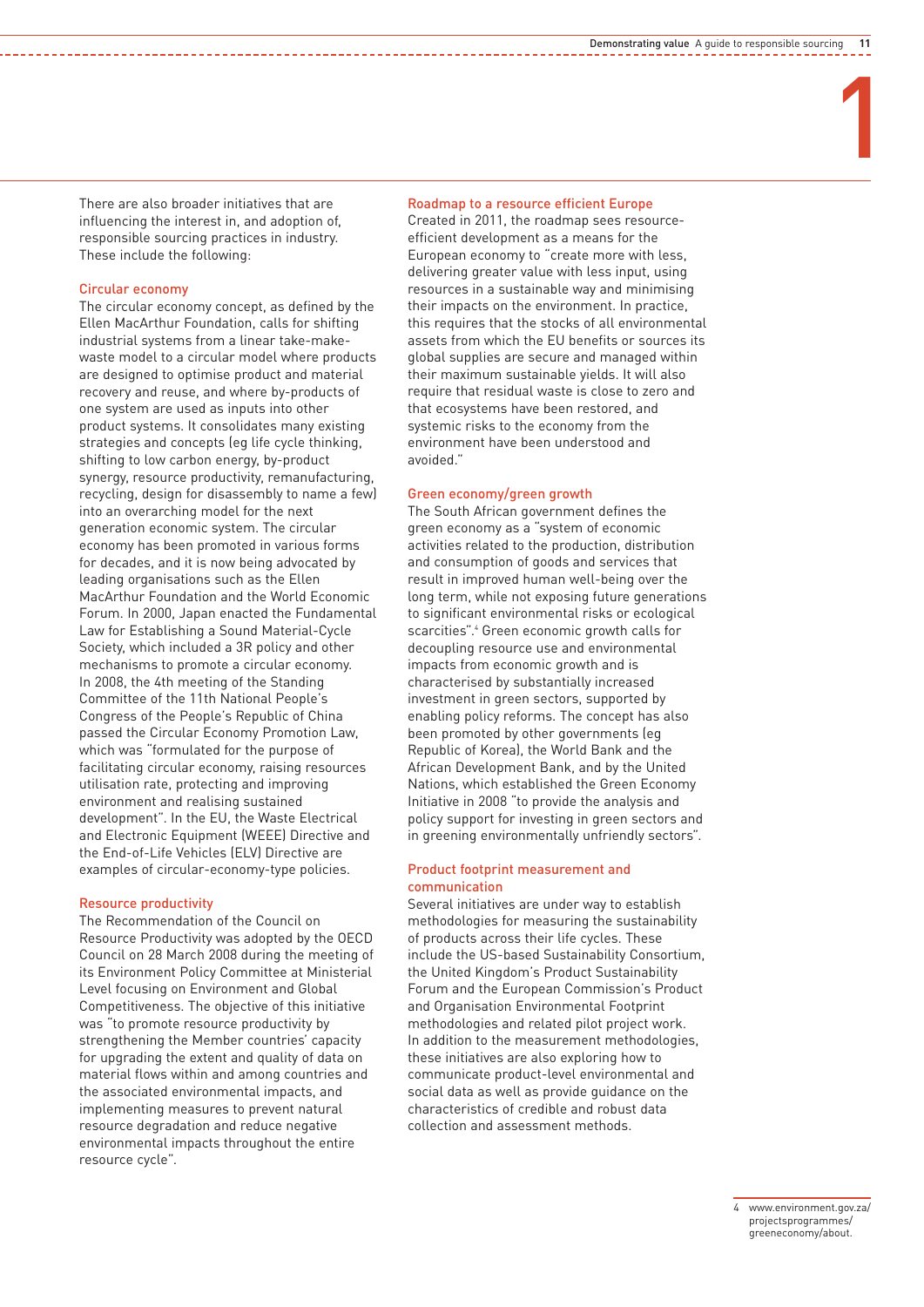# Context and drivers for responsible sourcing

## Market responses

The market and policy trends noted above are in part causing governments, companies, civil society organisations and individual consumers to increase their activity related to sourcing and purchasing environmentally and socially responsible products and services. This has led to greater demand for credible guidance and standards to support decision makers. While in the past, assurance of responsible practices was typically sought from the product manufacturer or direct service provider, today leading organisations are evaluating responsible practices along the entire value chain (eg from mine to market to end-of-life management of products and materials). This trend can be seen in the growing number of RSPs that have been developed over the last two decades. Examples include:

- • [Aluminium Stewardship Initiative](http://aluminium-stewardship.org/)
- [Better Cotton Initiative](http://bettercotton.org/)
- • [Bonsucro Better Sugar Cane Initiative](http://www.bonsucro.com/)
- • [Fairtrade](http://www.fairtrade.org.uk/)
- Forest [Stewardship Council](https://ic.fsc.org/)
- • [International Cyanide Management Code](http://www.cyanidecode.org/)
- [Marine Stewardship Council](https://www.msc.org/)
- Responsible [Jewellery Council](http://www.responsiblejewellery.com/)
- • [Round Table on Responsible Soy Association](http://www.responsiblesoy.org/?lang=en)
- • [Roundtable on Sustainable Palm Oil](http://www.rspo.org/)
- • [Steel Stewardship Forum](http://steelstewardship.com/)
- • [World Gold Council Conflict-Free Gold](http://www.gold.org/gold-mining/responsible-mining/social)  [Standard.](http://www.gold.org/gold-mining/responsible-mining/social)

In general, these programmes provide assurance that the participating organisations meet applicable social and environmental performance standards. The assurance, and in some cases certification, processes within these programmes are often, but not always, operated by a third party to enhance the objectivity and credibility of the programme.

It is worth noting that the mining industry typically participates in an RSP as one of the first players in the value chain. In general, industry participants in RSPs are focused on demonstrating that they are responsibly supplying their material to the next actor in the value chain in conjunction with their own stewardship practices, as well as any specific standards in the RSP. In some cases, RSPs use existing standards (eg conventions of the International Labour Organization, environmental management standards of the International Organization for Standardization (ISO)). In other cases, new standards are developed by the RSP in conjunction with relevant stakeholders. The agreement on what standards should be followed or created is one of the more challenging aspects of RSPs. The ISEAL Alliance has developed a standard-setting code to help participants in RSPs follow a structured approach.

Purchasers with an interest in integrating sustainability into their procurement programmes can use RSPs to ensure that the materials or products they buy have been produced in an environmentally and socially responsible manner. Purchasers may also apply their own criteria where an acceptable RSP does not exist, or they may use other certification and eco-labelling schemes to guide their procurement decisions. There are many sustainable and green purchasing guides and labelling schemes that have been developed to assist organisations in making more environmentally and socially responsible procurement decisions. Many of these guides also provide guidance on integrating sustainability into the purchasing process (see Section 5 for examples).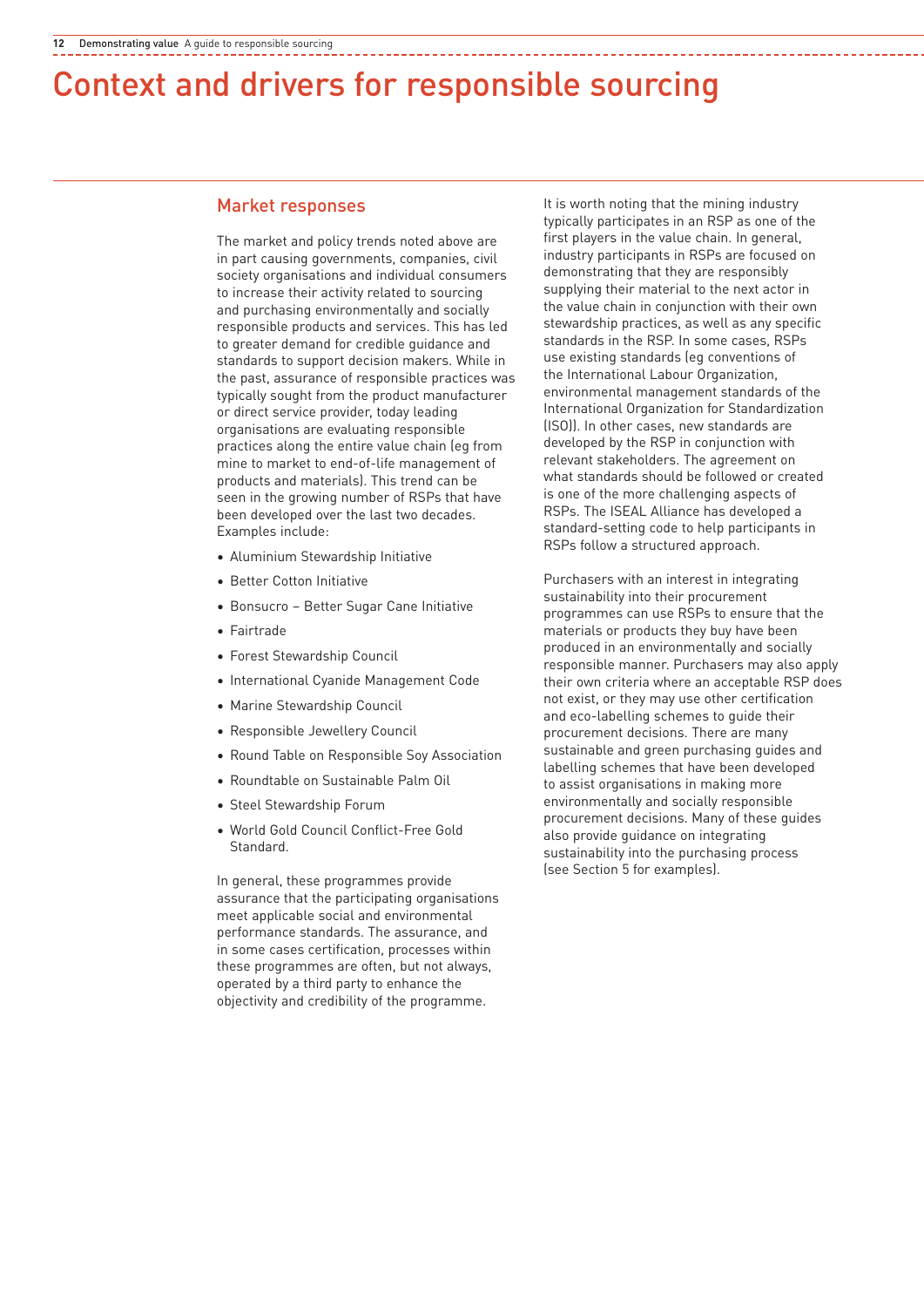"RESPONSIBLE SOURCING PLAYS A VITAL ROLE IN REDUCING RISKS AND RAISING STANDARDS ALONG THE ENTIRE VALUE CHAIN – IT HAS EVOLVED FROM A NICHE ACTIVITY INTO A MAINSTREAM PROCUREMENT STRATEGY THAT'S EMBRACED BY FORWARD-THINKING BUSINESS LEADERS IN ALL SECTORS"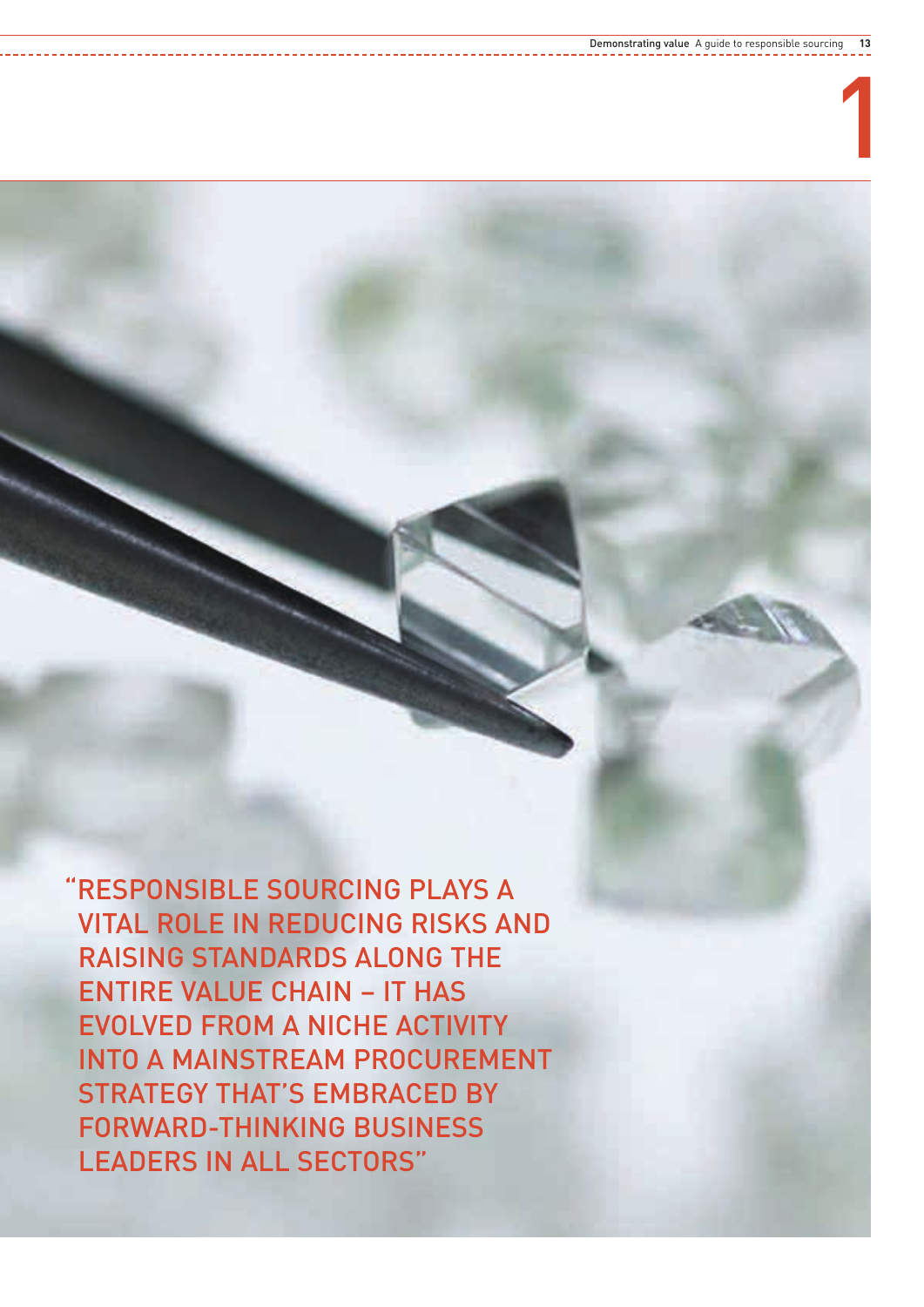# Context and drivers for responsible sourcing

## The business case

The business value of establishing an SP programme or participating in an RSP is multifaceted. Some aspects of the business case include the following:

#### Identification and management of risk

This includes ensuring supplier practices and products adhere to standards and criteria. It may also include reducing the risk of accidents and associated liability where SP activity eliminates or mitigates risks related to hazardous substances, or other health and safety concerns.

#### Maintaining/growing market access

Adhering to the requirements of an RSP can ensure that companies involved with that programme maintain market but also demonstrate due diligence with respect to environmental and social responsibility to other market actors.

#### Reducing or avoiding costs

Well-designed procurement programmes can reduce costs associated with material and product management, product use, regulatory reporting and fees related to waste management and hazardous material management.

## Brand reputation

Both SP and participation in RSPs can help ICMM members meet or exceed the expectations of investors, employees, customers, communities, consumers and other stakeholders.

Support organisational sustainability objectives

SP and RSPs can support the achievement of internal sustainability goals and targets.

## Innovation

Working closely with supplier and value chain partners to improve environmental and social performance can lead to the identification of innovative solutions to technical challenges as well as new approaches to problem solving.

# Characteristics of credible responsible sourcing programmes

As experience with RSPs has grown, so too has the understanding of what a good RSP should include. The characteristics of a high-quality RSP include programme goals and objectives that are well defined and processes for engaging stakeholders are effective and inclusive. Having scientifically and technically sound standards of performance and designing programmes that enable participation by companies along the entire length of the supply chain are also important. Another key aspect of a quality RSP is the inclusion of a system to ensure confidence in the Chain of Custody/traceability of material(s) or product(s) that are the focus of the programme. $5$  The governance structure of the programme and third party verification to ensure performance standards are met are also important for maintaining the credibility of the programme.

Similarly, SP practitioners are starting to develop a better understanding of the characteristics that are needed to assess the relative sustainability performance of materials and products. These include examining traditional criteria such as cost, quality and technical performance in conjunction with environmental aspects such as life cycle impacts (eg greenhouse gas (GHG) emissions) and the sustainability of the resource base of materials used in the product. Social aspects, such as labour practices associated with companies along the life cycle of the product, are also important. Sophisticated SP programmes take account of the technical, environmental and social aspects of the product in conjunction with information on its life cycle costs, which, depending on the type of product, may include costs associated with emissions and end-of-life management.

Together, RSPs and SP enable companies to source suitable products from responsible supply chains. These programmes are part of a broader trend towards extended producer responsibility wherein governments and other stakeholders expect companies to extend their environmental and social responsibilities to the full life cycle of their product. This is leading to market requirements for systems that enable:

- upstream/midstream companies to demonstrate responsibility
- end-use markets to select responsible suppliers, products and services
- other interested stakeholders to participate and have confidence in the system.<sup>6</sup>

5 Chain of custody (CoC) refers to all steps in a supply chain that take possession of the product, including manufacturers, exporters, traders and importers (source: ISEAL Alliance). Traceability references one type of CoC model where the material in the chain can be traced back to actual sources.

6 Adapted from J Søreide (Hydro). Presentation on ASI to ICMM Materials Stewardship Roundtable 2014.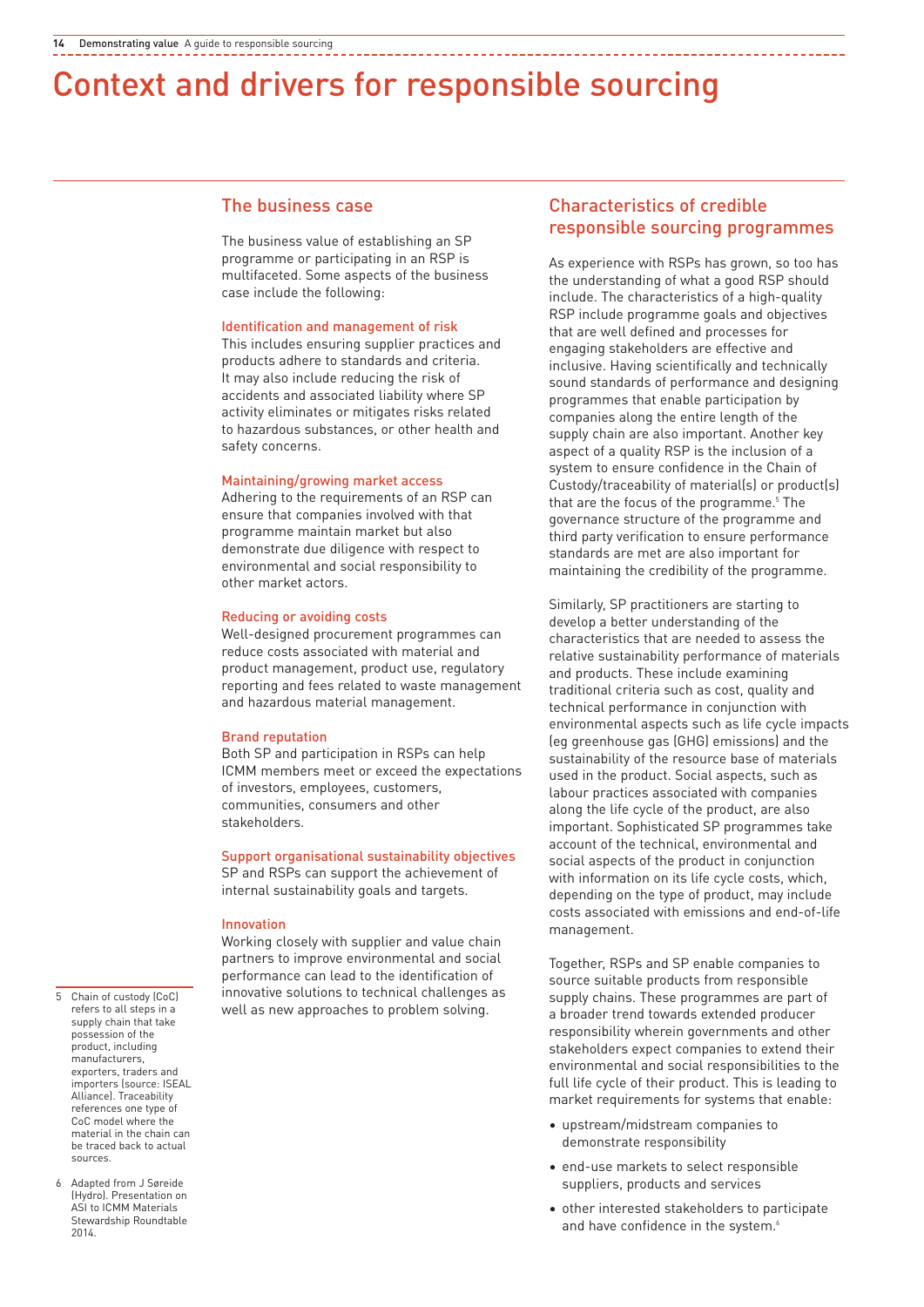

Themes and guidance on activities

"UNDERSTANDING THE COMPLETE VALUE CHAIN OF THE PRODUCTS YOU BUY AND THE MINERALS AND METALS YOU PRODUCE IS CRITICAL TO IDENTIFYING OPPORTUNITIES FOR IMPROVEMENT".

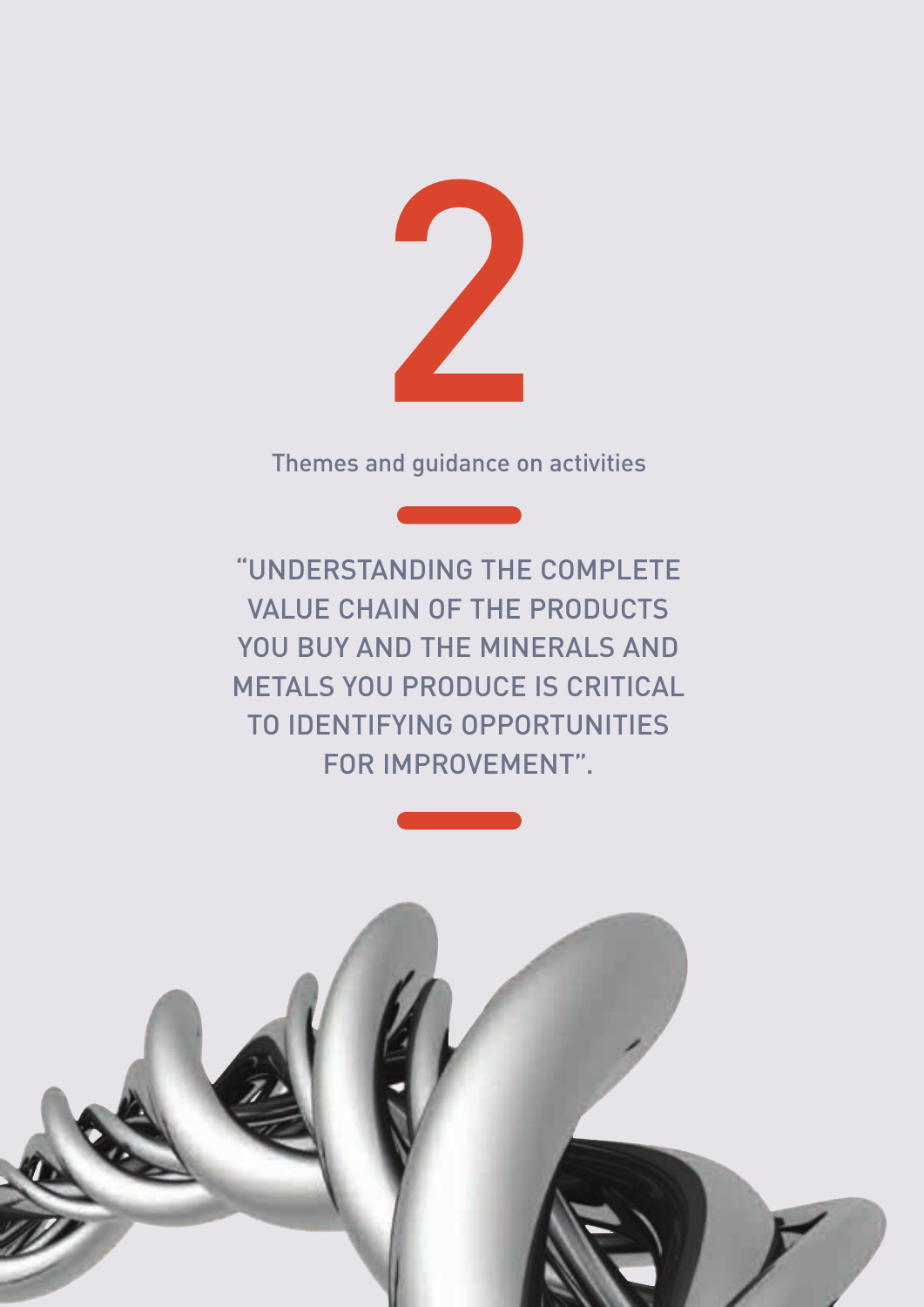# Themes and guidance on activities

# This section outlines the main themes and associated actions that ICMM members should consider when developing internal SP programmes or interacting with external responsible sourcing initiatives.

For each theme, a description/rationale is provided, potential actions/activities are suggested and illustrative examples are presented. The guidance is separated into advice on SP and advice on responsible supply.

The icons below are used to differentiate between the two types of guidance.

*Identifies sustainable procurement guidance and activities*



*Identifies responsible supply guidance and activities*



# Theme 1 Mapping the value chain

Understanding the complete value chain of the products you buy and the minerals and metals you produce is critical to identifying opportunities for improvement. Traceability/CoC knowledge and requirements are also the backbone of existing SP and RSPs. Activities/recommendations in this section emphasise how to collect information on your purchased goods/services and downstream value chains. The actions suggested will help ICMM members understand and prioritise expectations of their external stakeholders, evaluate their procurement spending and develop priorities (eg high-volume, high-impact products) for integrating sustainability into purchasing processes.

## **Traceability at Newmont**

Newmont owns 60.64 per cent of the Swiss gold refinery Valcambi, and in 2013 Valcambi was the first gold refinery to produce traceable gold, known as Valcambi Green Gold, sourced only from mines that meet high environmental, safety and human rights standards. Valcambi Green Gold is fully documented, independently validated and processed in a dedicated facility. In 2013, about 75 per cent of the gold refined at Valcambi came from its mines and approximately 20,000 ounces of Valcambi Green Gold were produced, all of which were sourced from Newmont's Nevada mines.

Wal-Mart uses Valcambi Green Gold and since 2008, Newmont has partnered with the retailer and Conservation International on Wal-Mart's Love, Earth jewellery line, the first completely traceable mine-to-market jewellery collection. Wal-Mart requires each manufacturing partner of Love, Earth jewellery to adhere to strict ethical sourcing standards.

Source: Newmont.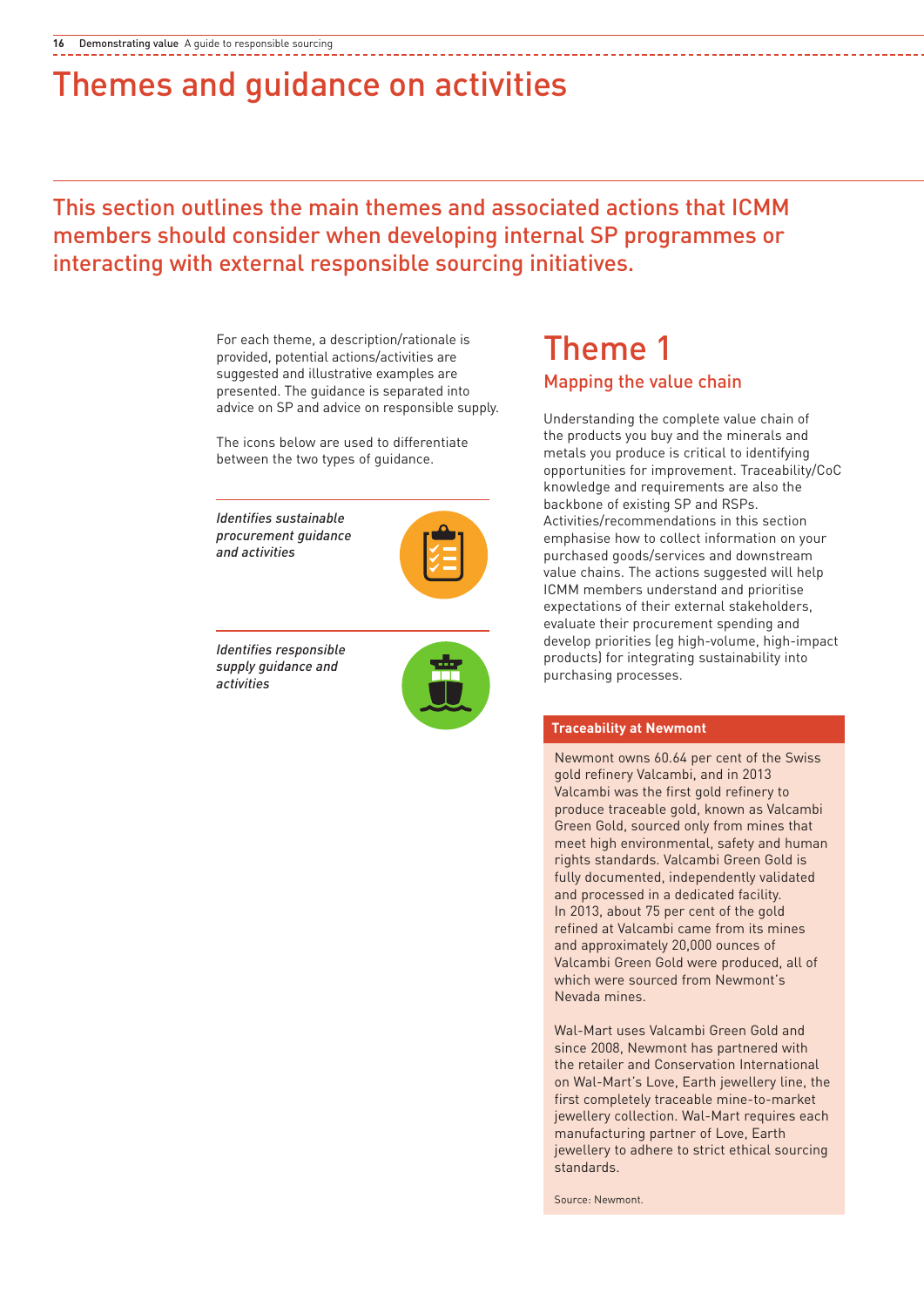# Sustainable procurement



To map the value chain, begin by conducting an analysis of your spending. This can be done in a number of ways. You can start by analysing your procurement spending for high-volume, high-impact products. Typically, this is done through the development of criteria that enable your organisation to better characterise the product categories you purchase relative to their environmental and social impacts and benefits. Or, you can analyse your business procurement processes to better align them with sustainability outcomes. Table 2 provides an example of a high-level spend analysis and Table 3 provides a list of questions that can be asked at different stages of the procurement process.

Other specific SP activities include:

- conducting a baseline study of spending to identify social and environmental hotspots associated with main product categories and services
- conducting training of procurement professionals on sustainability and how to integrate social and environmental considerations into purchasing and product specifications
- determining if specifications that incorporate environmental and social aspects exist for product categories or services you purchase
- determining if there are credible eco-labelling or certification schemes available for product categories or services you purchase
- conducting training with suppliers/vendors to educate them on your environmental and social policies and how you are integrating these aspects into procurement policies and product and service specifications
- pursuing collaboration with key vendors on specific environmental and social aspects of concern
- documenting costs savings and impacts that have been reduced/avoided through your SP initiative, where possible integrating performance measures and tracking into contracts.

## Table 2: Example of a high-level spend analysis

|                                                      | <b>ITEM</b>                                                                                                                    | <b>RATING</b> |
|------------------------------------------------------|--------------------------------------------------------------------------------------------------------------------------------|---------------|
| Cost                                                 | Average annual spend                                                                                                           |               |
| <b>Sustainability aspects</b>                        | Significant environmental impacts<br>Significant social impacts                                                                |               |
|                                                      | Additional costs beyond purchase price<br>leg labelling personal protective<br>equipment requirement, waste<br>handling costs) |               |
| <b>Product/service and</b><br>vendor characteristics | Adherence to credible certification<br>programme or eco-labelling scheme                                                       |               |
|                                                      | Environmental management system in place                                                                                       |               |
|                                                      | Availability of social and environmental data                                                                                  |               |
| Score                                                |                                                                                                                                |               |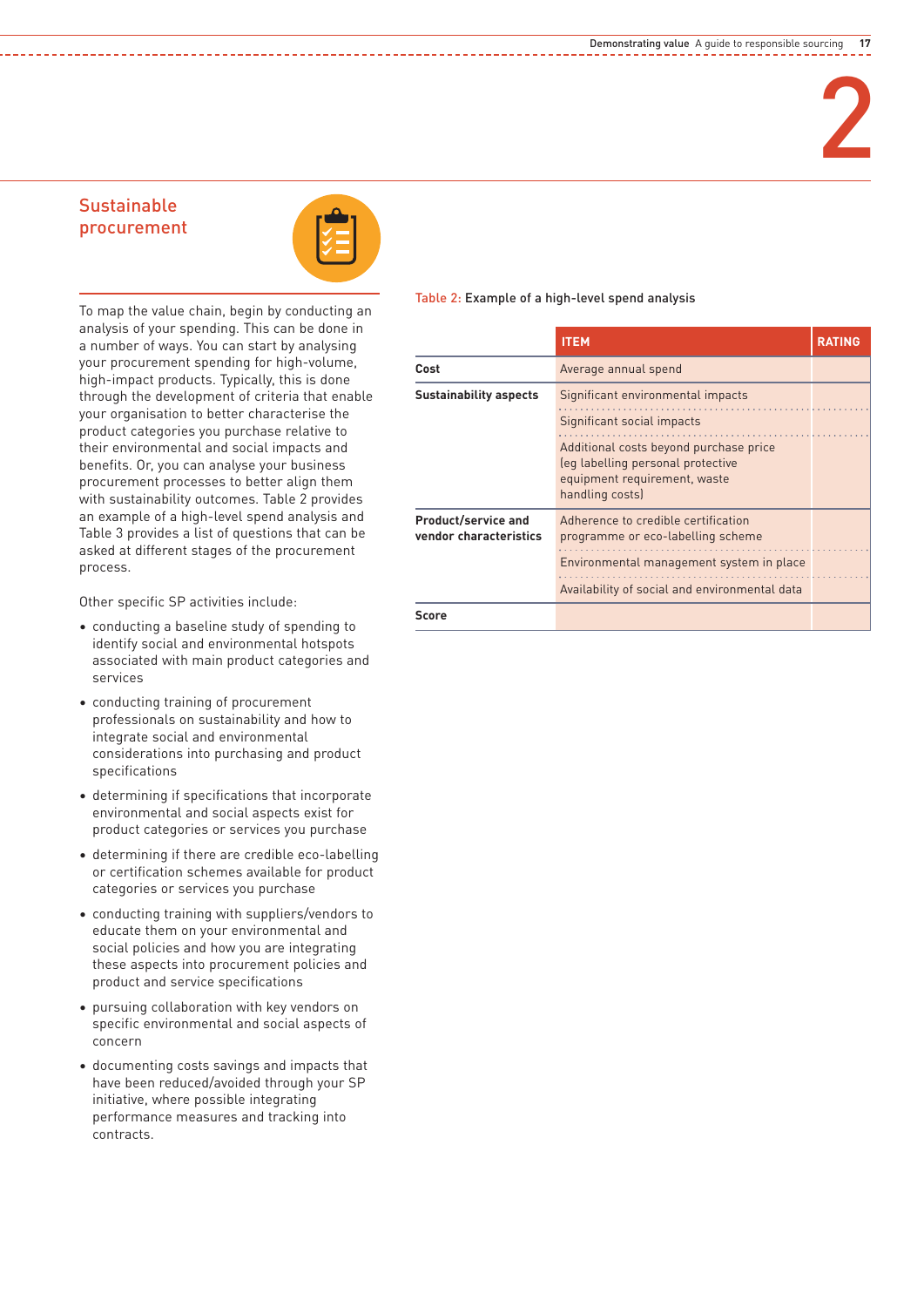# Themes and guidance on activities

## Table 3: Example procurement questions

|                                | <b>QUESTIONS</b>                                                                                                                                                                                                                                                                                                |
|--------------------------------|-----------------------------------------------------------------------------------------------------------------------------------------------------------------------------------------------------------------------------------------------------------------------------------------------------------------|
| <b>Procurement planning</b>    | Has the existing product/service/project reached the end of its useful life?                                                                                                                                                                                                                                    |
|                                | If the product is a consumable item, has the rate of consumption been optimised?                                                                                                                                                                                                                                |
|                                | Have the key environmental and social impacts of the product/service/project<br>been identified? Eg waste, energy, emissions, water, worker health, etc                                                                                                                                                         |
|                                | Are the key environmental and social impacts a priority for your organisation?                                                                                                                                                                                                                                  |
|                                | Has the optimum means of meeting the need been determined? Eg leasing,<br>rental, service, ownership, refurbishment, repair, etc                                                                                                                                                                                |
|                                | Has the "total cost of ownership" been calculated for all alternatives that meet<br>the need?                                                                                                                                                                                                                   |
|                                | Does the product/process comply with any existing standards, regulations or<br>policies, and can this be verified?                                                                                                                                                                                              |
| <b>Market evaluation</b>       | Can suppliers/vendors provide information on the key environmental and social<br>impacts of their product/service/project?                                                                                                                                                                                      |
|                                | Can the market/vendors supply an eco-labelled product/service? If not, can the<br>market/vendors supply an environmentally preferable alternative?                                                                                                                                                              |
|                                | Have all bidders been informed of your organisation's environmental and social<br>priorities and relevant policies?                                                                                                                                                                                             |
|                                | If the product is disposable, are there durable, non-disposable alternatives that<br>meet the need?                                                                                                                                                                                                             |
|                                | If the product/service/project consumes energy during its use, are more<br>energy-efficient alternatives available?                                                                                                                                                                                             |
|                                | Are there any social impacts of concern in the production of the product?                                                                                                                                                                                                                                       |
| <b>Specifications</b>          | Does the specification target the key environmental and/or social impacts?                                                                                                                                                                                                                                      |
|                                | Has a recognised eco-labelling or social performance specification been used to<br>establish the performance specification?                                                                                                                                                                                     |
|                                | Have requirements related to the vendor been integrated into the specification?<br>Eg an environmental management system, free from environmental fines,<br>take-back requirements, off-peak delivery, larger and fewer deliveries,<br>no conflict minerals, no child labour, reusable delivery containers, etc |
|                                | Where market/vendor capability to respond is unknown, can a "variant" or<br>"alternative" be used?                                                                                                                                                                                                              |
| <b>Proposal evaluation</b>     | Have all bidders been informed of the importance of the environmental and social<br>factors in the award of the contract?                                                                                                                                                                                       |
|                                | Have predefined evaluation criteria and/or weighting been determined that link<br>to the key environmental and social performance aspects?                                                                                                                                                                      |
|                                | Can any increased first price/cost be justified through lower total cost of<br>ownership?                                                                                                                                                                                                                       |
|                                | Have vendors identified any environmental or social costs or benefits not covered<br>by the specification?                                                                                                                                                                                                      |
| <b>Contract administration</b> | Have contract clauses been linked to the performance of the contract?<br>Eg take-back requirements, off-peak delivery, etc                                                                                                                                                                                      |
|                                | Is there a verification procedure in place to ensure environmental and social<br>specifications are being followed/fulfilled?                                                                                                                                                                                   |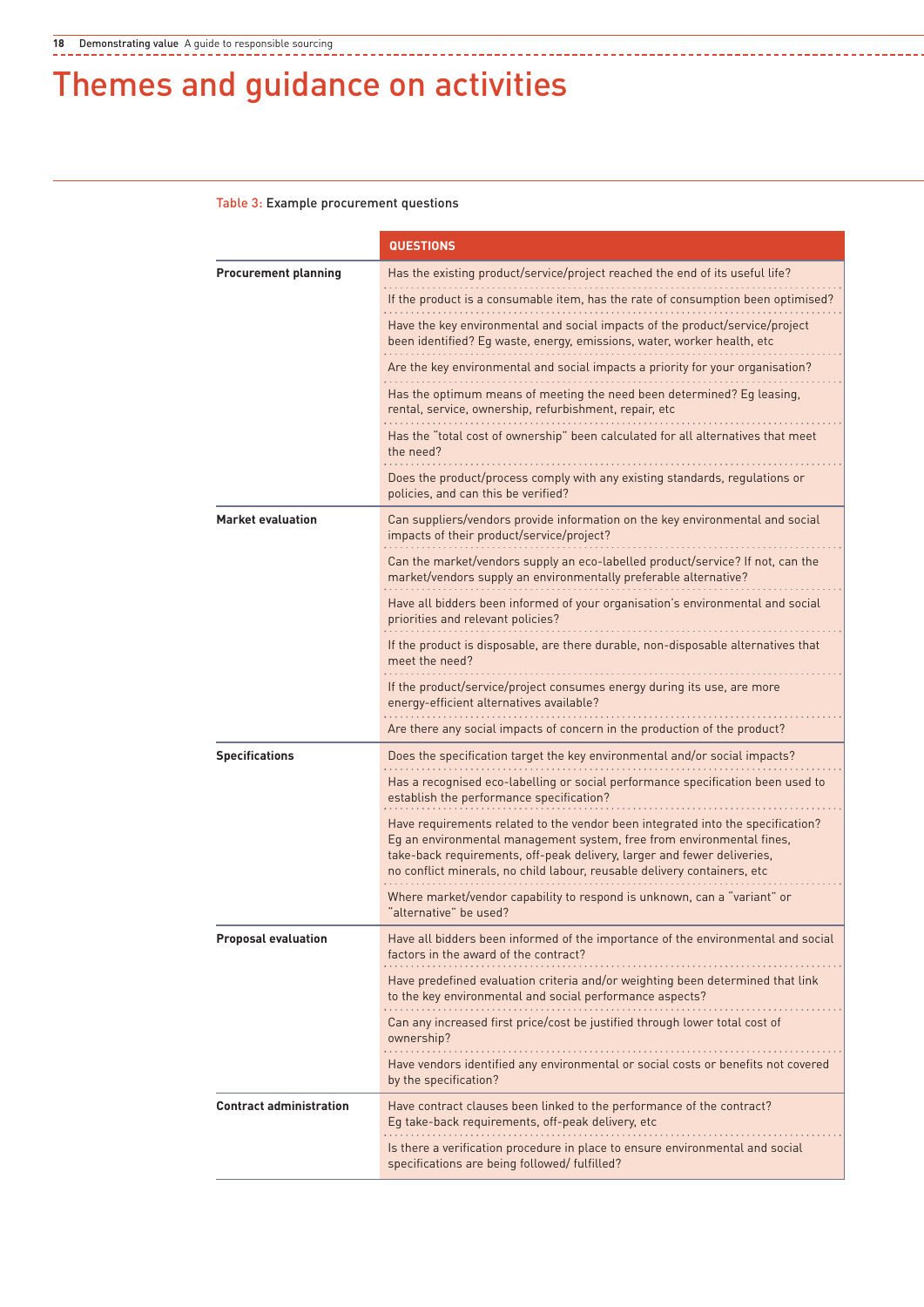# Responsible supply



There are a number of situations that can arise when trying to integrate responsible sourcing initiatives for products into supply chains. Four possibilities are listed below.

## There is no current RSP and the demand for one is unlikely

If this is the situation, it may be valuable to elaborate why an RSP is not required so that this can be communicated to, and discussed with, the relevant stakeholder should the lack of an RSP be raised.

Downstream market activity is demanding an RSP, and your organisation needs to respond In this case, you can take a number of steps which include:

- identifying the key stakeholders in the value chain and determining their social, environmental and governance concerns and expectations
- determining existing practices relevant to those expectations and your business
- evaluating different RSP models to identify the appropriate structure elements that might work for your value chain
- discussing the business case for engaging in the development of an RSP internally and identifying the implications for your operations.

## You anticipate the demand for an RSP will arise or believe there is business value in establishing one

Initiate discussions with key value chain actors and consider doing all of the actions under the previous scenario as well as:

- determining if there is sufficient demand in end-use markets for "certified" products
- identifying credible partners from inside and outside the value chain to work with – work with them to begin the process of developing standards where none exists and to determine the detailed governance structure and business models that will be needed.

## There is an existing RSP and you need to evaluate whether or not to participate In this case, it is a matter of evaluating the RSP

to determine whether you should participate. Some key questions to ask in this evaluation include:

- Does the RSP have a robust governance structure?
- Does the standard-setting process involve knowledgeable stakeholders with an understanding of the mining and metals industry?
- Are the stakeholders involved respected or considered credible by the key end-use markets and NGOs who may be evaluating the RSP?
- Is there any available evidence that there would be a critical mass of value chain actors involved to create enough "certified product" to meet demand?
- What are the costs and resources required for your organisation to participate in the RSP?
- What would be the business risks/implications of not participating?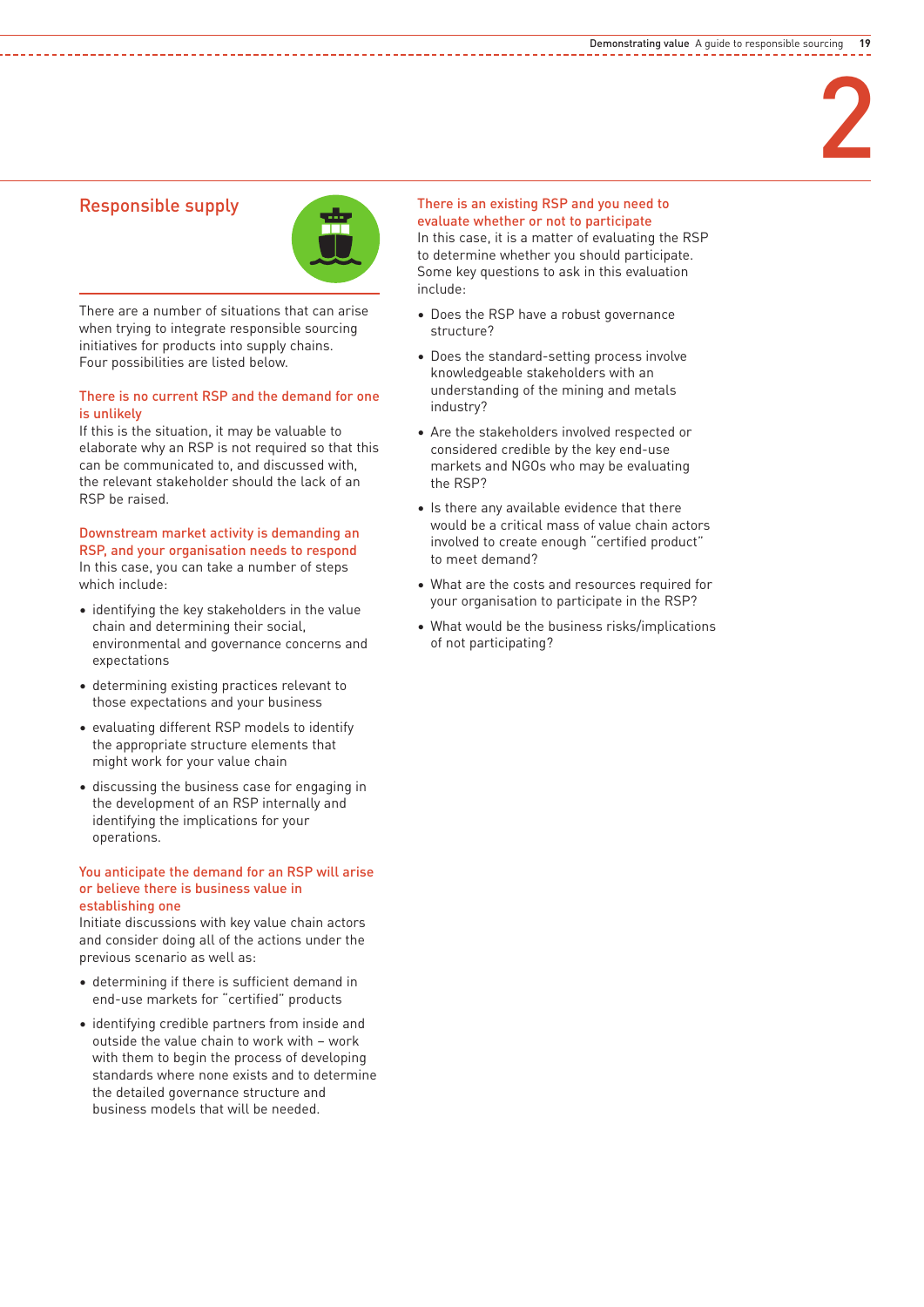# Themes and guidance on activities

# Theme 2

# Developing effective programmes and standards

This section provides guidance on establishing/ enhancing an SP programme and on evaluating and participating in RSPs. Guidance is provided on the process for setting appropriate standards for purchasing (eg developing criteria and evaluating third party labelling systems), for working with other stakeholders within an RSP to define appropriate standards and on how to evaluate an RSP to ensure it is robust and provides a good "fit" for your organisation.

## **Local procurement at Anglo American**

Anglo American's vision for procurement is "sustainable, responsible local procurement that positively contributes to a resilient supply chain and the economic and social development of the communities in which we operate". The vision is supported by a set of underlying principles and a policy that contains specific commitments such as:

- developing procurement guidelines, standards and supporting tools that are actively promoted in the workplace and embedded in business processes
- allocating appropriate resources and building the required internal capacity to enable effective delivery of a strategy for local procurement
- having a strategy for local procurement for each operation and project
- minimising barriers for small and medium enterprises in the procurement process
- supporting the development of commercially viable local businesses that meet Anglo American requirements
- reporting internally and externally on the company's local procurement progress and assessing compliance with its policy.

Source: Anglo American.

# Sustainable procurement



Implementation of SP programmes requires a coherent management framework within which activities can be systematically applied and integrated into the regular operations of an organisation. Elements of such a framework might include:

- an SP policy documenting the organisation's direction, commitments and priority social and environmental concerns
- a communications plan that focuses on communicating the SP policy to key internal staff and external partners outlining why it was adopted and how it will affect the organisation's approach to procurement
- a senior-level steering committee to oversee implementation of the SP practices and a working-level committee to co-ordinate specific implementation activities such as the integration of SP into organisational goals and objectives and the development of specific measures to track progress
- training of core procurement personnel as well as those responsible for setting specifications
- analytical tools to support SP decisions, specification writing, and product and service evaluations
- creation of performance indicators by developing and tracking metrics such as impacts reduced, costs saved, local suppliers supported, etc
- linkage of SP to existing programmes and activities (eg cleaner production, environmental management systems, supplier engagement activities).

Table 4 provides some examples of best practices related to elements of an effective sustainable purchasing programme.

Typically, an organisation implements a sustainable purchasing programme in a phased manner where the early stages are focused on relatively straightforward choices based on limited criteria (eg energy, water and waste considerations, local or indigenous suppliers). In later stages of implementation, the organisation may develop a more comprehensive set of environmental and social criteria, and it may engage in projects with strategic suppliers to reduce impacts and optimise benefits. Figure 2 illustrates the evolution of SP within an organisation.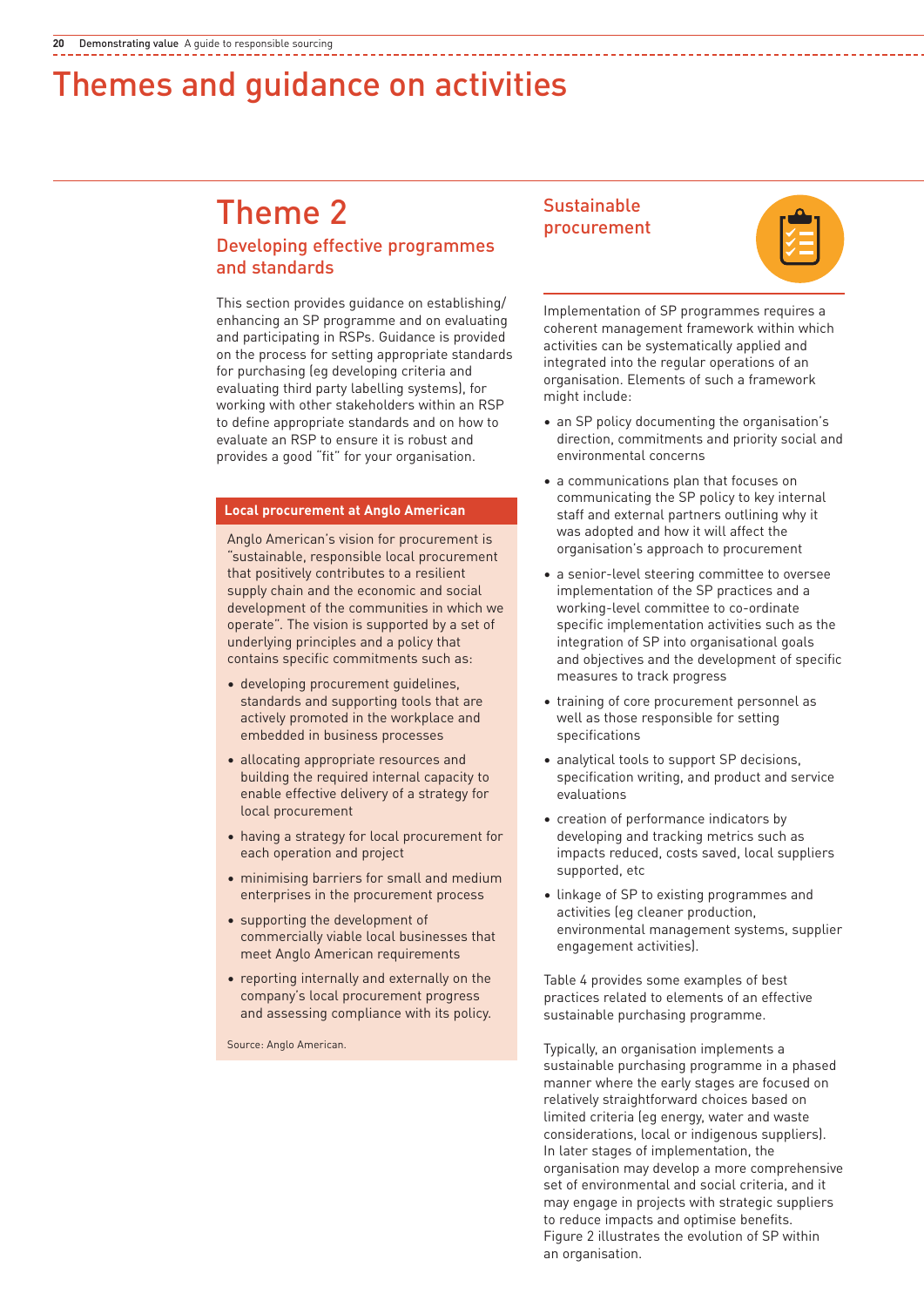$=$   $-$ 

# 2

## Table 4: Examples of good practice in sustainable purchasing

-----------------------------------

| <b>COMMON ELEMENT</b>                                | <b>EXAMPLES OF BEST PRACTICE</b>                                                                                                                                                                                            |
|------------------------------------------------------|-----------------------------------------------------------------------------------------------------------------------------------------------------------------------------------------------------------------------------|
| <b>Policy and guidelines</b>                         | Formal, written policy for SP approved at a high level within the organisation                                                                                                                                              |
|                                                      | Phased implementation of policy                                                                                                                                                                                             |
|                                                      | Mandated requirements to purchase certain socially and environmentally responsible products/commodities                                                                                                                     |
|                                                      | Policy linked to other organisational goals/initiatives (eg environmental health and safety policy or carbon policy)                                                                                                        |
| <b>Tools for integrating</b>                         | Life cycle approach to procurement and use of "total cost of ownership" tools                                                                                                                                               |
| sustainability criteria into<br>purchasing decisions | Pilot testing of purchasing protocol or template on a specific common commodity                                                                                                                                             |
|                                                      | Use of questionnaires to evaluate supplier environmental and social impacts and to encourage improvement                                                                                                                    |
|                                                      | Selection of credible labels and responsible sourcing programmes                                                                                                                                                            |
| <b>Assigned responsibilities</b>                     | Senior management/executive-level buy-in and endorsement of the procurement policy                                                                                                                                          |
|                                                      | Individual champions at the implementation level (with appropriate training, authority to make changes, key<br>performance indicators developed)                                                                            |
|                                                      | Cross-disciplinary, multi-departmental teams managing implementation of strategy                                                                                                                                            |
| <b>Communications</b>                                | Ability to effectively convey the purchasing policy objectives, required actions and responsibilities to<br>employees, suppliers and other stakeholders                                                                     |
|                                                      | Ensure communications staff are educated in the organisation's sustainable purchasing activities and<br>sensitive to outside concerns, as environmental matters can be scientific, complex and open to<br>misinterpretation |
| <b>Training and awareness</b><br>raising             | Executive- or management-level training to raise awareness and gain support. Operations-level training<br>in the use of practical hands-on tools                                                                            |
|                                                      | Training tailored to the role of the employee in the organisation (differing levels of detail)                                                                                                                              |
|                                                      | Partnerships with other parts of the organisation to develop training materials and workshops (eg with<br>individuals responsible for capital projects)                                                                     |
| <b>Measuring and reporting</b>                       | Quantifiable measures in place to assess sustainable purchasing performance                                                                                                                                                 |
|                                                      | Processes for incorporating improvements into the sustainable purchasing programme defined                                                                                                                                  |
|                                                      | Sustainable purchasing efforts reviewed, evaluated and reported on                                                                                                                                                          |
| <b>Partnerships/support</b>                          | Networking and partnering with other organisations striving for similar goals is an effective way of using time<br>and resources, as well as a source of ideas and information                                              |

## Figure 2: Example of a phased approach to sustainable procurement

| Phase 1 - Easy wins                                  |                                                                                                                                                                                                                                                       |                                                                                                                                                                                                                              |  |
|------------------------------------------------------|-------------------------------------------------------------------------------------------------------------------------------------------------------------------------------------------------------------------------------------------------------|------------------------------------------------------------------------------------------------------------------------------------------------------------------------------------------------------------------------------|--|
| Purchase of environmentally                          | Phase 2 - Integration                                                                                                                                                                                                                                 |                                                                                                                                                                                                                              |  |
| and socially respon sible<br>products based on clear | Systematic analysis of spending                                                                                                                                                                                                                       | Phase 3 - Innovation                                                                                                                                                                                                         |  |
| criteria or credible labels<br>and certifications    | to identify opportunites<br>Development of social.<br>environmental and life cycle cost<br>consideration/criteria for priority<br>products and services<br>Development of tools and data<br>to support procurement staff<br>and specification writers | Collaboration with suppliers and<br>other stakeholders to improve<br>sustainability of products and<br>services<br>Innovative contract models that<br>drive improvement<br>Value chain analysis of suppliers<br>and products |  |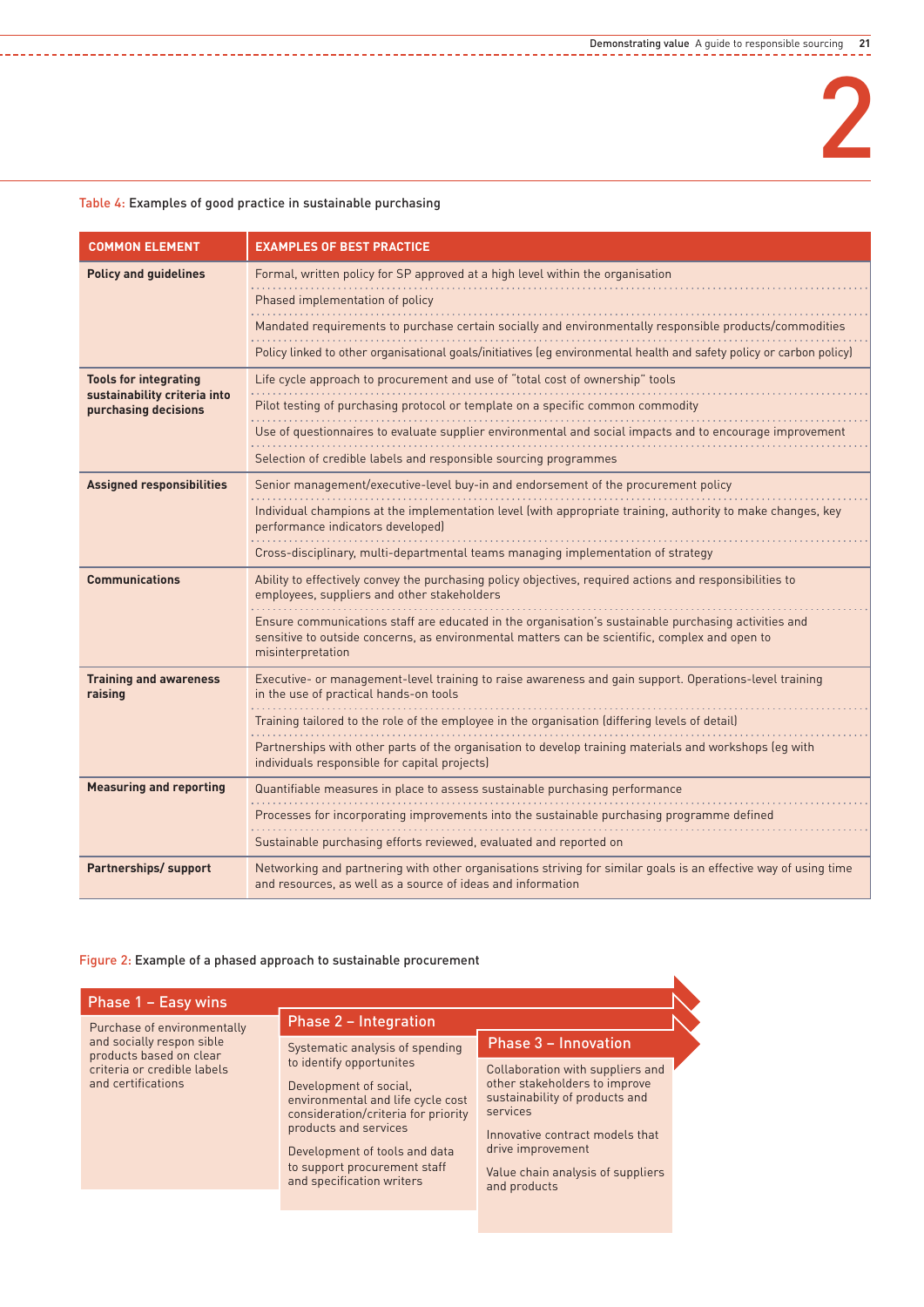# Themes and guidance on activities

# Responsible supply



Standards within RSPs are developed in the context of the overall initiative. ICMM members should be able to effectively evaluate an RSP to determine if its governance structure and membership are conducive to developing effective standards, and work within an initiative to develop robust standards that will drive improvements in performance. The Track Record Global (TRG) report on responsible sourcing ( see footnote 1) noted a number of structural aspects that need to be in place for a successful RSP. This includes:

- clarity of purpose a clear message of its key objectives and identification of an overall focus
- building membership at the outset this should include recognised and respected value chain operators, traders, respected third parties, actors in the middle of the value chain and end-use companies
- effective multi-stakeholder processes a balanced multi-stakeholder consultation process is the most efficient means of building a robust, well supported and credible RSP
- engagement of all value chain actors engaging processors, recyclers, end-users, operators and governments will ensure effective implementation of an RSP through sharing information and explaining standpoints
- balanced governance systems stakeholders must have confidence that no specific interest groups are favoured by the RSP
- transparency of RSP development processes – there is potential for suspicion and mistrust when communication about any aspect of a programme is limited or unclear, especially when an RSP includes a wide and diverse set of stakeholders
- focus on priority or material issues typically, it is not possible to address all of the sustainability issues associated with the RSP, so there should be mechanisms in place to identify and focus on the most significant performance areas.

In addition, TRG noted that an RSP has to deliver on content, which includes:

- delivering sustainability this ensures the RSP meets the environmental and social performance outcomes expected by stakeholders such as NGOs and governments
- certification external, independent quality control processes build credibility and confidence in the RSP; in particular, assessment and validation systems for qualifying compliant businesses need third party certification (it should be noted that not all third party certification programmes are effective and that the design and business model and rigour of such programmes have to be evaluated to ensure they add more value than existing internal auditing processes)
- traceability and CoC a transparent and independently verifiable CoC between the source and the end-use market is key for marketplace credibility and to prevent accusations of "greenwashing" (it should be noted that some programmes, such as the WGC and the LBMA conflict-free efforts, are credible but have only a limited CoC component).

Finally, TRG noted the following with respect to costs:

- participation costs for supply chain actors these should be minimised by reconciling with established initiatives such as the Global Reporting Initiative, the EU's Registration, Evaluation, Authorisation and Restriction of Chemicals (REACH) legislation, the Conflict-Free Gold Standard, the United Nations Guiding Principles on Business and Human Rights, the OECD's due diligence guidance and ISO standards
- commercial leverage RSPs work if actors close to the market use their commercial leverage to drive requirements along the supply chain
- market uptake there must be a critical mass of supply chain actors at the market end of the value chain who are willing to purchase certified products
- setting a realistic programme scope the principles and criteria for the programme must be clearly defined and practical, and this will require a higher level of performance than that required for legal operation; but it also must be attainable by "good", smaller operators (confidentiality must be a major consideration as many value chain operators will want to keep business relationships confidential).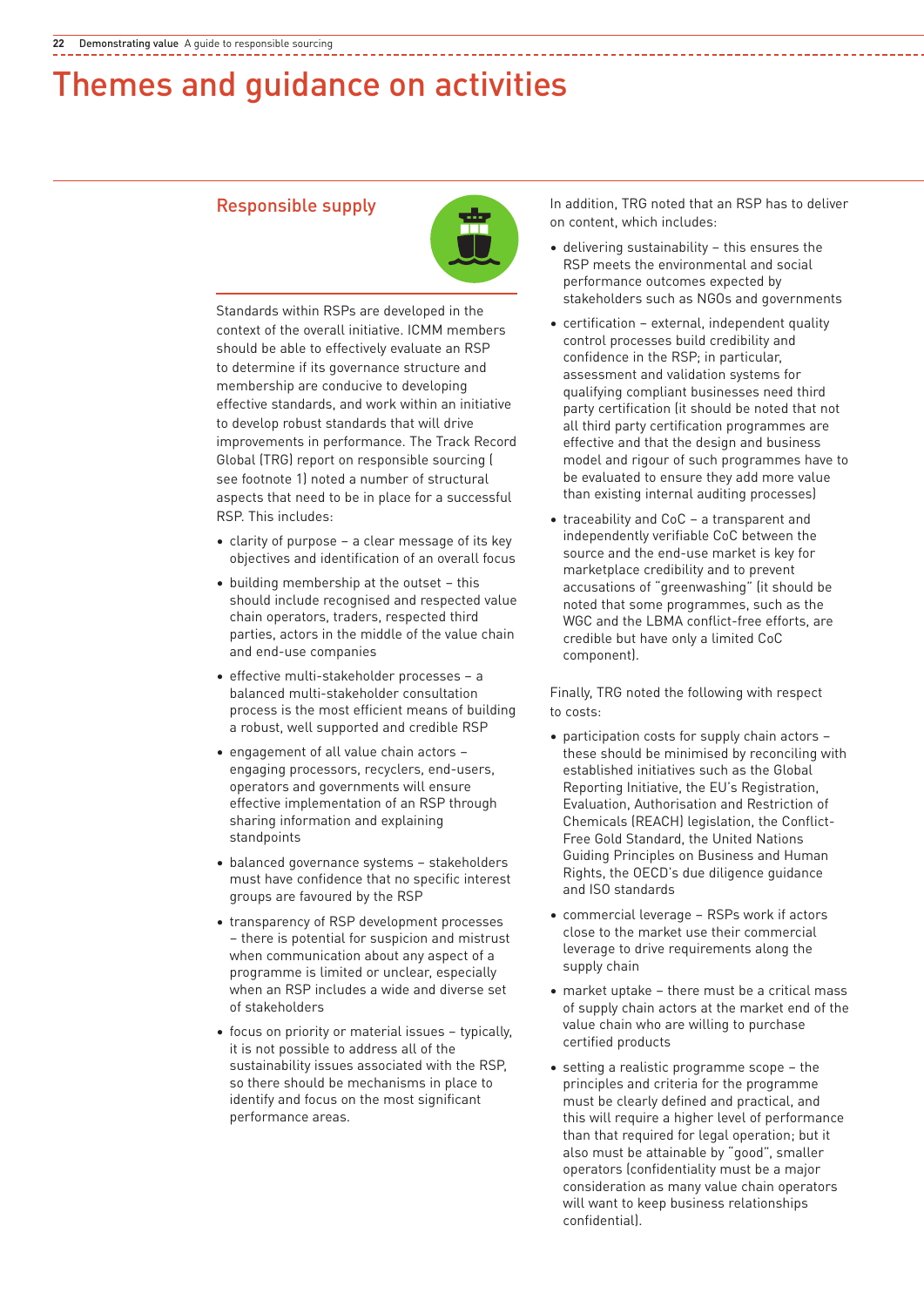## **Responsible supply at Hydro**

Hydro is participating in the Aluminium Stewardship Initiative (ASI), which is working towards greater sustainability and transparency in the aluminium industry by addressing the environmental, social and governance aspects of the entire aluminium value chain.

Launched in 2012, ASI is a result of multi-stakeholder engagement that started in 2009. ASI's main goal is to develop a global standard for sustainable resource management across the entire aluminium value chain. Hydro is participating with 13 other companies from the aluminium value chain – including automotive and packaging firms – to develop the ASI standard.

The scope of the standard is illustrated below.



Today, leading practice is for RSPs to follow the ISEAL Standard-Setting Code. The ISEAL Alliance is a non-governmental organisation whose mission is to strengthen sustainability standards systems for social and environmental benefit. Its goals are to improve the impacts, credibility impact and uptake of sustainability standards. ASI is using the ISEAL Standard-Setting Code (v5.0) to guide its work on standards.

The general requirements of the ISEAL Standard-Setting Code (v5.0) are as follows:

- multi-stakeholder engagement
- balanced influence between industry and non-industry stakeholders
- open consultations
- transparent treatment of feedback
- regular revisions.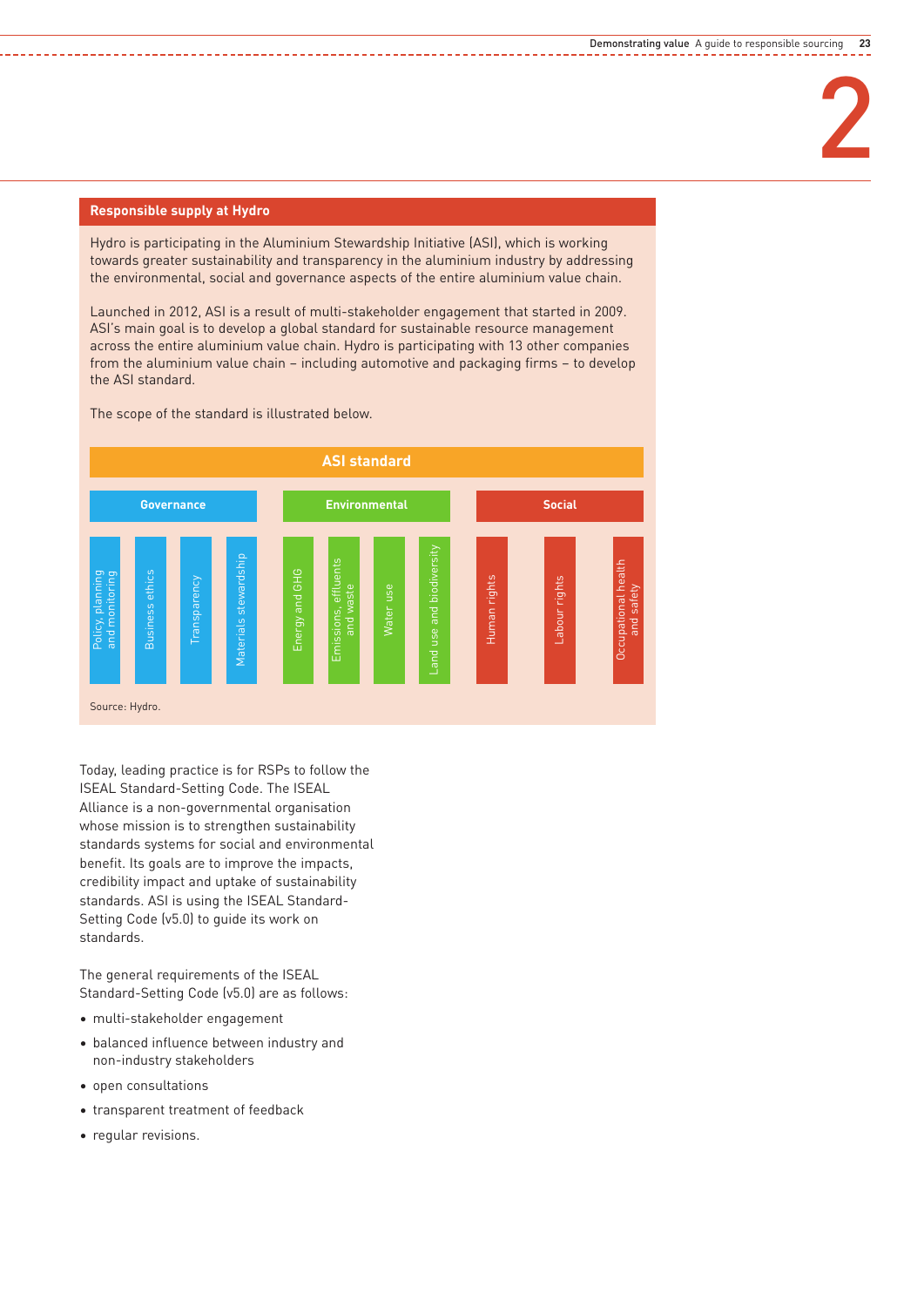# Themes and guidance on activities

# Theme 3

# Engagement with suppliers and value chain

Designing well-structured, credible and lasting SP and responsible sourcing initiatives requires appropriate levels of transparency and co-operation, as well as thoughtful input from a range of internal and external stakeholders. This section provides guidance and suggests actions on how ICMM members can develop and appropriately share the knowledge required to advance SP and effectively engage in RSPs. It also focuses on supplier and stakeholder engagement approaches that will drive co-operation in improving sustainability performance.

## **Supplier engagement at Coca-Cola**

In 2014, Coca-Cola Enterprises (CCE) surveyed its suppliers to identify their views on the best ways to seek ideas for sustainability innovation. Suppliers identified supplier collaboration (87%), customer collaboration (86%) and employee contribution (84%) as the top three ways to spur innovation.

CCE also has supplier awards, which recognise performance on quality, service, value, corporate responsibility and sustainability.

In 2014, CCE held a webinar with 150 suppliers to discuss ways to collaborate on sustainability.

Source: CCE.

# Supplier engagement in sustainable procurement



As noted in Theme 2, advanced procurement strategies are based on collaboration and drive innovation. Many environmental and social procurement practices to date have focused on ensuring that suppliers adhere to codes of conduct, fill in assessment questionnaires or provide certified products. While all of these techniques have a role in the procurement process, there are other techniques that can help drive innovation and collaboration. These include the following:

- Communicate your environmental and social priorities and policies (if they exist), to suppliers and ask them for suggestions on how they can help you address them.
- Issue a request for information to key suppliers on products/services with high environmental and social impacts to assess how these impacts are being addressed.
- Recognise suppliers who provide innovative solutions. Companies are always looking for ways to demonstrate client satisfaction, and a sustainability recognition programme can be a motivator for some suppliers.
- Integrate sustainability criteria into the selection process for new suppliers. Sometimes existing suppliers are reluctant to change. With new suppliers, there is an opportunity to identify those that are predisposed to consider the environmental and social performance aspects of the goods and services they supply. For example, some logistics companies provide GHG calculation services to their customers, and there are also trucking companies that participate in programmes to reduce fuel use and emissions. These types of partners can help ICMM member companies with their own emissions reduction strategies.
- Share the benefits. Sustainability innovations often lead to cost savings in addition to environmental benefit (eg energy efficiency or improved logistics). Be open to sharing the cost savings with suppliers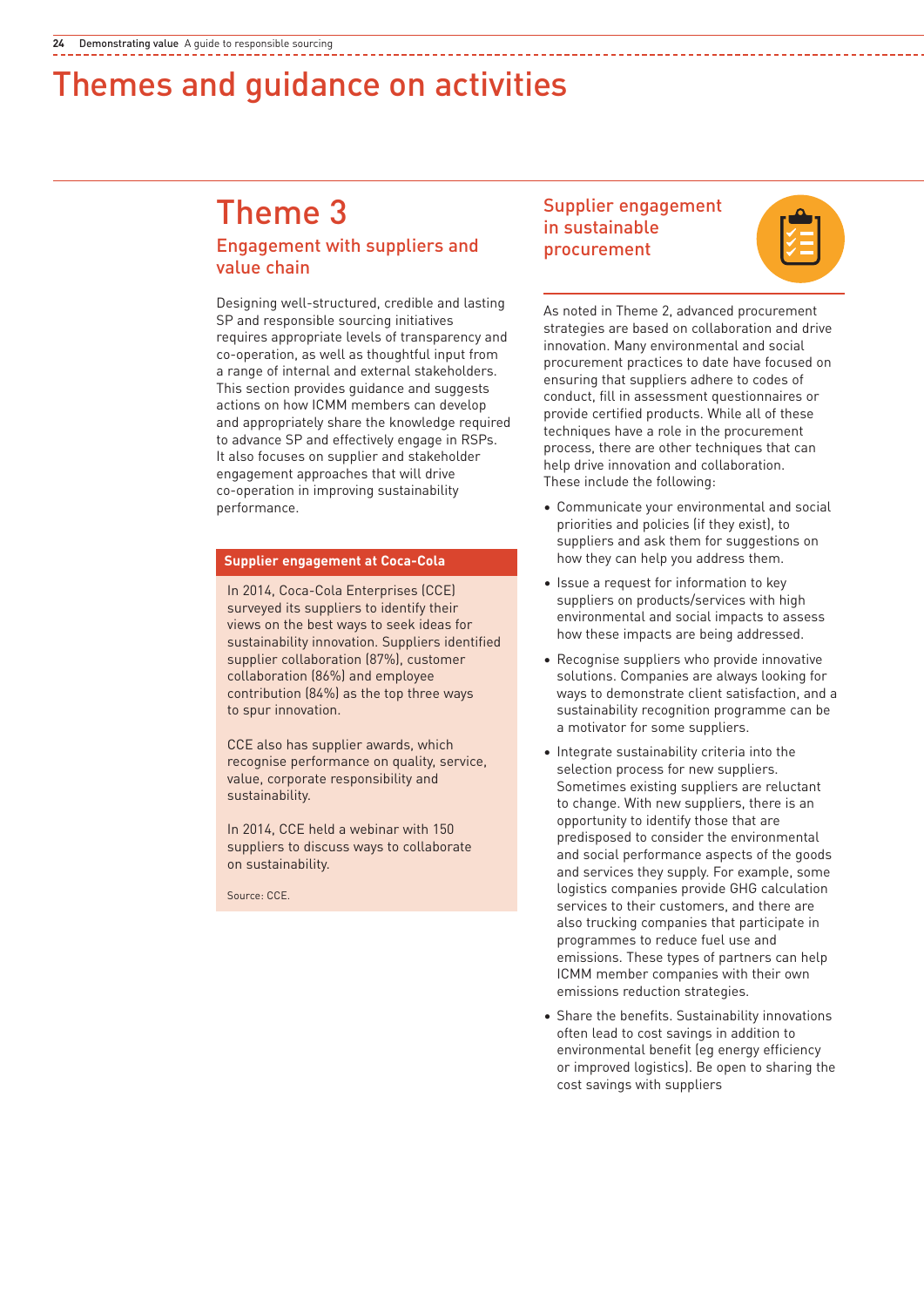# Stakeholder engagement in responsible sourcing programs



Participating in an RSP is a significant investment of time and resources. The interest and involvement of stakeholders from along, and outside of, the value chain can bring significant benefit, but it also can carry risks. The primary risk is that the expectations of stakeholders in the RSP are not met and, as a result, they leave and/or criticise the programme. Depending on the particular stakeholder, this could put the programme at risk and undermine the credibility of the programme in the market. It is therefore critical to ensure that effective engagement of stakeholders occurs in the design and operation of the RSP.

At the design stage of an RSP, the engagement process is focused on the need for the RSP, its structure, desired participants, anticipated outcomes, the specific expectations of its stakeholders and other factors. A stakeholdermapping exercise should be undertaken to:

- identify key stakeholders that should be consulted on the design of the RSP
- document the perspectives of these stakeholders on the appropriate design of the RSP
- capture specific expectations/anticipated outcomes the stakeholders would like to see from the RSP.

Annex A provides an illustrative example of a process for conducting an initial stakeholdermapping exercise.

If the RSP is already in place, and you are evaluating the aspects required of all stakeholders to determine if they have been done well, the first question to ask is, was a comprehensive stakeholder-mapping exercise conducted at the outset of the programme? It would be prudent to review that exercise with the original architects of the RSP to ensure that it aligns with your key stakeholder concerns. Some other questions to ask include:

- How are stakeholders involved in the standards-setting process?
- Is there a public consultation period for the comment on draft standards?
- Are the participation levels/activities of different stakeholders clear?
- Did the standards-setting process follow the ISEAL standard, or equivalent processes?

THE INTEREST AND INVOLVEMENT OF STAKEHOLDERS FROM ALONG, AND OUTSIDE OF, THE VALUE CHAIN CAN BRING SIGNIFICANT BENEFIT, BUT IT ALSO CAN CARRY RISKS."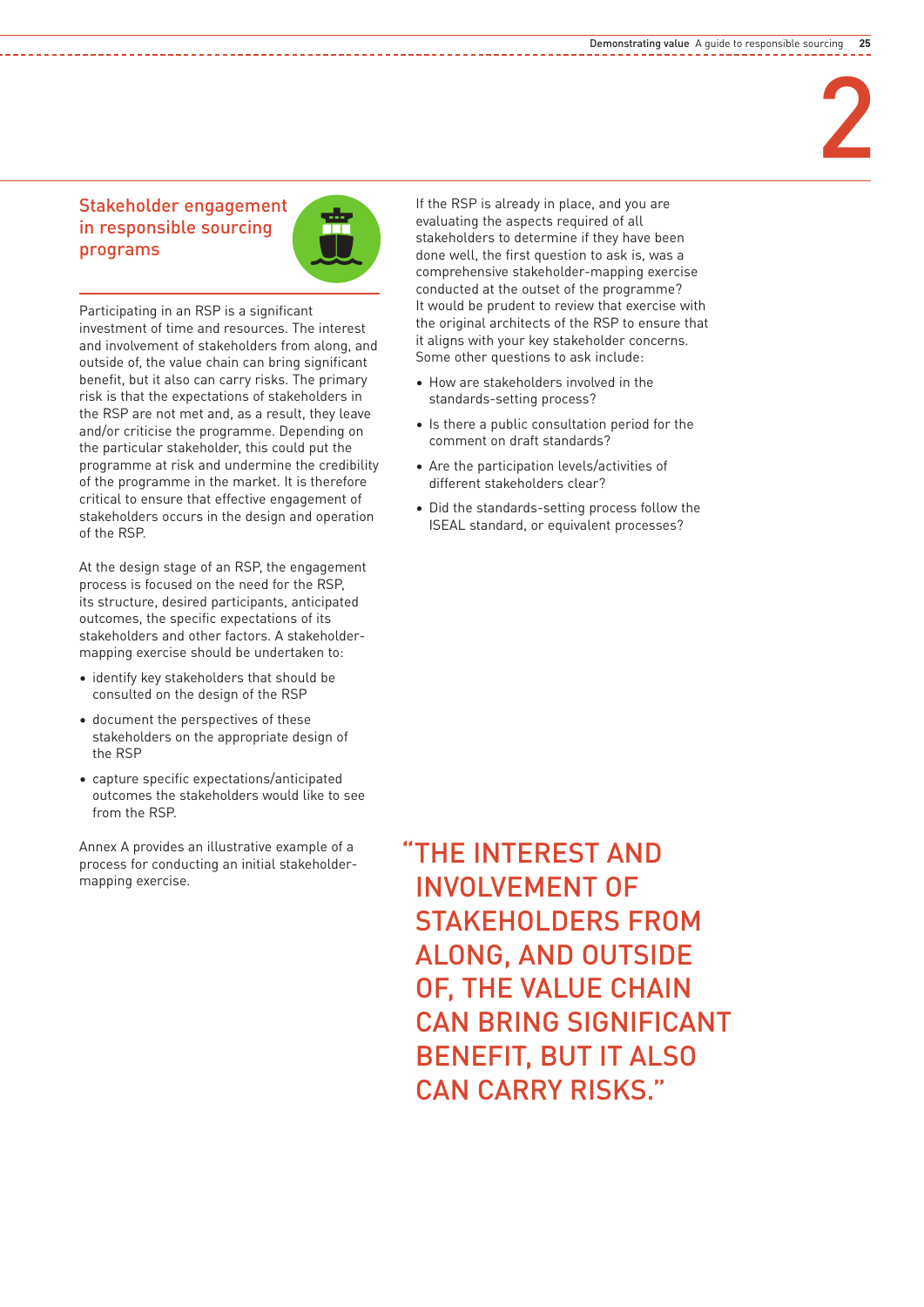# Themes and guidance on activities

# Theme 4

# Data and information

The ability of organisations to develop, maintain and disseminate information on the sustainability performance of materials, products and suppliers is growing rapidly. This can include data on management activities, specific performance indicators and proof of adherence to standards, as well as characteristics of the material or product in question. This section suggests actions that ICMM members can take to ensure they have the information and data to enable them to effectively support SP and responsible sourcing initiatives.

## **The ABB Supplier Sustainability Development Programme**

ABB prioritizes suppliers to participate in the programme according to a risk matrix, which includes criticality of the supplier, country risk, commodity risk based on operations characteristics, and spend volume. The selected suppliers receive training about ABB's global requirements regarding sustainability standards and on practical ways to improve their performance. They then conduct sustainability assessments at the suppliers' premises to identify remaining gaps and help suppliers to develop improvement plans. After that, they assess the timely implementation of these plans.

Source: ABB.

# Sustainable procurement



To procure more sustainable products requires the merger of traditional purchasing criteria (quality, price, security of supply) with environmental and social criteria, as well as total cost of ownership (TCO) considerations. In addition to the spend analysis recommended under Theme 1 (see Section 4.1), the following activities can support obtaining the data needed to facilitate SP decisions.

- Evaluate available eco-labelling, RSPs or sustainability certification programmes for the highest impact products/services. Ensure that the labelling programmes are credible. Credible labelling programmes are:
	- based on a performance standard that is accredited by a standards certification body (eg ISO)
	- developed in an open, transparent, consensus-based process with participation of all relevant stakeholders
	- life cycle based or are designed to effectively address a specific issue.
- Review available life cycle studies, hotspot analysis and environmental specifications on major product categories.
- Send out requests for information to suppliers of major product categories on known impacts and possible innovations.
- Develop an understanding of the TCO of major product categories. TCO is a concept and an approach for determining total costs associated with the acquisition and subsequent uses of a product or service. Tools are readily available for this, and they enable decision makers to look at standard costs along with capital and operational costs when making a purchasing decision.
- Develop and execute a supplier assessment questionnaire.
- Subscribe to green specification providers. You can also develop your own specifications incorporating social and total cost information into an existing green specification.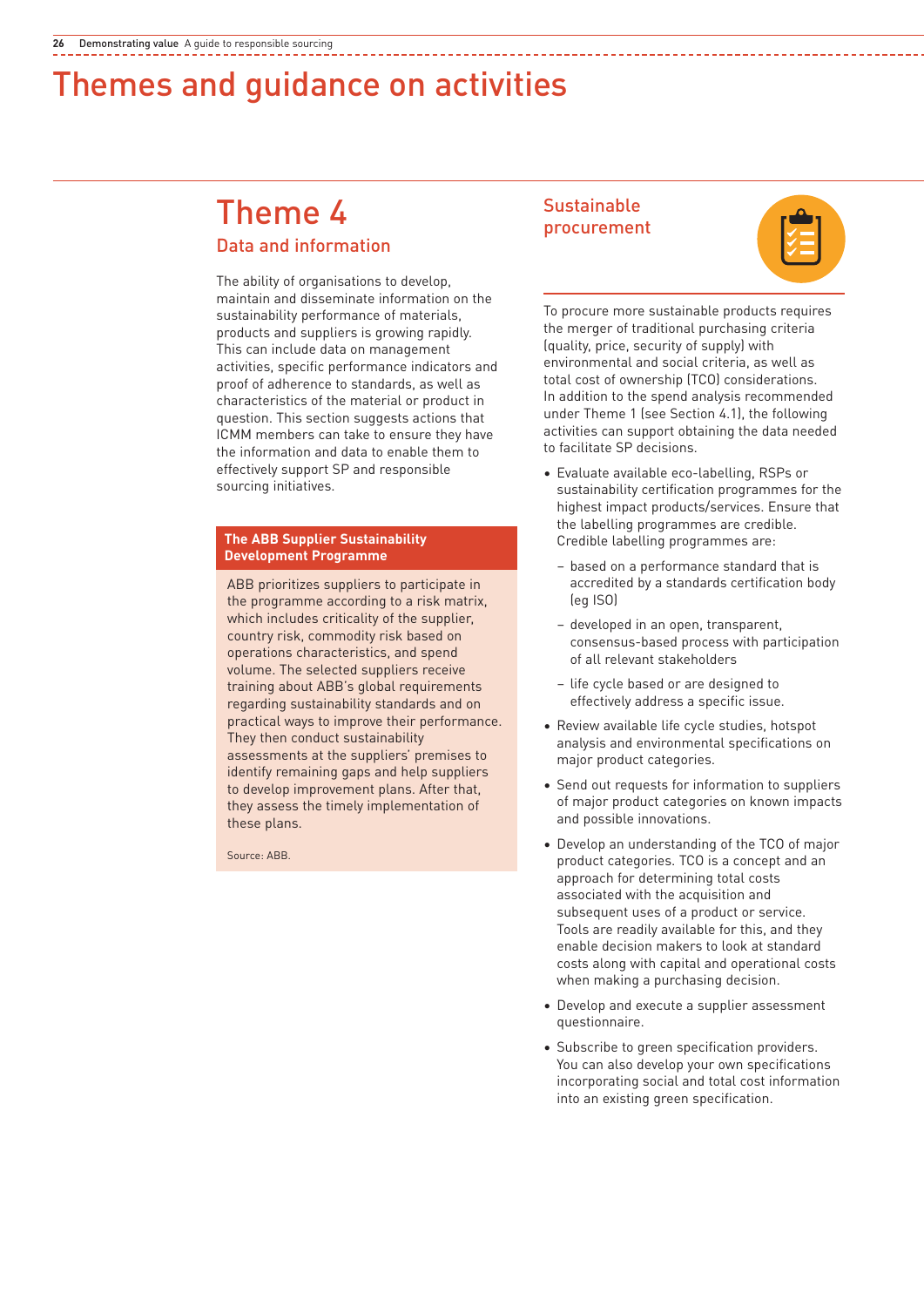"THE AVERAGE SMARTPHONE MAY CONTAIN UP TO 70 DIFFERENT MATERIALS, WHICH MEANS THAT AT A PRODUCT LEVEL, RESPONSIBLE SOURCING BECOMES A COMPLEX AND CHALLENGING ACTIVITY"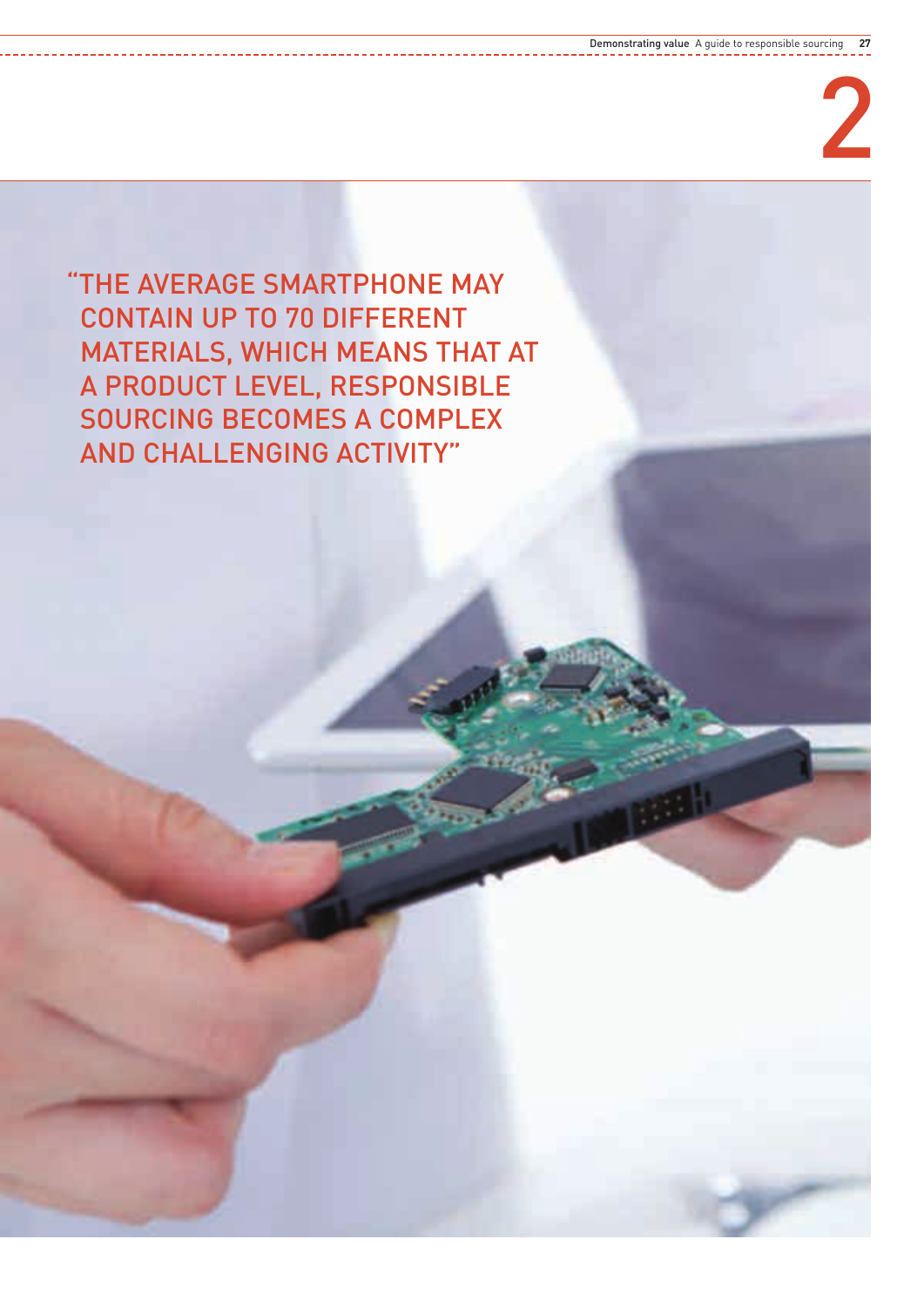# Themes and guidance on activities

In mining, there is a lot of specialised equipment for which there are no existing environmental and social specifications. However, a recent study undertaken by ICD Research revealed that the industry actively incorporates sustainability into the procurement of a wide range of products and services, including "surface and highwall mining equipment, health and safety services and equipment, pumps, compressors, valves and actuators, and power supply, engines, transmission and drives". This indicates that there may be opportunities to share non-competitive data and information with companies that have already implemented SP practices.

## **Responsible sourcing standards in the mining and metals industry**

In addition to the development of ASI referenced under Theme 2 there are a number of other voluntary responsible sourcing standards in use in the industry. These include:

- The WGC Conflict-Free Gold Standard This is an industry-led approach to combat the potential misuse of gold to fund illegal armed conflict and associated human rights abuses. The standard operationalises the *OECD due diligence guidance and Supplement on gold*. Conformance with the standard is subject to external assurance.
- The RJC Code of Practices The RJC is a not-for-profit, standardssetting and certification organisation. It has more than 600 member companies that span the jewellery supply chain from mine to retail. RJC members commit to, and are independently audited against, the RJC Code of Practices – an international standard on responsible business practices for diamonds, gold and platinum group metals.
- The LBMA Responsible Gold Guidance The association represents the interests of the participants in the wholesale gold market, and its guidance includes refining standards, good trading practices and standard documentation. The LBMA framework is mandatory for all refiners wishing to sell into the London Bullion Market, and is intended to assure investors and consumers that all London gold stocks are conflict-free due to compliance with an audited, conflict-free process.

Source: WGC, RJC, LBMA.

# Responsible supply



As noted above, evaluating an existing or proposed RSP requires a considerable amount of information on its governance structure, membership, standards and processes. Key data needed includes:

- market data on end-use customer interest in purchasing products from the RSP
- data on the initial and ongoing costs of implementing the standards and practices required by the RSP
- information on the initial and ongoing third party certification costs, if applicable
- information on the robustness of the businesses and partners participating in the RSP
- information on any regulatory initiatives that might affect the RSP
- for a new RSP, information on the time and resources required to participate in establishing the programme (eg steering/working committee, standards development time)
- estimates of internal resources required to implement the standards
- estimates of sales and marketing time to communicate with customers, supply chain partners and other stakeholders
- information on how stakeholders were identified (in the case of a new RSP, what the plan for stakeholder engagement is).

7 ICD Research (2012). *Sustainability in the global mining industry 2012–2013 – market trends and opportunities, profitability and budget forecast, mining industry procurement and marketing initiatives*. ICD Research.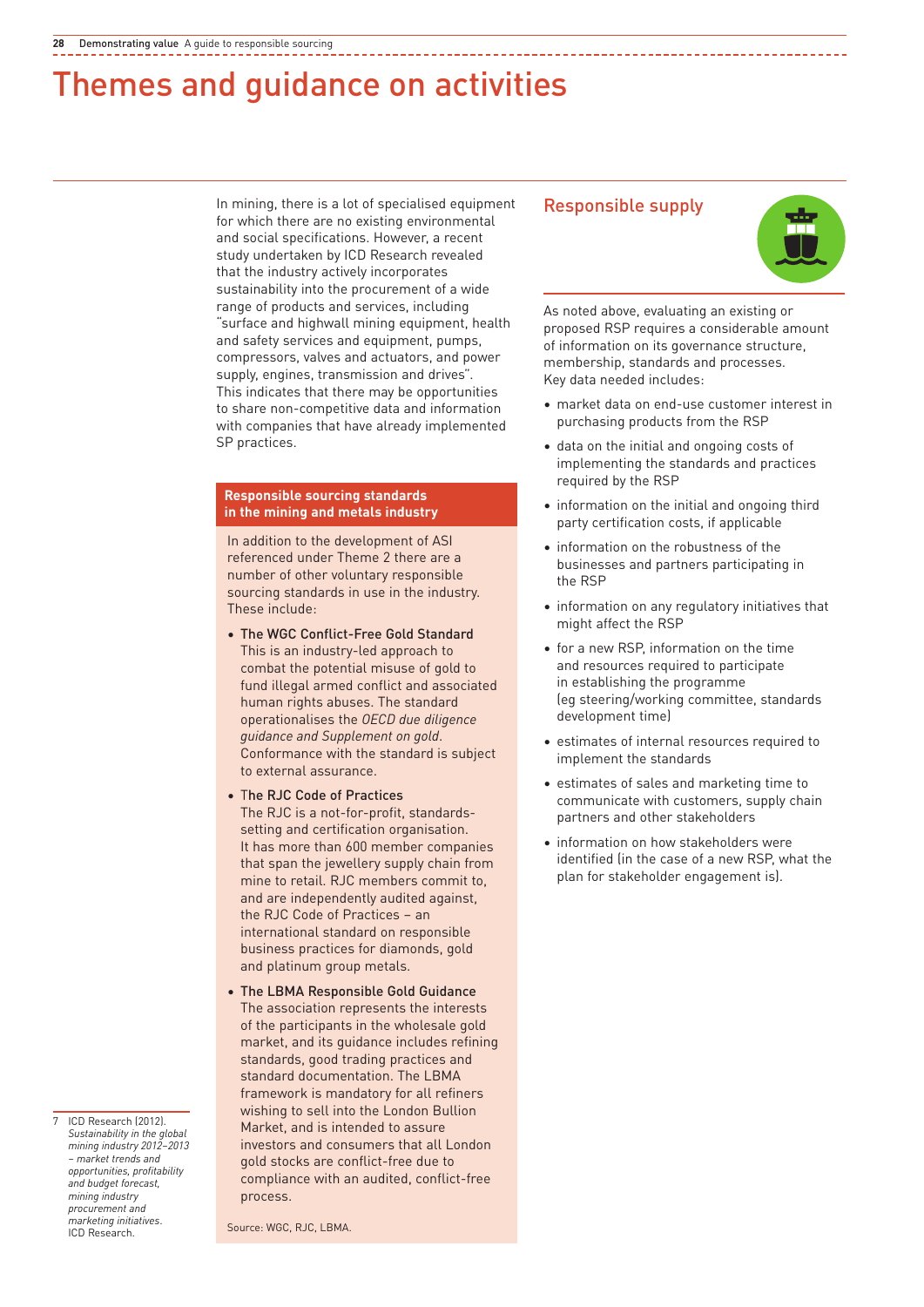

Integrating responsible sourcing into decision making

"HIGHLIGHTS KEY SUCCESS FACTORS AND PROVIDES GUIDANCE ON INTEGRATION INTO MANAGEMENT SYSTEMS, THE DEVELOPMENT OF PERFORMANCE MEASURES AND THE MEASUREMENT OF BUSINESS VALUE".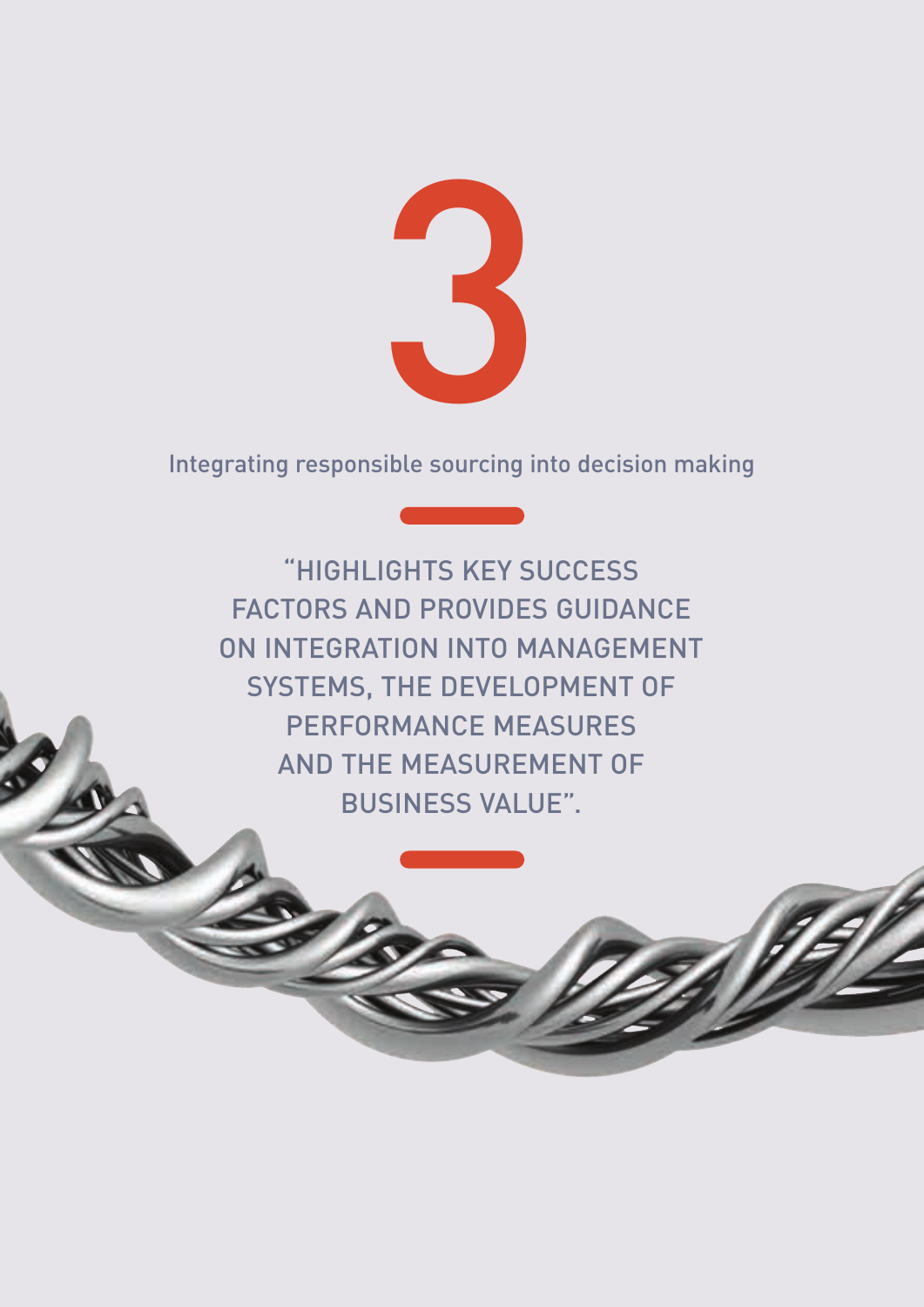# Integrating responsible sourcing into decision making

This section provides guidance on integrating SP and responsible sourcing practices into business processes. It highlights key success factors and provides guidance on integration into management systems, the development of performance measures and the measurement of business value.

> Illustrative examples are used throughout this section to demonstrate ways in which ICMM members and other companies have integrated SP and responsible sourcing expectations/requirements into their business processes.

# **Sustainable** procurement



Implementing SP is a modification of your existing procurement process. It typically involves a new policy, new information and tools, and adjustments to processes, and it is subject to the usual change management challenges associated with adjusting business practices. Conversely, SP can originate at a business unit, and the success factors, practices and tools are then spread to other parts of the company. As noted in Figure 3, entry-level activities can be as simple as developing a policy and making a commitment to buying certified environmentally and socially responsible products, where available. More sophisticated actions can involve collaboration with suppliers to drive innovation, reduce costs and minimise impacts.

As illustrated in Figure 3, there is a hierarchy of actions for SP that starts with evaluating the need for a product or service through to actually offsetting the impacts of procurement activity (eg purchasing carbon offsets to "neutralise" the carbon footprint of goods purchased).

Although some aspects of the SP hierarchy may be new to your organisation, it is helpful to recognise that some aspects of the hierarchy are consistent with good procurement practices that you may already have in place, such as efficient inventory management, minimisation of waste and cost optimisation. Because of this, it is important to look at SP as an innovation and opportunity for business improvement. Approaching SP with this mindset makes it easier to rationalise changes and engage procurement staff and managers.

Figure 3: Hierarchy of SP approaches



Source: Adapted from Five Winds International.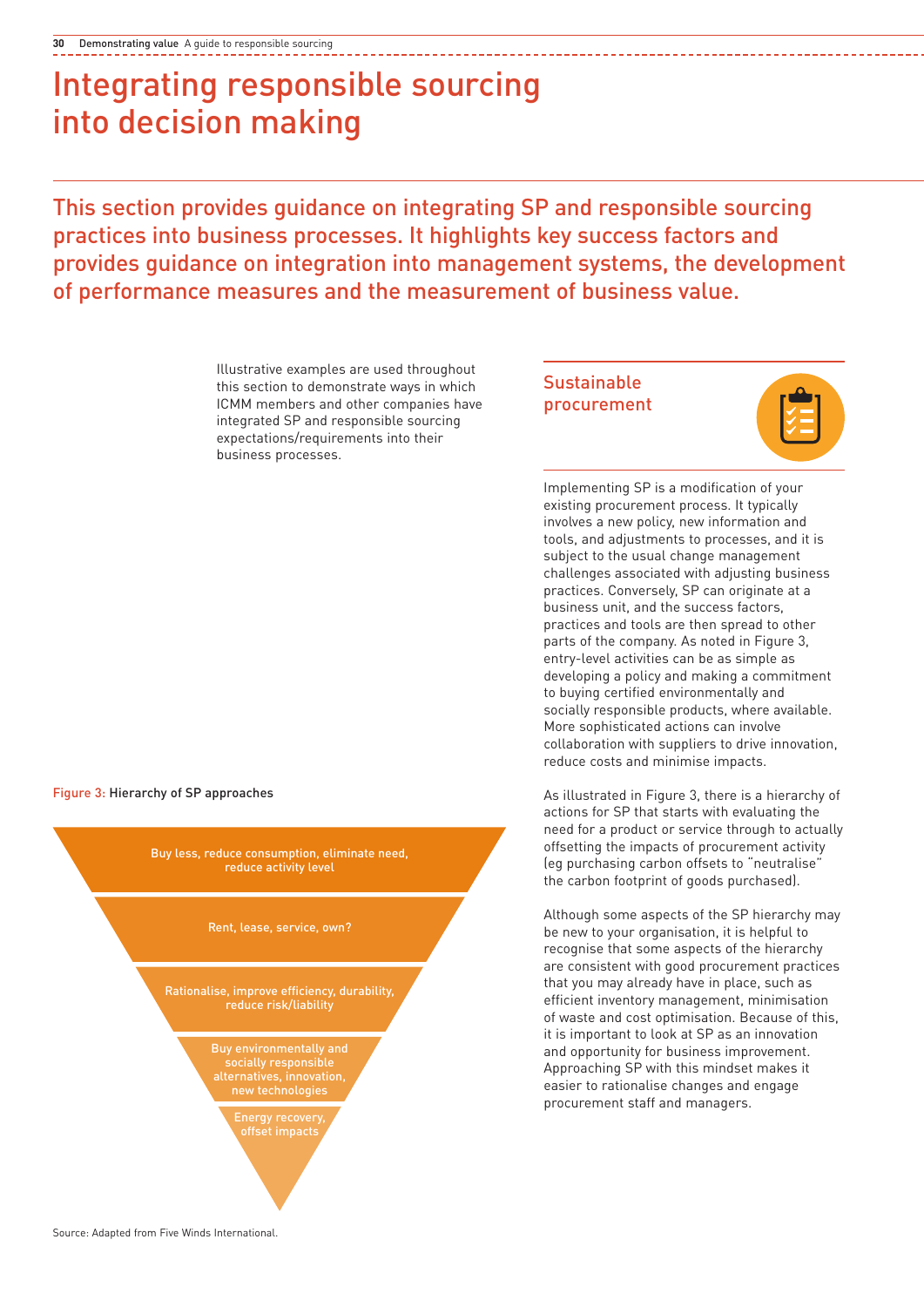Other success factors that can help your organisation successfully implement SP include the following:

# Senior management commitment and leadership

As with any new business activity, clear direction from the top of the organisation helps ensure alignment of goals and management accountability of performance measurement and actions.

## Clear articulation of expectations and early-stage support for SP

The cascading of SP policy throughout the organisation requires clear goals, targets (measurement framework) and definition of roles and responsibilities. Training, management oversight and, where appropriate, incentives can help kick-start new, or accelerate existing, SP programmes. Training should involve those in purchasing as well as those involved in setting specifications.

# Open lines of communication and co-operation across the organisation

SP typically requires co-operation across departments and business units to ensure that changes work for those specifying purchases (eg capital project groups), those executing the purchase (procurement) and those dealing with the product or service (eg operations and maintenance). The process to develop an SP programme should involve all of these groups, as should training and evaluation of progress.

# Successful pilots

Pilot projects that demonstrate how SP can reduce costs and impacts are a key early-stage activity in an SP programme. These pilots will become the "stories" used to communicate the benefits of SP throughout the organisation.

# A focus on innovation and action

A willingness to try new contract models, test new products and collaborate on solutions with suppliers will lead to more innovative solutions.

Successful implementation of SP in an organisation also requires a coherent management framework. The framework should allow for implementation activities to be systematically applied and integrated into the regular operations of the organisation. Integrating SP into existing management systems typically involves:

• linking SP into current systems and approaches for developing policy; setting priorities; and developing goals, objectives and performance indicators

The textbox indicates how Rio Tinto integrates sustainability into its procurement principles, which address all aspects of its commitment to sustainable development.

Specific activities that can be undertaken to support a management system approach to SP include:

- establishing senior-management-level and working-level committees to monitor progress and drive implementation
- integrating SP into current sustainability, environmental and social policies, as appropriate
- developing specific goals, objectives, performance measures and, where appropriate, targets.

## **Sustainable procurement at Rio Tinto**

Within Rio Tinto, sustainability is integrated directly into its procurement policy and principles. The company's approach is available to all employees, contractors and suppliers through their *Procurement principles* document, which states:

"Our *Procurement principles* reflect Rio Tinto's four core values: Accountability, Respect, Teamwork and Integrity. They outline the way we want to operate in partnership with our customers and suppliers. They also capture our expectations of each employee and contractor."

Examples of environmental responsibility areas addressed in the principles include:

- responsible environmental management
- waste minimisation
- responsible resource utilisation
- product stewardship
- reducing climate change impacts including GHGs
- a precautionary approach to environmental challenges
- development and diffusion of environmentally friendly technologies.

Examples of social responsibility areas addressed within the principles include:

- human rights
- supporting local and indigenous suppliers
- bribery and corruption.

Source: Rio Tinto.

• ensuring a plan–do–check–act cycle.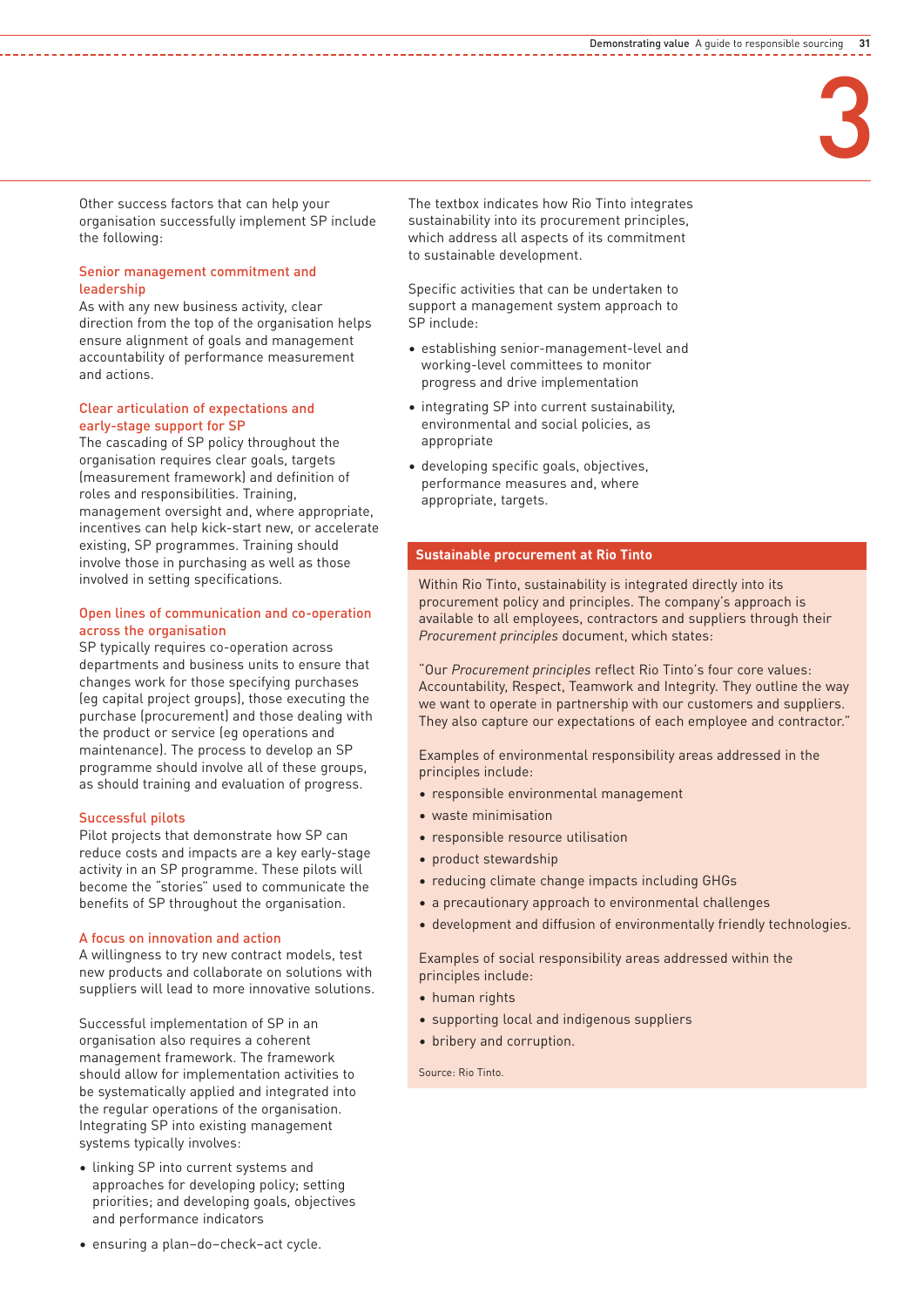# Integrating responsible sourcing into decision making

# Responsible Sourcing Programme



In regard to business integration, the main consideration for RSPs is to ensure that agreed-to standards are communicated to the appropriate parts of the organisation and are implemented. Performance reporting requirements need to be adhered to, and internal auditing procedures may need to be adjusted to include the new standards. If third party certification is included in the RSP, then preparation for these audits will be required.

Many of the success factors for integrating RSP requirements into an organisation are similar to those for SP, in particular, ensuring leadership commitment and open lines of communication throughout the organisation. It is also important to have a clear description of the business value for the organisation's participation in the RSP to facilitate the co-operation and data gathering required for demonstrating adherence to standards. Marketing and sales integration is also necessary for ensuring the organisation is getting reputational and market benefits from its participation in the RSP.

## **Responsible procurement at Mitsubishi Materials**

The vision of Mitsubishi Materials is to "become the world's leading business group committed to supporting [a] recycling-oriented society through materials innovation, with use of our unique and distinctive technologies".

Mitsubishi Materials believes that companies should take social factors, such as human rights and environmental considerations, into account at every stage of the process, from procuring raw materials through to supplying finished products. It has a set of corporate social responsibility (CSR) procurement standards aimed at encouraging and monitoring social and environmental awareness among raw material and product suppliers. Mitsubishi Materials also works with its suppliers to enforce sound chemicals management and is working on enhancing initiatives aimed at preventing complicity in human rights violations throughout the company's global supply chain. In 2014, Mitsubishi Materials' targets and achievements for integrating CSR in procurement were:

- publication of CSR procurement guidelines on the company website resulting in an increase in awareness of the company's CSR procurement standards among its suppliers
- development of an internal framework to address the issue of conflict minerals and the formulation and release of a company-wide policy related to this issue
- establishment of a standard point of contact for corporate customers to share information.

Source: Mitsubishi Materials.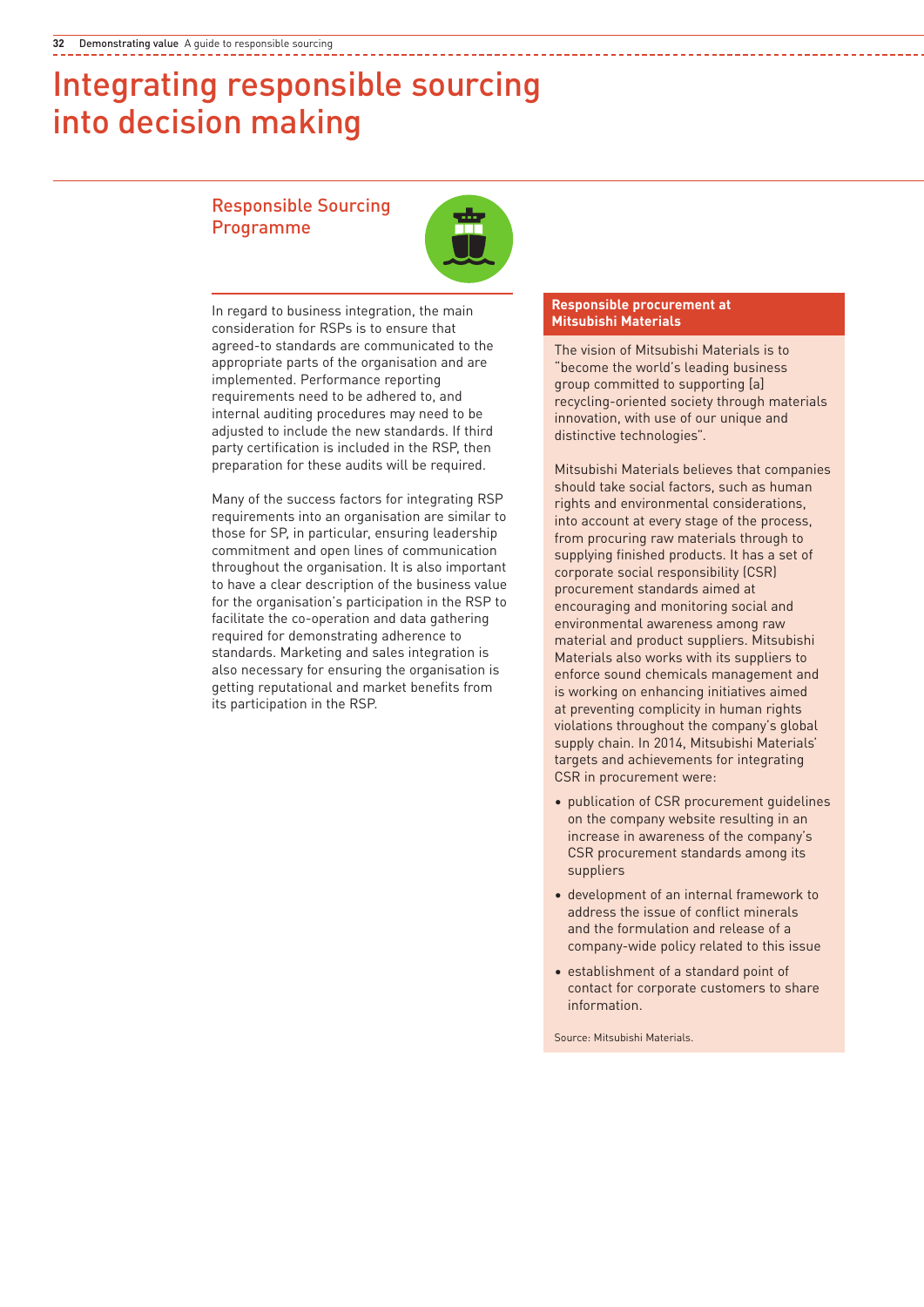



"DEMANDS FOR COST EFFECTIVENESS WILL EXIST IN PARALLEL WITH DEMAND FOR ENVIRONMENTALLY AND SOCIALLY RESPONSIBLE ACTIONS, LEADING TO NEW PARTNERSHIP AND OPERATING MODELS"

World Economic Forum and Boston Consulting Group, 2015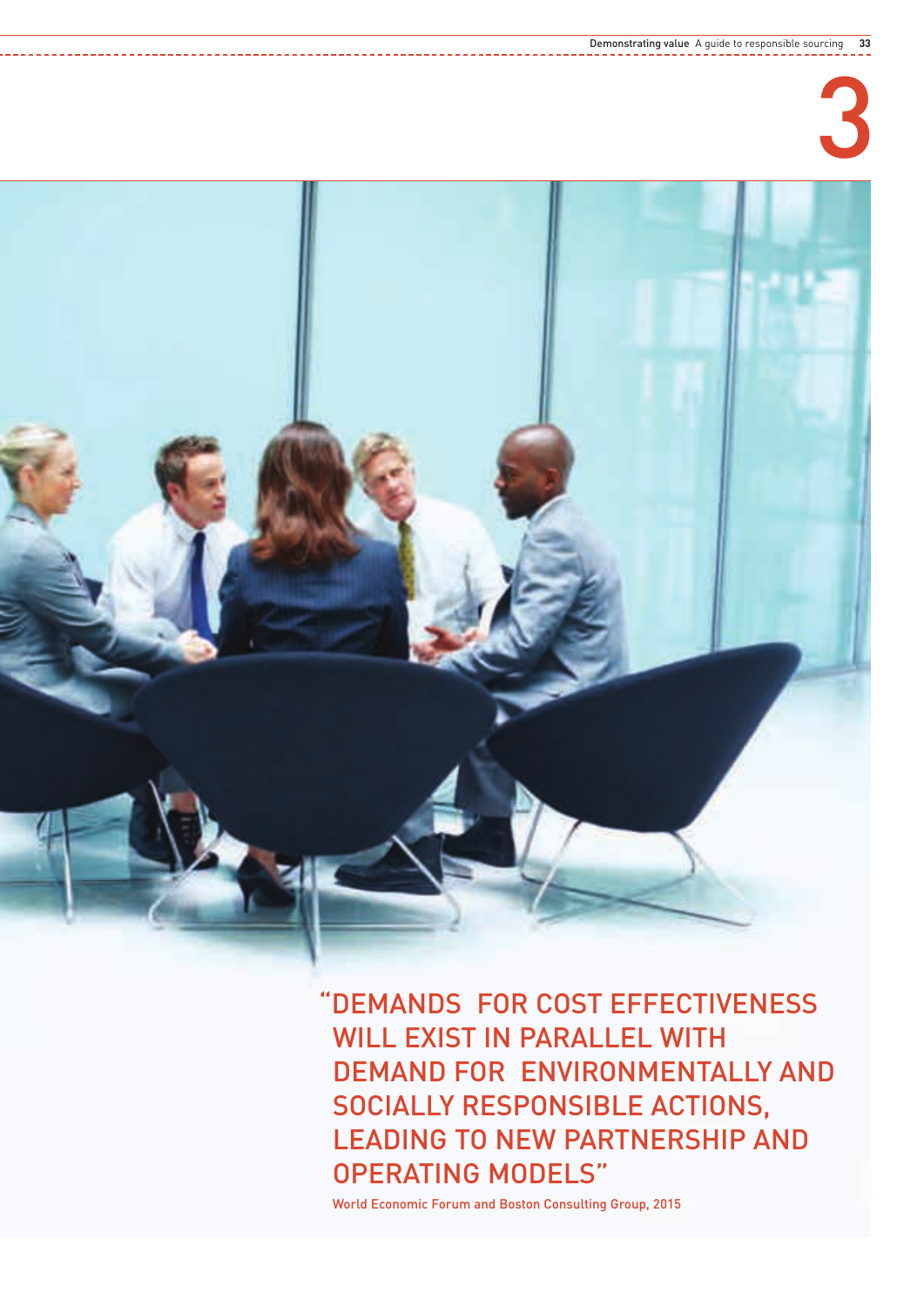# Integrating responsible sourcing into decision making

# Performance measures

# **Sustainable** procurement



Quantifying the benefits of SP practices is critical for demonstrating value and ensuring ongoing commitment. There are a number of different types of metrics that can be used, but typically the organisation will look at the following:

#### Management metrics

These are measures that enable the organisation to track changes in its purchasing activities that will result in the long-term integration of environmental, social and broader cost considerations into procurement activities. An example of this type of metric would be the percentage of contracts that have specific environmental and social requirements.

#### Results metrics

These are measures that enable the organisation to track environmental and social impact reductions or benefits associated with procurement activities. An example of this type of metric would be the percentage of total spending associated with local suppliers. Examples of ways to quantify benefits include:

- specifying in contracts that vendors provide, where possible, an analysis of the potential energy savings, and emissions and waste reductions, associated with the products or services they provide
- tracking the number of suppliers that are able to demonstrate compliance with social and environmental requirements
- conducting total cost analysis on product or service options being considered
- utilising information from labelling programmes on the environmental and social benefits associated with labelled products.

The following are examples of metrics that can be considered:

- per cent or number of staff with purchasing responsibilities who have completed the SP training course
- per cent or number of staff with specification writing or reviewing responsibilities trained in SP
- number of specifications developed and implemented into contracts
- per cent, number or total monetary value of contracts that include standard SP policy wording/clauses
- ratio of total monetary value of contracts that include sustainability specifications to total monetary value of contracts
- ratio of total monetary value of contracts to total monetary value of products/services purchased that meet environmental specifications
- money saved through products/services based on life cycle cost analysis versus traditional criteria (baseline).

# Responsible sourcing program



Measuring performance of an RSP is challenging. Ideally, participating in an RSP will result in deeper relationships with customers, greater market share and a price premium that will cover participation costs. To date, the price premium benefit has only manifested itself in a small number of programmes, and it is hard to put a value on less tangible reputational benefits that may arise if the RSP is recognised more widely as a leadership initiative. Cost and risk reduction benefits may also occur through the implementation of leadership standards (eg on energy efficiency and emission management).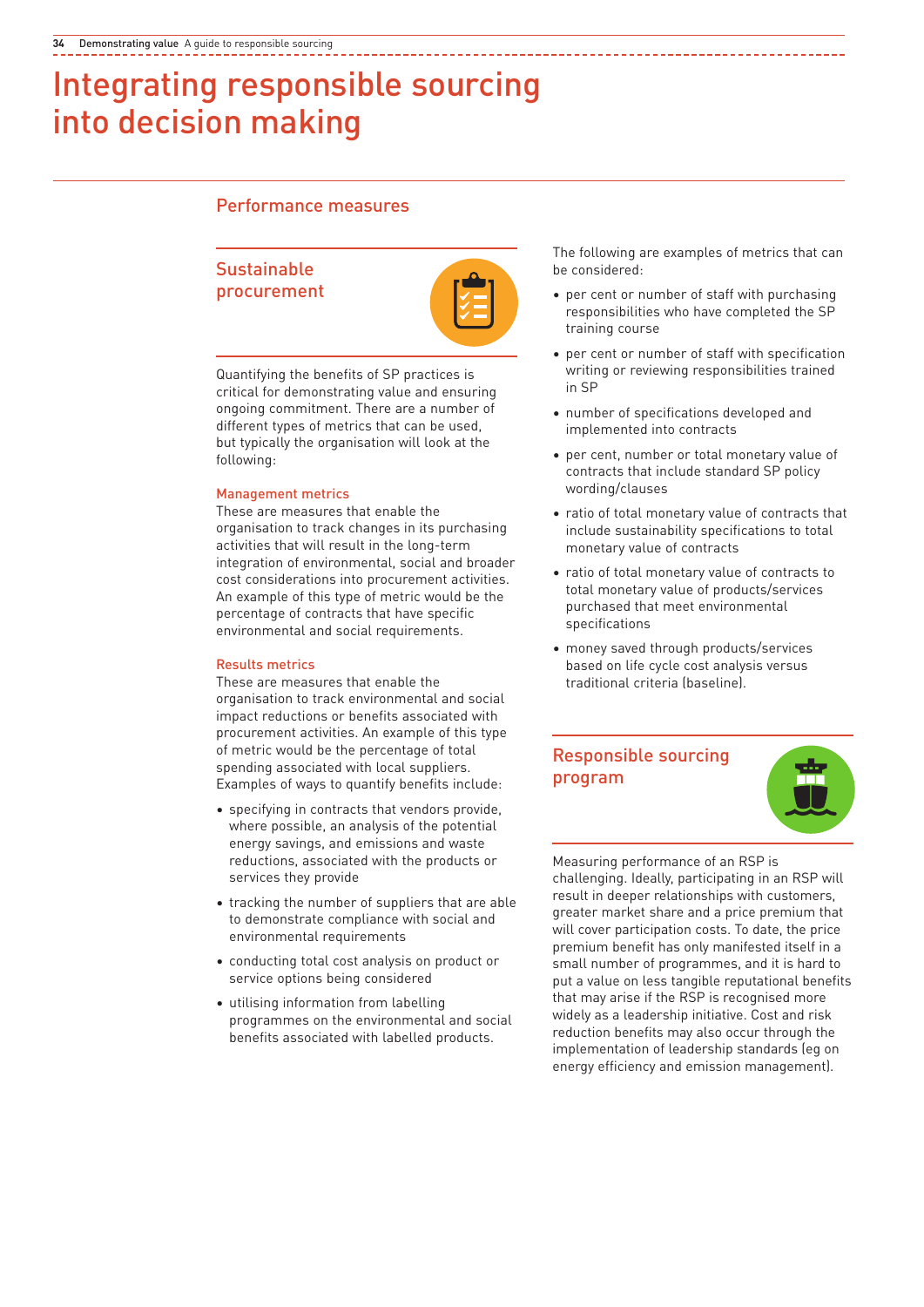

The future of leadership

"A NUMBER OF ORGANISATIONS HAVE LOOKED AT CURRENT TRENDS AND USED THIS INFORMATION TO DEVELOP POSSIBLE SCENARIOS ON WHAT THE WORLD MIGHT LOOK LIKE IN THE FUTURE".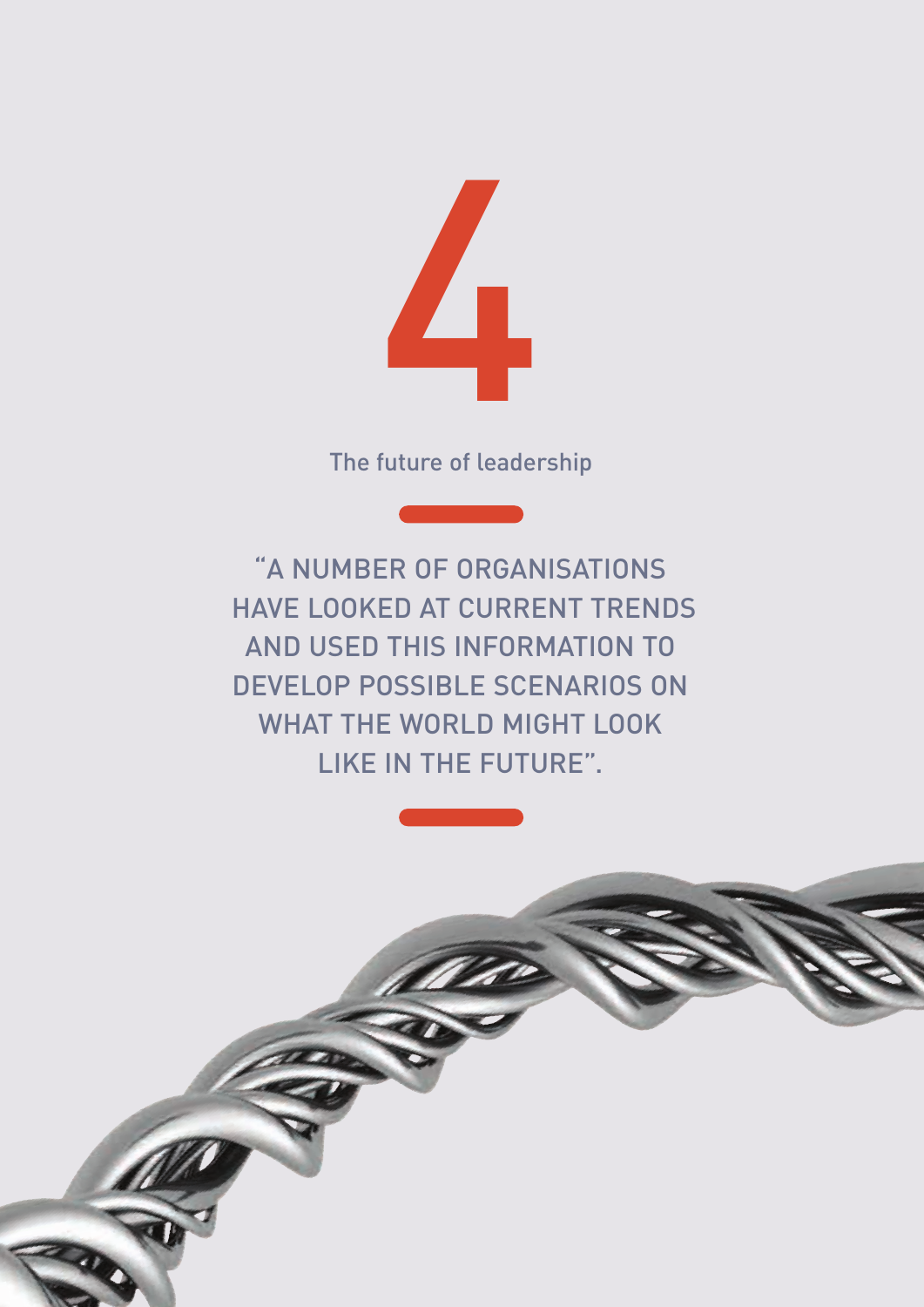# The future of leadership

This section looks out beyond 2030 and how expectations will evolve for responsible sourcing. Predicting the future is a difficult, if not impossible exercise, but a number of organisations have looked at current trends and companies are using this information to inform their strategies – including those related to responsible sourcing.

## The world beyond 2030

Organisations such as the Rockefeller Foundation, the World Business Council for Sustainable Development (WBCSD) and Shell have looked at current trends and used this information to develop possible scenarios on what the world might look like in future.

Companies and advisory firms (eg BASF, PwC, Frost & Sullivan) have also documented mega-trends to inform their actions or the actions of their clients. In the environmental field, the United Nations Environment Programme Global Environmental Outlook reports and the Intergovernmental Panel on Climate Change's scientific assessment reports inform our understanding of the challenges and trends related to environment and climate change. The International Energy Agency in its *World Energy Outlook 2014* report provides projections of energy trends through to 2040.8

The World Economic Forum publishes a *Global Risks* report that looks at occurrences "that cause significant negative impact for several countries and industries over a time frame of up to 10 years".

When these efforts are examined, many trends, risks and possible scenarios of direct relevance to responsible sourcing emerge.

- Global population growth and demographic changes will drive consumption and intensify social and political instability. In particular, the rising influence of China and India – in terms of population, consumption patterns and geopolitical influence – will have an effect on the global economy and the environment.
- Increasing scarcity of resources and growing environmental pressure will affect soils, air quality, water quality and availability, biodiversity and climate.
- Advancements in technology and data will enhance information tracking and sharing and enable new technologies and products, but will also create negative outcomes such as degradation of privacy and vulnerability to cyber-attacks.
- A global energy shift to a less carbonintensive economy is happening, but the pace of investment in low-carbon supply is far below what is necessary to reduce emissions to a level that will stabilise human-induced aspects of climate change.
- Increased urbanisation will require new infrastructure and massive amounts of resources, but at the same time, in established urban areas, there will be significant infrastructure failure and costs associated with repairs.
- Sociopolitical instability will increase due to a number of factors such as income inequality, failure of global governance structures, rise of conflicts over resources, resource nationalism and terrorism.

- 8 International Energy Agency (2014). *World energy outlook 2014*. Paris, International Energy Agency
- 9 WBCSD (2010). *Vision 2050: the new agenda for business*. Geneva, WBCSD.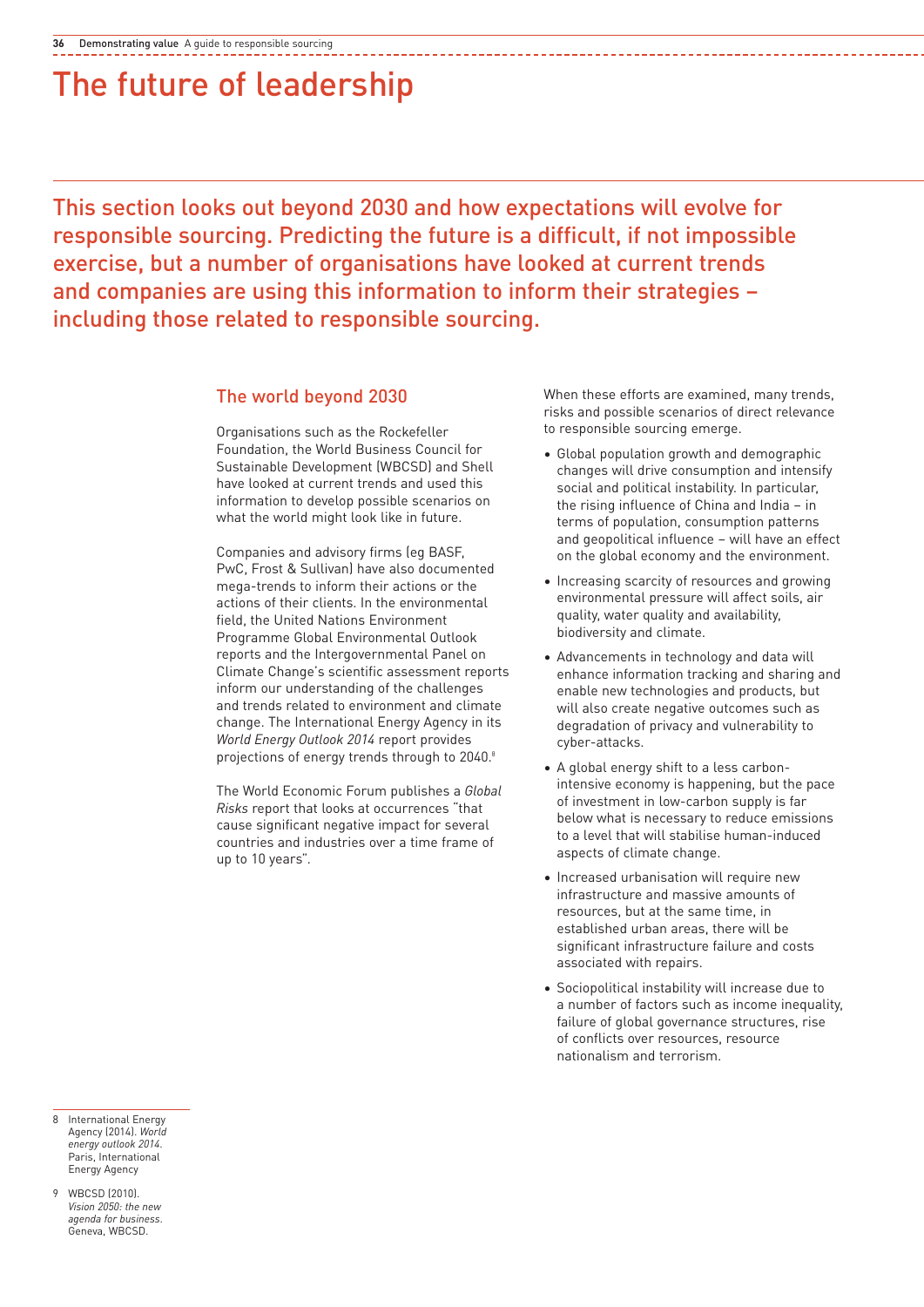

Reflecting on these trends and potential risks, it is clear that a shift to a future based on collaboration, improved economic and governance models, new sociopolitical relationships and innovation is the most desirable path forward. In its Vision 2050 report, the WBCSD lays out a pathway to such a scenario. The report, developed in collaboration with CEOs, experts and over 200 companies and external stakeholders in some 20 countries, defines the "must haves" that need to occur over the coming decade to make a sustainable planetary society possible. With respect to materials such as minerals and metals, the WBCSD calls for a shift to a closed-loop society where a variety of mechanisms are used to ensure that, wherever possible, materials are continually cycled in the economy (see Figure 4).

This perspective is consistent with the circular economy concept, as well as with ICMM's longstanding position on materials stewardship. Selected highlights include:

- incorporating the costs of externalities, starting with carbon, ecosystem services and water, into the structure of the marketplace
- doubling agricultural output without increasing the amount of land or water used
- halting deforestation and increasing yields from planted forests
- halving carbon emissions worldwide (based on 2005 levels) by 2050 through a shift to low-carbon energy systems and improved demand-side energy efficiency, and providing universal access to low-carbon mobility
- shifting to a closed-loop material society.



## Figure 4: WBCSD vision of the material life cycle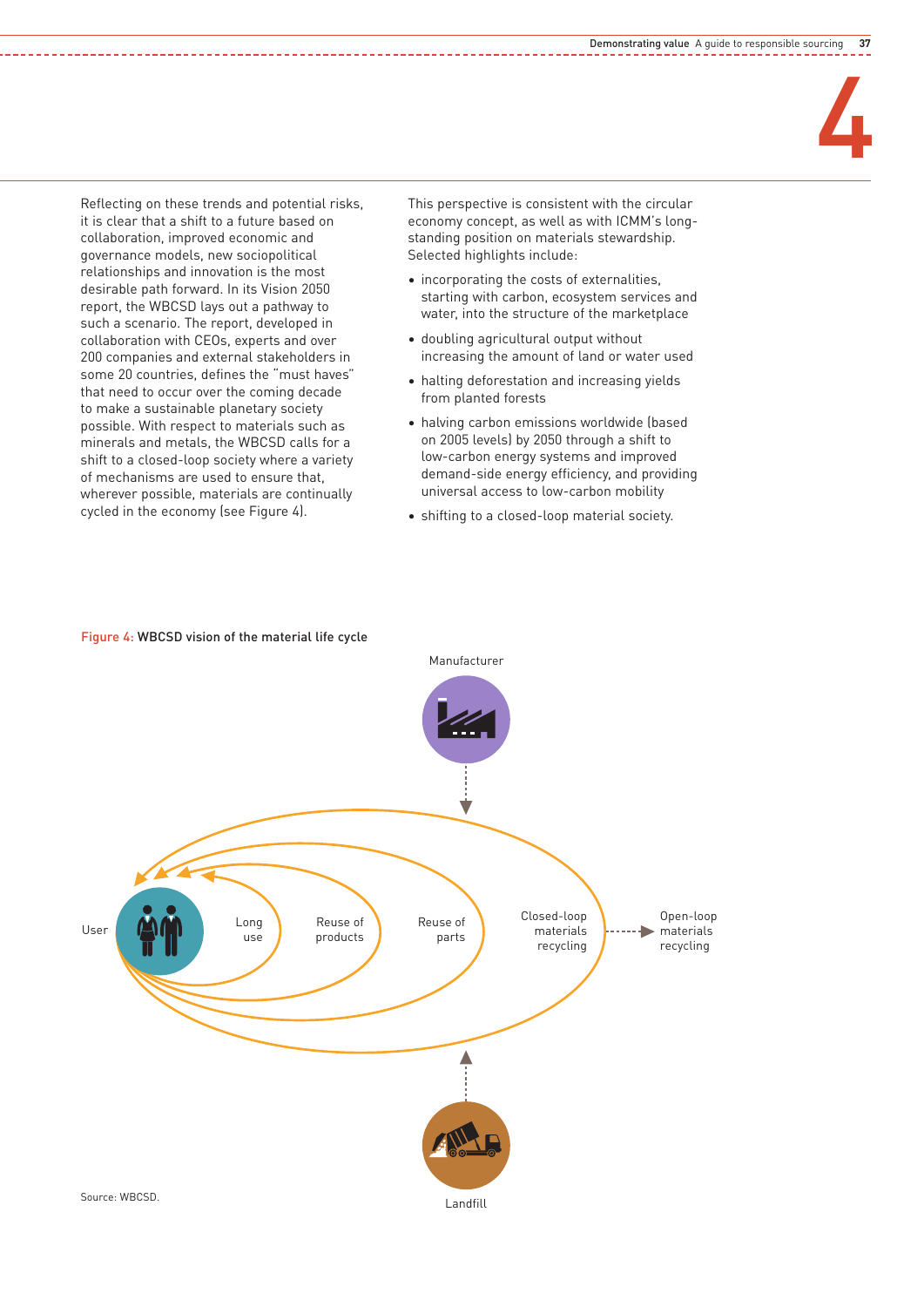# The future of leadership

# The implication for sustainable procurement and responsible sourcing

If we are to move to a more sustainable future, such as the one envisioned by the WBCSD, it is likely that current trends in SP and responsible sourcing will intensify. These include:

- increasing demands for transparency in the value chains of minerals and metals – information on where and how they are produced
- more comprehensive evaluation criteria for determining the sustainability of minerals and metals – social, environmental, governance and broader costs data
- further development of second party and third party auditing and certification systems to ensure adherence to standards – broadening from current efforts in aluminium, diamonds, gold and conflict minerals to other minerals and metals
- further application of sustainability criteria in the procurement practices of ICMM members as a natural outcome of the above
- acknowledgement of the importance to society of minerals and metals for technological innovation and the sustainable benefits this enables – for creating a balanced approach in RSP and SP.

The guidance in this document and the resources referenced in Section 5 support ICMM members in attaining leadership in SP and responsible supply activities. Some typical examples of leadership practices anticipated to address these trends are also provided in Table 5.

|  |  | Table 5: Some leadership practices in sustainable procurement and responsible supply activities |
|--|--|-------------------------------------------------------------------------------------------------|
|--|--|-------------------------------------------------------------------------------------------------|

| <b>LEADERSHIP PRACTICES</b>                                                                                                                                             |                                                                                                                                                                        |  |  |
|-------------------------------------------------------------------------------------------------------------------------------------------------------------------------|------------------------------------------------------------------------------------------------------------------------------------------------------------------------|--|--|
| Sustainable procurement                                                                                                                                                 | <b>Responsible supply</b>                                                                                                                                              |  |  |
| Integration of sustainability into procurement                                                                                                                          | Proactive identification of partners to develop RSP                                                                                                                    |  |  |
| processes from strategic sourcing to spot purchases                                                                                                                     | programmes                                                                                                                                                             |  |  |
| Established policy, goals and targets linked to                                                                                                                         | High standards of performance that can transfer to                                                                                                                     |  |  |
| reduction of material impacts and enhancement of                                                                                                                        | RSPs and that are progressively revised to drive                                                                                                                       |  |  |
| social and environmental benefits                                                                                                                                       | improvement                                                                                                                                                            |  |  |
| Collaboration with suppliers to drive innovation,                                                                                                                       | Deeper relationships and partnerships with value                                                                                                                       |  |  |
| reduce impacts and optimise opportunities for                                                                                                                           | chain partners within an RSP that lead to innovative                                                                                                                   |  |  |
| improvement                                                                                                                                                             | outcomes and greater value for the participants                                                                                                                        |  |  |
| Sharing of approaches, participation in purchasing<br>networks and collaborative initiatives to identify ways<br>to improve the sustainability of products and services | Collaboration between RSPs to share best practices<br>and develop harmonised approaches on common<br>issues (eg certification and auditing, performance<br>indicatorsl |  |  |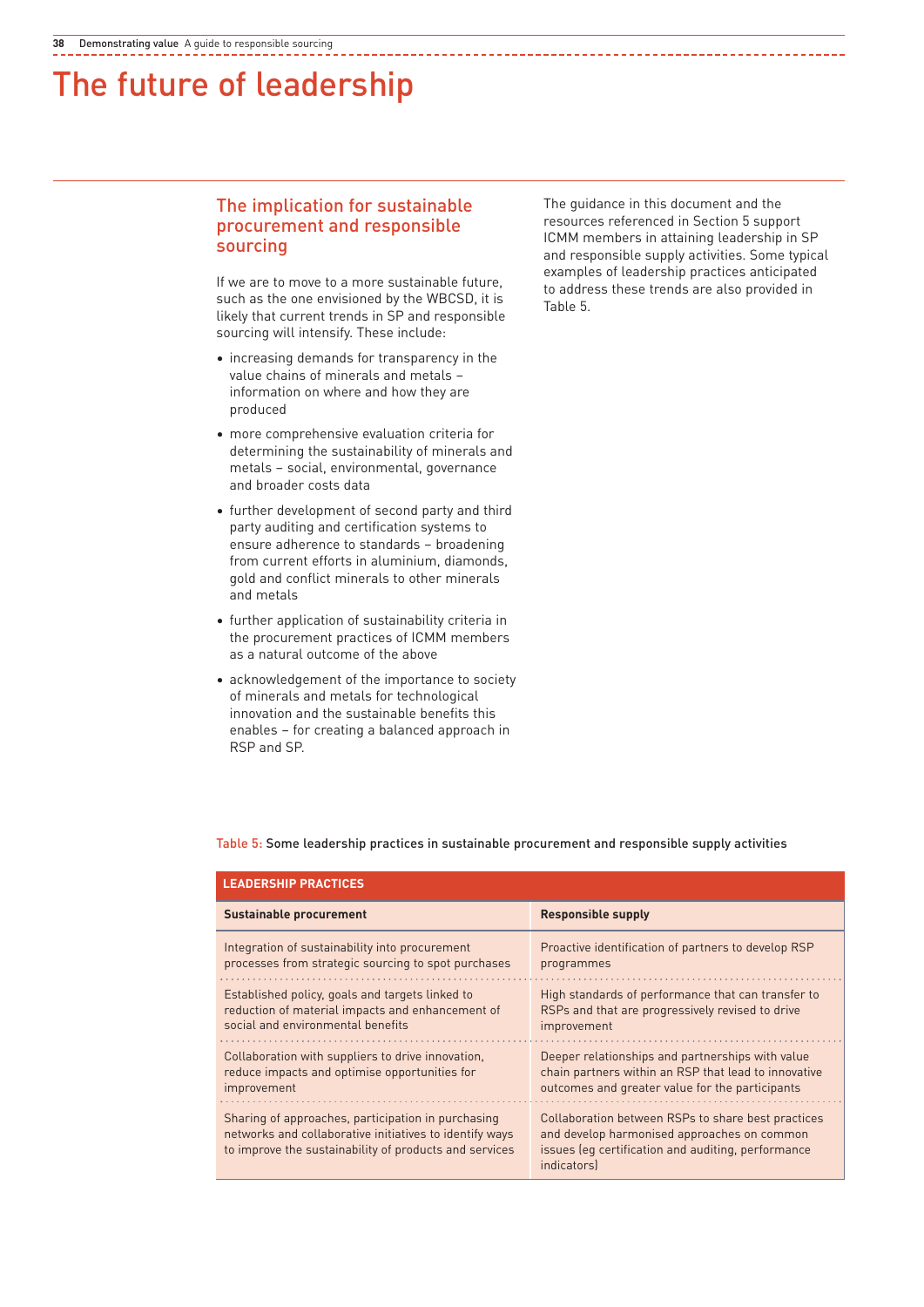

Further information

"THERE ARE SOME KEY ELEMENTS THAT CAN HELP ENSURE YOU ARE BUILDING AN UNDERSTANDING OF WHO THESE STAKEHOLDERS ARE AND WHAT THEIR EXPECTATIONS ARE".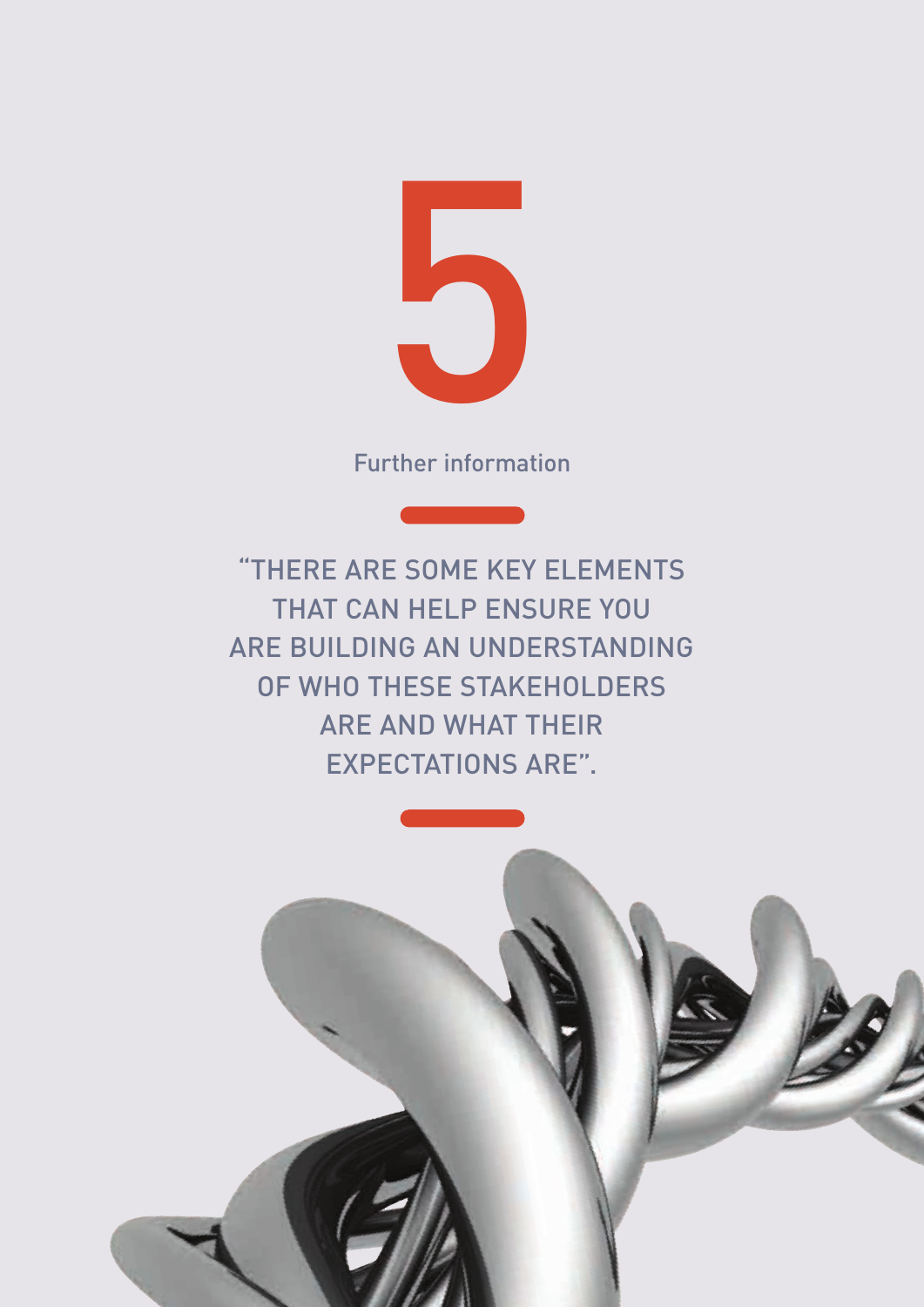# Further information

## Resources

## BS 8903:2010: *Principles and framework for procuring sustainably: guide*

[http://shop.bsigroup.com/ProductDetail/?pid=0000000](http://shop.bsigroup.com/ProductDetail/?pid=000000000030203003) [00030203003](http://shop.bsigroup.com/ProductDetail/?pid=000000000030203003)

The BSI is a leading developer of sustainability standards. BS 8903 provides a framework and guidelines for implementing SP in public and private sector organisations. It provides guidance on best practice in procuring goods, works and services. There is an accompanying document that provides further advice and examples on implementing SP.10

#### Sustainable purchasing 2.0

[www.businessandsociety.be/DuurzaamAankopen2.0\\_en/](www.businessandsociety.be/DuurzaamAankopen2.0_en)

Business & Society Belgium is a network for companies that works with stakeholders and shares an interest in contributing to the development of a sustainable society. It has produced an interactive user guide to help organisations make more sustainable purchases in line with the principles of the circular economy. The guide is aimed at both businesses and government bodies.

#### A global guide to green procurement

[http://pbe.eea.europa.eu/pbe/ManagementConcepts/](http://pbe.eea.europa.eu/pbe/ManagementConcepts/Greenp/F1056727684) [Greenp/F1056727684](http://pbe.eea.europa.eu/pbe/ManagementConcepts/Greenp/F1056727684)

EnviroWindows is a European Environmental Agency online platform for knowledge sharing and development. The platform includes a section entitled "A global guide to green procurement" that provides a range of resources (guides, case studies, tools) for organisations interested in implementing green procurement practices.

#### ISEAL Alliance

<www.isealalliance.org/>

The ISEAL Alliance is a global membership association dedicated to developing and promoting sustainability standards. Its mission is to "strengthen sustainability standards systems for the benefit of people and the environment. Its membership is open to all multi-stakeholder sustainability standards and accreditation bodies that demonstrate their ability to meet the ISEAL Codes of Good Practice and accompanying requirements, and commit to learning and improving."

#### Guide to responsible sourcing

[www.iccwbo.org/products-and-services/trade](www.iccwbo.org/products-and-services/trade-facilitation/guide-to-responsible-sourcing/)[facilitation/guide-to-responsible-sourcing/](www.iccwbo.org/products-and-services/trade-facilitation/guide-to-responsible-sourcing/)

The International Chamber of Commerce's *ICC guide to responsible sourcing* (2008) presents basic steps that companies can take to influence and monitor social and environmental performance in their global supply chain. The International Chamber of Commerce defines responsible sourcing as "a voluntary commitment by companies to take into account social and environmental considerations when managing their relationships with suppliers".

## BES 6001 Responsible sourcing of construction products

[www.bsigroup.com/en-GB/bes-6001-responsible](www.bsigroup.com/en-GB/bes-6001-responsible-sourcing-of-construction-products/)[sourcing-of-construction-products/](www.bsigroup.com/en-GB/bes-6001-responsible-sourcing-of-construction-products/)

The Building Research Establishment (BRE) is a UK-based research consultancy, testing and training organisation. It has developed BES 6001, a standard that helps construction product manufacturers "ensure and then prove that their products have been made with constituent materials that have been responsibly sourced". The standard provides guidance on establishing "a framework for the organisational governance, supply chain management and environmental and social aspects that must be addressed in order to ensure the responsible sourcing of construction products".

## Ceres: Supplier Self-Assessment Questionnaire (SAQ): Building the Foundation for Sustainable Supply Chains

[www.ceres.org/resources/reports/supplier-self](www.ceres.org/resources/reports/supplier-self-assessment-questionnaire-saq-building-the-foundation-for-sustainable-supply-chains/view)[assessment-questionnaire-saq-building-the](www.ceres.org/resources/reports/supplier-self-assessment-questionnaire-saq-building-the-foundation-for-sustainable-supply-chains/view)[foundation-for-sustainable-supply-chains/view](www.ceres.org/resources/reports/supplier-self-assessment-questionnaire-saq-building-the-foundation-for-sustainable-supply-chains/view)

Ceres is a US-based non-profit organisation advocating for sustainability leadership. Its mission is "Mobilizing investor and business leadership to build a thriving, sustainable global economy". The Supplier Self-Assessment Questionnaire is designed for "companies seeking to strengthen their supply chain engagement". It draws on leading practices in the field and addresses environmental, social and governance issues.

## Green building design and products for sustainable construction <www.greenspec.co.uk/>

GreenSpec is an independent organisation based in the United Kingdom that "promotes sustainable building products, materials and construction techniques".

10 Berry, C (2011). *The sustainable procurement guide: procuring sustainably using BS 8903*. London, BSI.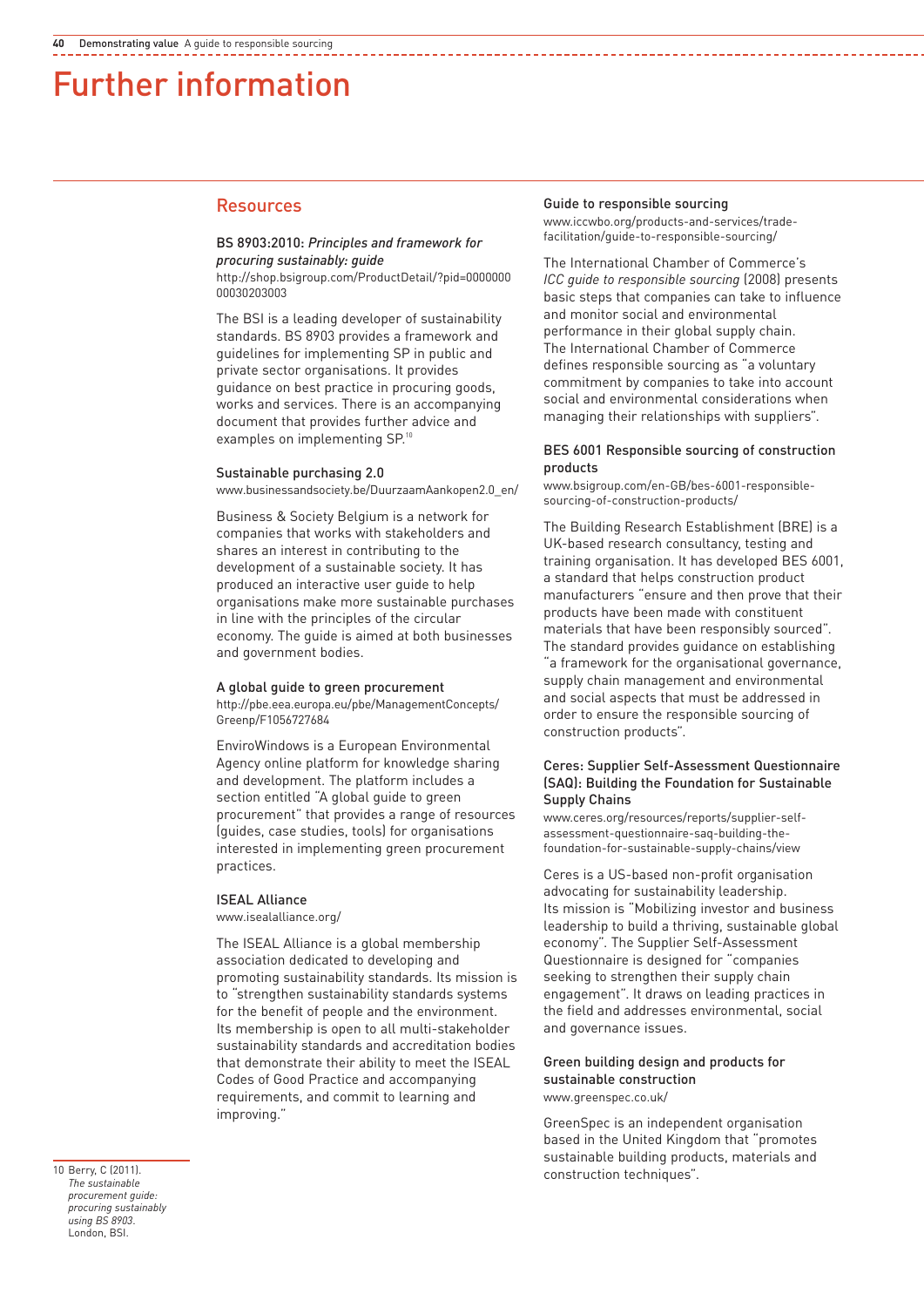# Annex A Stakeholder mapping for responsible sourcing programmes

## RSP design stage stakeholder-mapping exercise

Stakeholders for an RSP can involve a large number of individuals and groups spread across different sectors and regions. There is no one, single approach to follow. However, there are some key elements that can help ensure you are building an understanding of who these stakeholders are and what their expectations are. Follow the steps below to map out the expectations of your stakeholders (see Table 6 for an illustrative example).

## **Objectives**

- Get a better understanding of who the main stakeholders (individuals or groups) are for the RSP
- Identify different environmental and social needs/expectations of these groups and why they are important for the RSP
- Begin the process of identifying potential participants in the RSP.

# Step 1. Who are your stakeholders?

These could include community groups, local governments, customers, fabricators, employees, church groups, labour organisations, other levels of government and regulators along the value chain:

- Identify the main stakeholder groups
- Consider the value chain of the product system that is the target of the RSP:
	- Who influences it most?
	- Who are the actors along the chain?
- Consider the physical life cycle of the product (from material extraction to production, the use of the product and its end of life):
	- Who is affected positively and negatively?

## Step 2. What does each stakeholder group want or expect from your business?

- For each stakeholder group, reflect and record what you know, and think about its expectations with respect to social, financial and environmental performance
- For those whose expectations you are unable to identify, contact them directly, or look at publicly available information to try to determine their expectations/issues of concern.

## Table 6: Example of an RSP design stage stakeholder-mapping process

| <b>STAKEHOLDER</b>                                                                 | <b>EXPECTATIONS</b>                                                                                                                                                                                                                            |                                                                                                                                                                  |  |
|------------------------------------------------------------------------------------|------------------------------------------------------------------------------------------------------------------------------------------------------------------------------------------------------------------------------------------------|------------------------------------------------------------------------------------------------------------------------------------------------------------------|--|
|                                                                                    | <b>ISSUES OF INTEREST</b>                                                                                                                                                                                                                      | <b>IMPORTANCE FOR THE RSP</b><br><b>DESIGN</b> (high-medium-low)                                                                                                 |  |
| <b>NGOs</b><br><b>Idifferent NGOs</b><br>should be listed<br>separately)           | Worker health and safety<br>standards are being met<br>along the value chain<br>Businesses in the chain<br>paying a fair wage<br>Businesses along the<br>supply chain are reducing<br>wastes and pollution                                     | High - the NGO is highly<br>respected and can bring<br>significant expertise to the<br>design of the RSP                                                         |  |
| <b>Customers</b><br><b>Idifferent customers</b><br>should be listed<br>separately) | Data on GHG emissions is<br>provided for the product<br>Worker health and safety<br>standards are documented<br><b>Environmental</b><br>management system is<br>being implemented                                                              | High - not meeting these<br>expectations may mean<br>losing the customer, which<br>will affect revenue and<br>profits                                            |  |
| <b>Local governments</b>                                                           | Companies are paying taxes<br>Resource companies are<br>providing fair return/rent<br>Companies are contributing<br>to local community<br>development projects<br>Companies are meeting<br>community and worker<br>health and safety standards | Low for taxes and<br>compliance - compliance<br>with laws and regulation is<br>assumed for all<br>participants in the RSP<br>High for community<br>contributions |  |

## Step 3. Determine whether all your stakeholders are important to approach for participation in the RSP

- For each group/stakeholder, determine why it is important for them to participate in the RSP
- Assess what would happen if they did not participate.

## Step 4. Develop an approach for engaging your identified stakeholders and implement it

- Determine if stakeholders need to be engaged collectively (eg within a group discussion on the RSP) or if bilateral meetings are required to better understand their expectations and perspectives.
- Determine the type and level of information that should be shared with your identified stakeholders and the most appropriate formats for doing so.
- Meet and engage, as appropriate.
- Document outcomes and use this information to inform your approach to the RSP.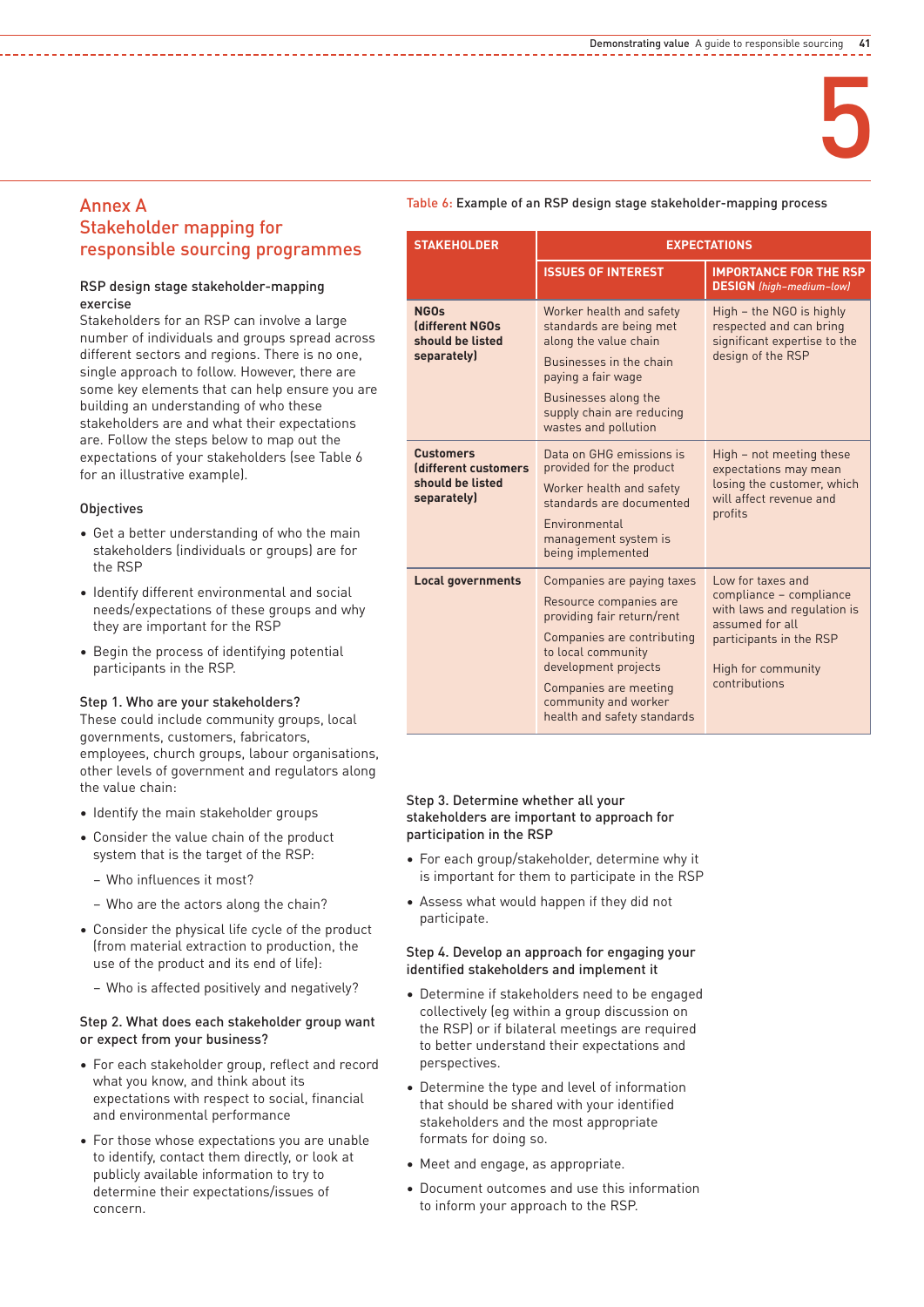# Further information

# Acknowledgements

The primary author was Kevin Brady of Sustainable Enterprise Consulting with editing undertaken by Wylie Thomas. An initial draft of the document was reviewed by ICMM members, as well as John Atherton, Benjamin Davies and Devika Tampi of ICMM's executive team, who provided numerous comments and suggestions for improvement.

The SP guidance in the document (Tables 2–4 and Figure 4) draws, in part, from work conducted by the author and co-workers while he was a partner at Five Winds International (now thinkstep). In particular, the guidance draws upon an unpublished 2005 report prepared for the Ministry of Management Services, Government of British Columbia, "Strategic analysis and context report: green procurement". That report, which examined best practices in green procurement, was prepared by Five Winds International in co-operation with Tim Reeve & Associates.

The responsible sourcing guidance in the document draws, in part, from the report *Challenges in establishing a responsible sourcing scheme for minerals and metals* prepared by TRG for ICMM (see footnote 1).

# Disclaimer

This publication contains general guidance only and should not be relied upon as a substitute for appropriate technical expertise. While reasonable precautions have been taken to verify the information contained in this publication as at the date of publication, it is being distributed without warranty of any kind, either express or implied.

In no event shall the International Council on Mining and Metals ("ICMM") (or its affiliates or contributors, reviewers or editors to this publication) be liable for damages or losses of any kind, however arising, from the use of, or reliance on this document. The responsibility for the interpretation and use of this publication lies with the user (who should not assume that it is error-free or that it will be suitable for the user's purpose) and ICMM assumes no responsibility whatsoever for errors or omissions in this publication or in other source materials which are referenced by this publication.

The views expressed do not necessarily represent the decisions or the stated policy of ICMM. This publication does not constitute a position statement or other mandatory commitment which members of ICMM are obliged to adopt under the ICMM Sustainable Development Framework.

We are not responsible for, and make no representation on, the content or reliability of linked websites, and linking should not be taken as endorsement of any kind. We have no control over the availability of linked pages and accept no responsibility for them.

The designations employed and the presentation of the material in this publication do not imply the expression of any opinion whatsoever on the part of ICMM concerning the legal status of any country, territory, city or area or of its authorities, or concerning delimitation of its frontiers or boundaries. In addition, the mention of specific entities, individuals, source materials, trade names or commercial processes in this publication does not constitute endorsement by ICMM.

This disclaimer should be construed in accordance with the laws of England.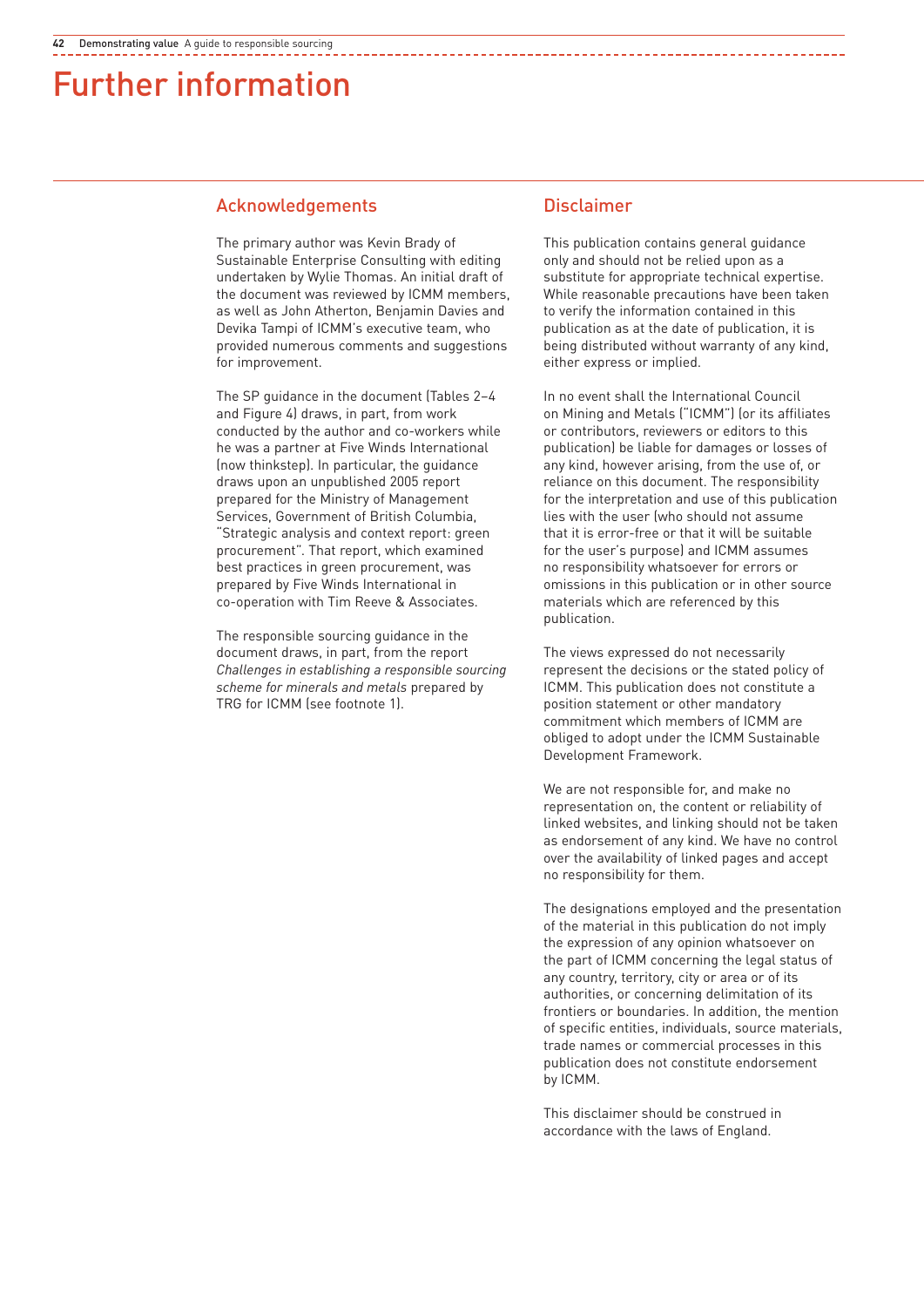Published by the International Council on Mining and Metals (ICMM), London, UK.

© 2015 International Council on Mining and Metals.

The ICMM logo is a trade mark of the International Council on Mining and Metals. Registered in the United Kingdom, Australia and Japan.

Reproduction of this publication for educational or other non-commercial purposes is authorised without prior written permission from the copyright holders provided the source is fully acknowledged. Reproduction of this publication for resale or other commercial purposes is prohibited without prior written permission of the copyright holders.

ISBN: 978-1-909434-19-6

Available from: ICMM, [www.icmm.com,](www.icmm.com) info@[icmm.com](mailto:info@icmm.com)

Design: Duo Design Limited